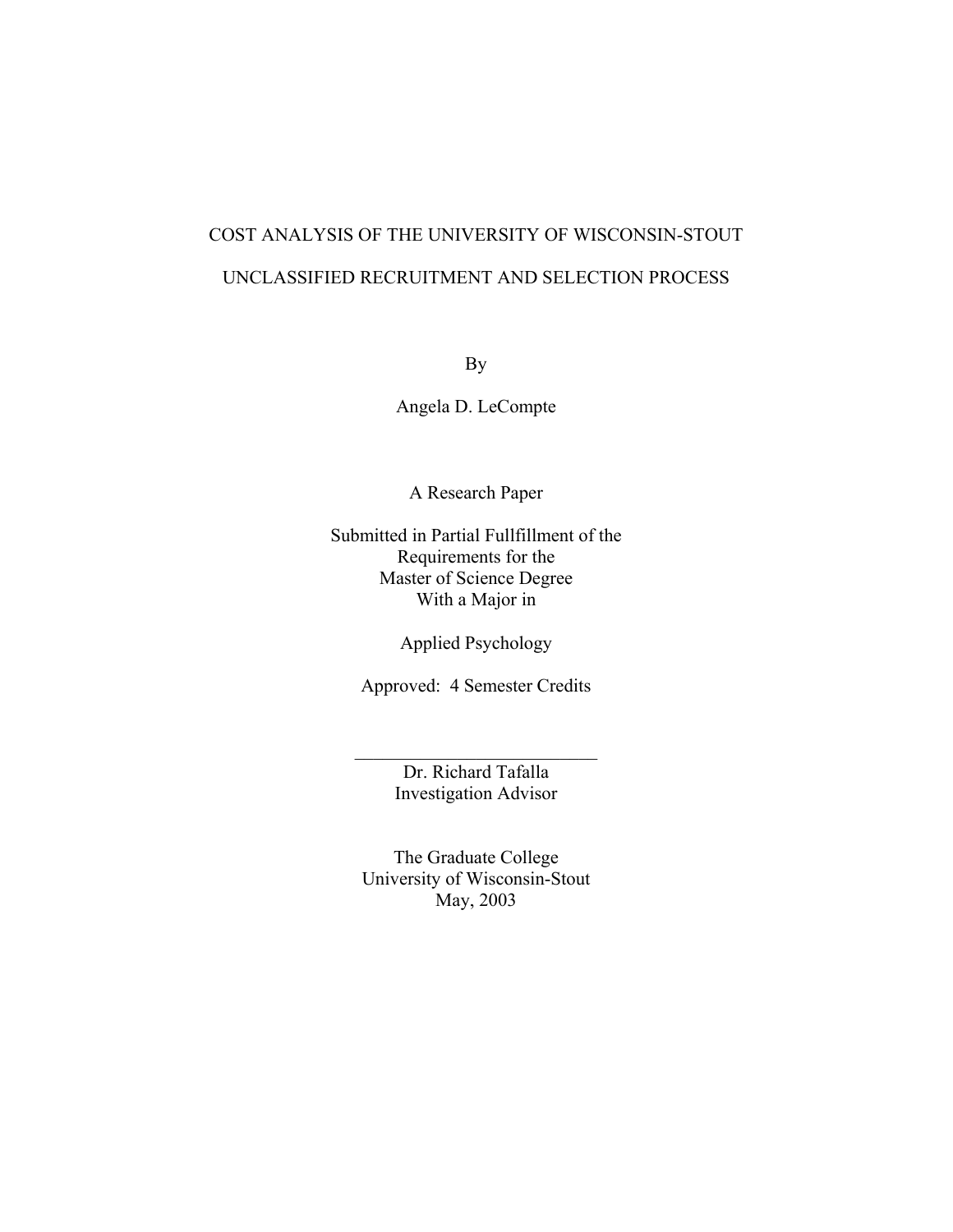The Graduate College University of Wisconsin-Stout Menomonie, WI 54751

### **ABSTRACT**

<span id="page-1-0"></span>

|                                                                  | LeCompte                                                                        | Angela       | D.             |  |  |  |  |
|------------------------------------------------------------------|---------------------------------------------------------------------------------|--------------|----------------|--|--|--|--|
| (Writer)                                                         | (Last Name)                                                                     | (First)      | (Initial)      |  |  |  |  |
|                                                                  | Cost Analysis of the University of Wisconsin-Stout Unclassified Recruitment and |              |                |  |  |  |  |
| <b>Selection Process</b>                                         |                                                                                 |              |                |  |  |  |  |
| (Title)                                                          |                                                                                 |              |                |  |  |  |  |
| M.S. Applied Psychology                                          | Dr. Richard Tafalla                                                             | May 2003     | pp 1-64        |  |  |  |  |
| (Graduate Major)                                                 | (Research Advisor)                                                              | (Month/Year) | (No. of Pages) |  |  |  |  |
| American Psychological Association (APA) 5 <sup>th</sup> edition |                                                                                 |              |                |  |  |  |  |

**(Name of Style Manual Used in this Study)** 

The purpose of this research was to determine a baseline for the costs of the University of Wisconsin – Stout's unclassified recruitment and selection process, and to examine the efficacy of these costs in attracting an adequate number of applicants for a search, attracting a diverse applicant pool, and in making a hire from a search. The University of Wisconsin – Stout, Equal Opportunity and Affirmative Action Office manages the recruitment and selection process for unclassified staff in cooperation with search committees. It was requested by the Affirmative Action Officer that a survey be developed to assess the costs associated with each search for the 2001-2002 academic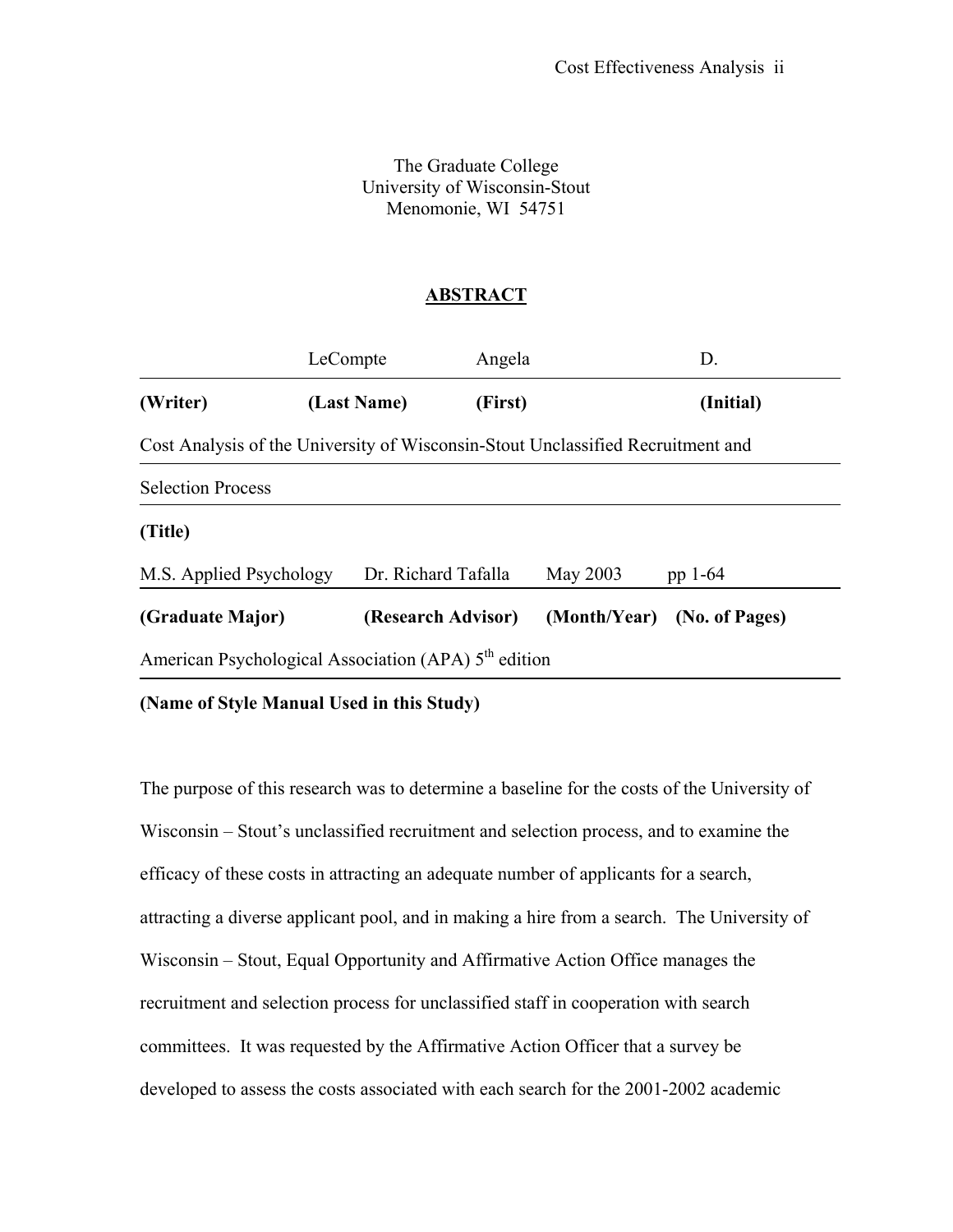year. Therefore, an original report request was developed which consisted of questions related to recruitment, interview, testing, credential verification, and relocation costs. The report request was mailed in the summer of 2002 to those UW-Stout department chair persons that conducted searches in the 2001-2002 academic year. A total of 26 report requests out of 39 were returned for a response rate of 67%. Results of this study established a baseline of the average costs associated with the unclassified recruitment and selection process that can be used to compare the average costs of future years. One search was targeted as the most effective search in reaching the goals of the recruitment and selection process, and in the efficiency of the spending of resources. Further results indicated that successful searches seemed to spend more money than unsuccessful searches on recruiting applicants through advertising in publications and professional journals. Of the searches analyzed, the money spent on recruitment techniques did not seem to increase the number of applicants for a search or increase the diversity of a search. This research also indicated that of the searches analyzed a large amount of money was wasted on unsuccessful searches, and that it may be in the best interest of the EOAA to continue to investigate the means of ensuring the success of a search.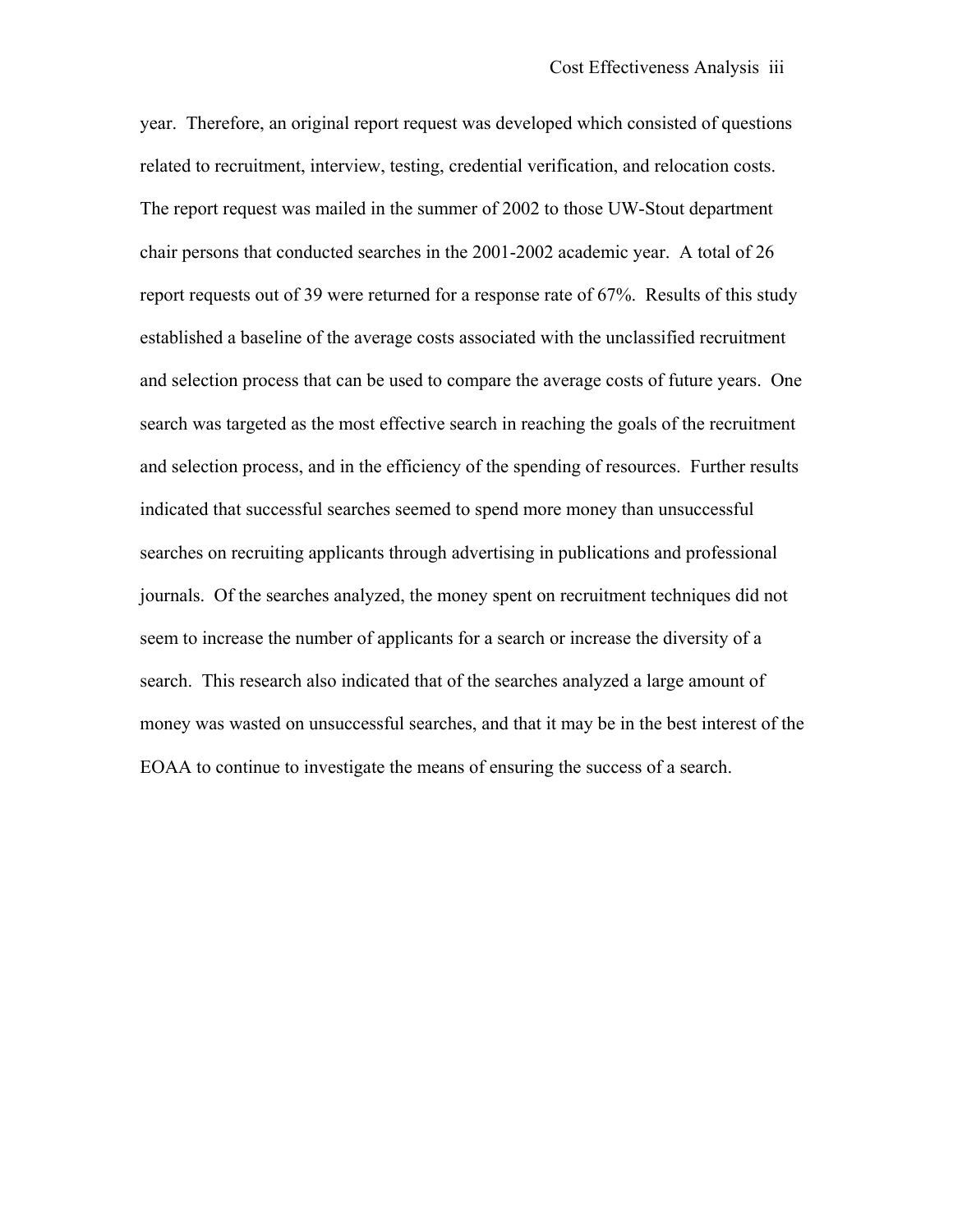#### **ACKNOWLEDGEMENTS**

I would like to express my appreciation to my advisor, Dr. Richard Tafalla, for his guidance and support throughout this research project. I have learned a great deal about research methodology and the formation of thesis material from him.

I would also like to express my appreciation to Donna Weber who allowed me to conduct this research in her office, and trusted my expertise and judgment in the process.

Special thanks also go to Meridith Wentz for her support throughout this project, and for all of her assistance in the planning stages of the project.

I would also like to thank my fiancé, Carl Mothes, for his patience and understanding during the long hours and tedious moments that went into this research project.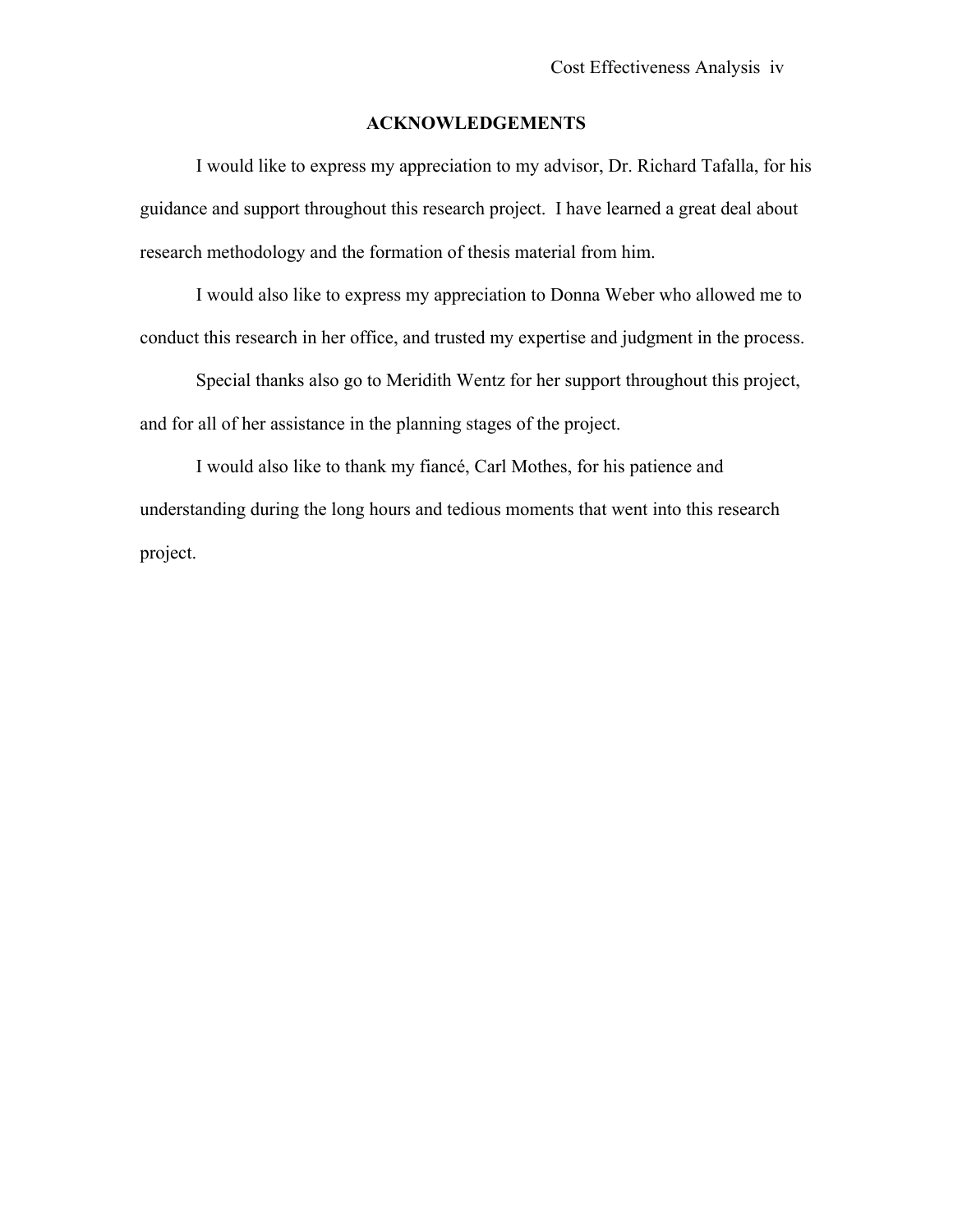# **TABLE OF CONTENTS**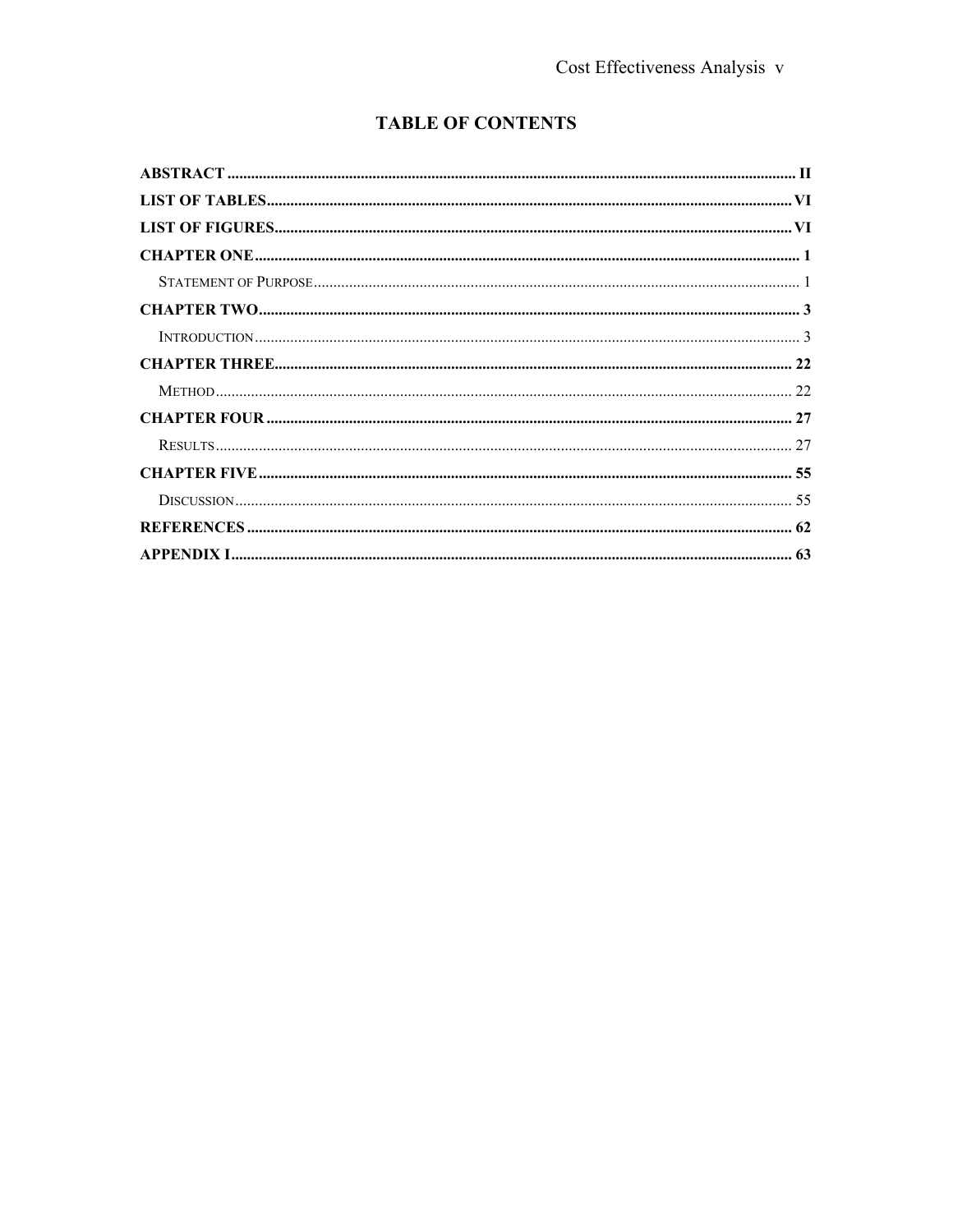# **LIST OF TABLES**

<span id="page-5-0"></span>

| Table 3. Average Costs of the Successful 2001-2002 Unclassified Searches 35           |  |
|---------------------------------------------------------------------------------------|--|
| Table 4. Average Costs of the Unsuccessful 2001-2002 Unclassified Searches 36         |  |
|                                                                                       |  |
|                                                                                       |  |
|                                                                                       |  |
|                                                                                       |  |
| Table 9. Percentage of Costs for the 2001-2002 Unclassified Searches by Department 59 |  |
|                                                                                       |  |
|                                                                                       |  |

# **LIST OF FIGURES**

| Figure 1. Percentage of Total Advertisements by Media Type for the 2001-2002 Searches 39    |  |
|---------------------------------------------------------------------------------------------|--|
|                                                                                             |  |
|                                                                                             |  |
|                                                                                             |  |
| Figure 5. Percentage of Money Spent on Campus Interviews by Expense Category 46             |  |
|                                                                                             |  |
|                                                                                             |  |
|                                                                                             |  |
|                                                                                             |  |
|                                                                                             |  |
|                                                                                             |  |
|                                                                                             |  |
| Figure 13. Percentage of Total Money Spent by Recruitment and Selection Process Category 56 |  |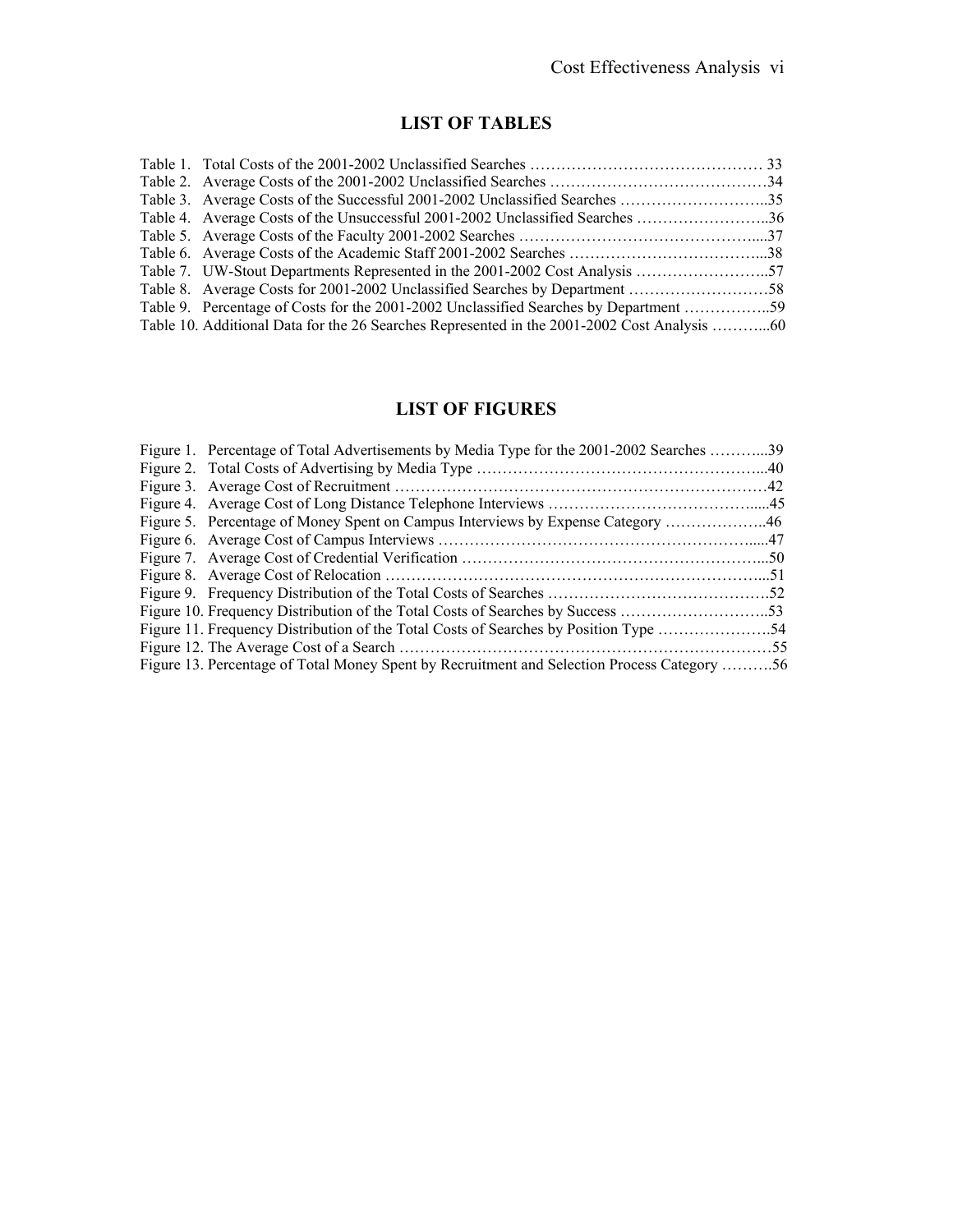#### **CHAPTER ONE**

#### **Statement of Purpose**

<span id="page-6-0"></span>The purpose of this research is to determine a baseline for the costs of the University of Wisconsin-Stout's unclassified recruitment and selection process, and to examine the efficacy of these costs in 1) attracting an adequate number of applicants for a search, 2) attracting a diverse applicant pool, and 3) in making a hire for a search. Several costs are associated with the unclassified recruitment and selection process, and this study was done to determine how much or how little spending is necessary to predict the success of a search. The results of this research will also allow for a baseline of costs and spending habits to be determined for the recruitment and selection process. This baseline of costs has the potential for use as comparison data for future recruitment and selection cost analyses.

The University of Wisconsin – Stout (UW-Stout), Equal Opportunity and Affirmative Action Office (EOAA) developed and continuously manages the university's current recruitment and selection process for unclassified employees. The goals of this recruitment and selection process are to 1) attract an adequate number of applicants for the search, 2) attract a diverse applicant pool, and 3) to make a hire for the search. It is the duty of the EOAA office to offer guidance to the search committees throughout the recruitment and selection process on what the most effective and efficient techniques are to reach these goals. This means that the EOAA office must provide techniques that will ensure a successful search, and will allow for the efficient spending of university resources. The EOAA Office has three main problems with aiding search committees in reaching the goals of the recruitment and selection process: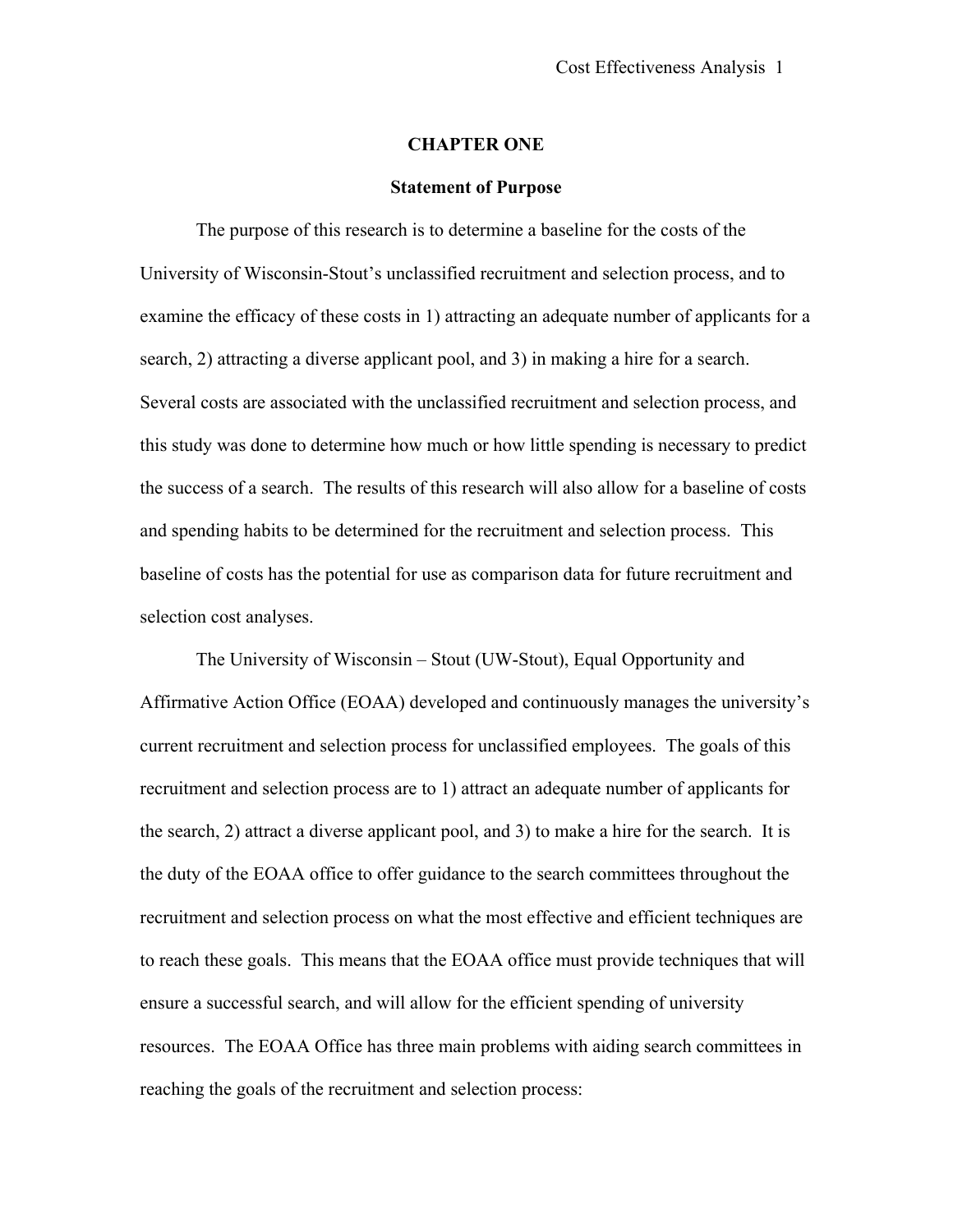1) The EOAA Office is unsure if the current amount of money being spent on recruitment techniques for searches is actually effective in providing an adequate number of applicants for a search.

2) The EOAA Office is unsure if the current amount of money being spent on recruitment techniques for searches is actually effective in providing a diverse applicant pool.

3) The EOAA Office is unsure of how much spending on recruitment and selection techniques will lead to a successful search.

Therefore, the EOAA Office does not have guidelines to offer to search committees as to the most effective and efficient spending practices for reaching the goals of the UW-Stout unclassified recruitment and selection process.

It is thought that through the use of a cost effectiveness analysis of the recruitment and selection process for unclassified searches, a baseline of current recruitment and selection costs may be developed. This baseline would be used to determine what the most effective spending practices are in reaching the goals of UW-Stout's unclassified recruitment and selection process. And with the knowledge of the most effective techniques, the EOAA office would be able to provide helpful guidelines to the search and screen committees on how to most effectively use their resources to conduct a search.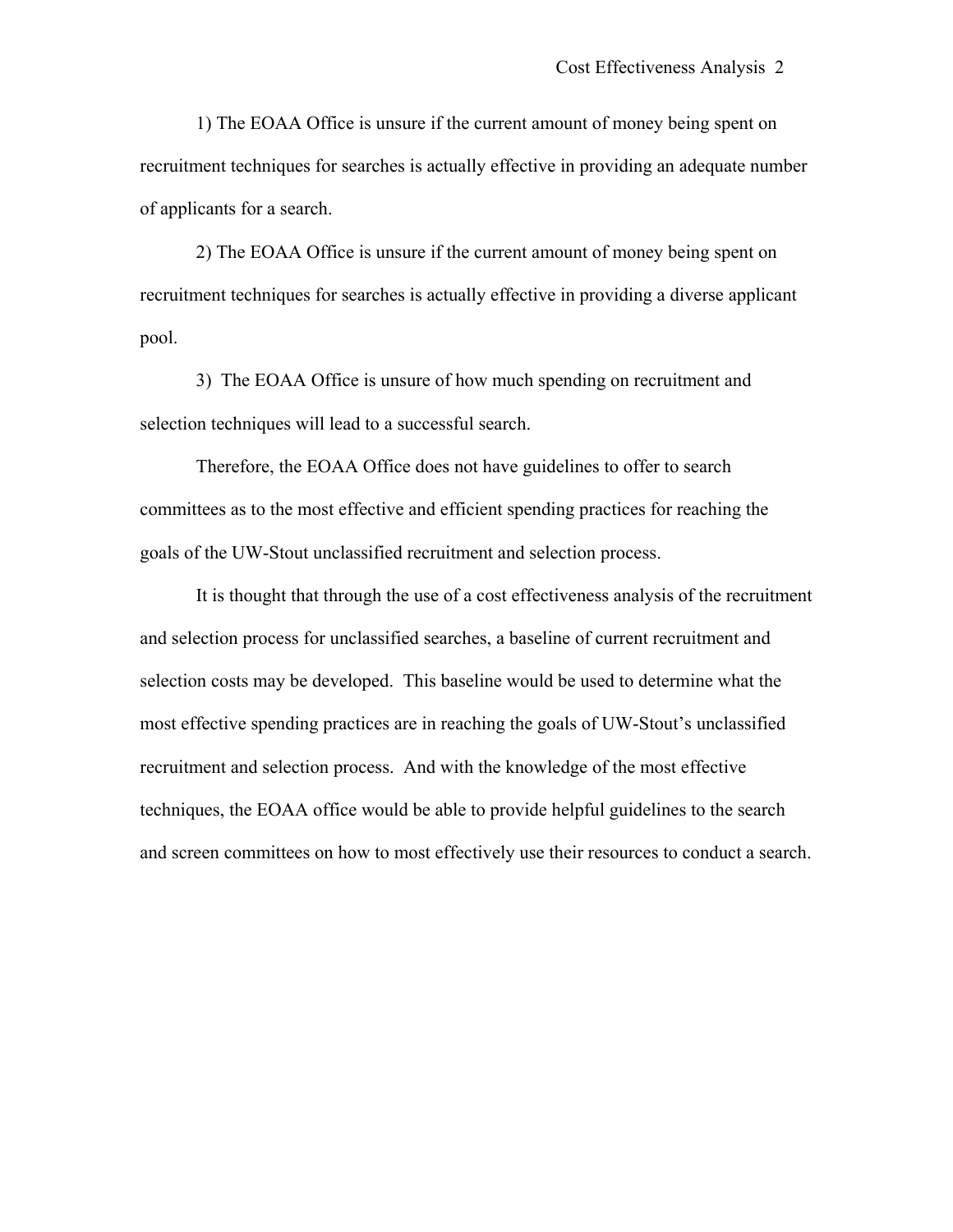#### **CHAPTER TWO**

#### **Introduction**

<span id="page-8-0"></span>Every process or procedure associated with an organization's operation has both a cost and an outcome (Thaler-Carter, 1997). The outcome of the process refers to the result of that process, whether the result positively or negatively impacts the organization. The cost of the process is the value of all of the organization's resources the process utilizes to reach an outcome (Levin, 1983). It is the hope of an organization that the process that they are assigning valuable resources to is one that will prove favorable to the organization financially and in reaching their goals. The knowledge of whether a process is actually beneficial to an organization is important because every process in an organization uses resources that have the potential to be utilized for other valued alternatives to the process in place (Gordon, 1986). If these resources are being used in one way, they cannot be used in some other way that may provide more useful outcomes. In this sense, all of the costs of a process represent the sacrifice of an opportunity that may provide a more valuable and effective outcome.

In order for an organization to stay competitive by making informed decisions about which processes are the most effective and efficient for their operation, it must consider the costs of the processes and the effects of these costs on the outcome (Martinez, 2002; Levin, 1983). A choice can be made among alternative processes by tracking and analyzing the costs and outcomes for each potential process, so that an organization can then choose the process that has both the lowest cost in terms of their resources and the most benefit in terms of their goals (Gordon, 1986). When the most beneficial process has been targeted through the analysis of costs, an organization can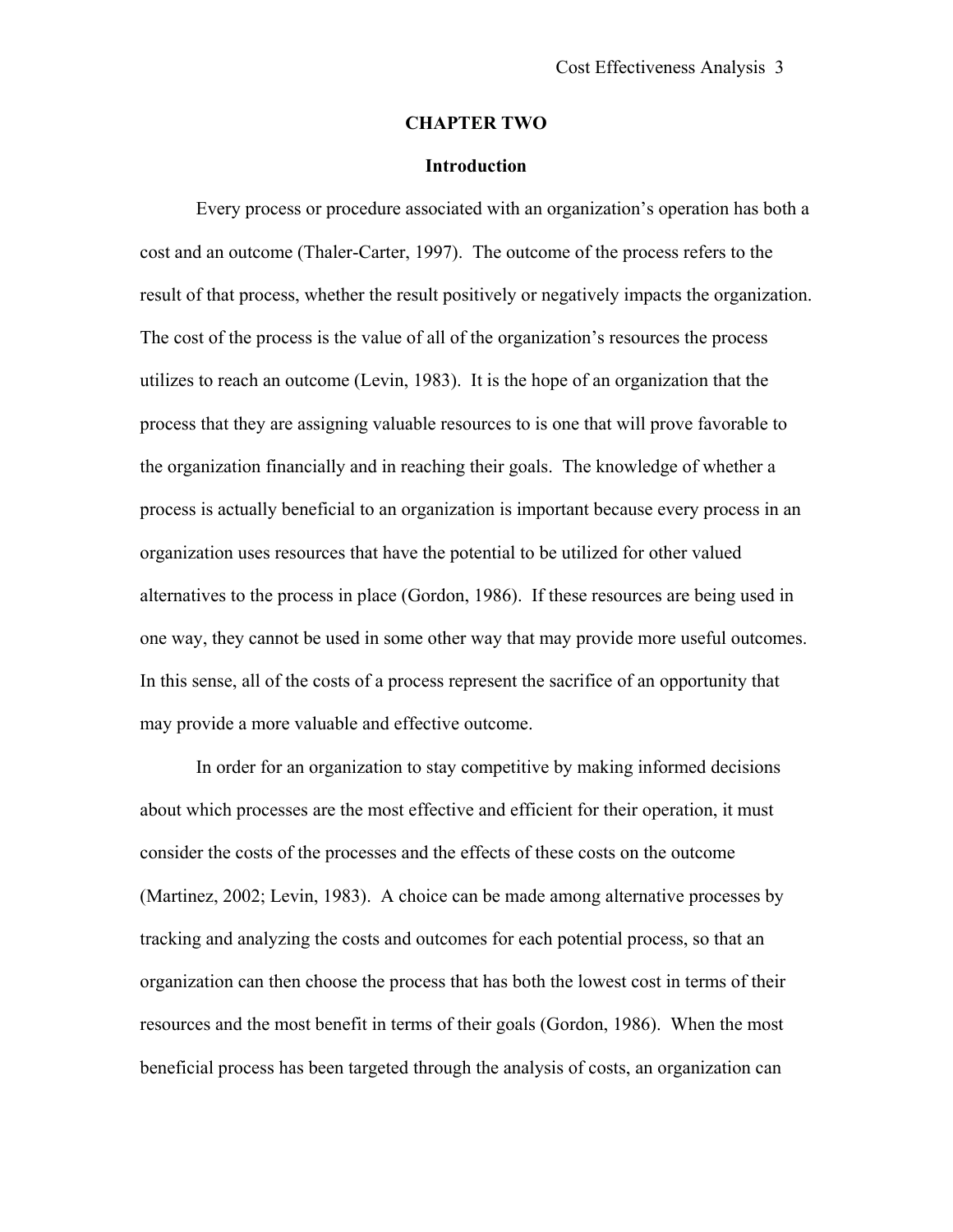then either replace or restructure the process that is currently in place to fit the elements of the better process. And, continuing to analyze the costs of the new or restructured process may help an organization to maintain the effectiveness and efficiency of the process by having a better understanding of the process's costs (Cascio, 1998). A better understanding of the costs of a process may lead to better control of resources for that process thereby leading to the improvement of the process results without having to increase costs (Scarpello and Ledvinka, 1988).

Accessing Recruitment and Selection Process Costs. Specifically, the costs involved in a recruitment and selection process represent a significant portion (some at almost 30%) of an organization's operational expenditures (Davison, 2001; Thaler-Carter, 1997). Being that the recruiting and selecting of employees uses such a large portion of organizational resources, it is essential to prove that the process in place for these tasks is both valuable and efficient in helping to fulfilling organizational goals (Thaler-Carter, 1997). It is suggested by Casico, 1998, that the recruitment and selection process of an organization is never fully developed until the costs of alternative strategies have been compared to the current process. The analysis of recruitment and selection costs facilitates effective planning for either the continuation of recruitment and selection processes, or their potential restructuring (Cascio, 1998).

It is common for an organization to use a technique of cost analysis in order to access the costs of their recruitment and selection process. The methods of cost analysis commonly used include: a measure of cost-per-hire, cost benefit analysis, cost effectiveness analysis, and a measure of staffing-cost ratio. The results of using any of these techniques will allow for a baseline of metrics to be formulated. This baseline can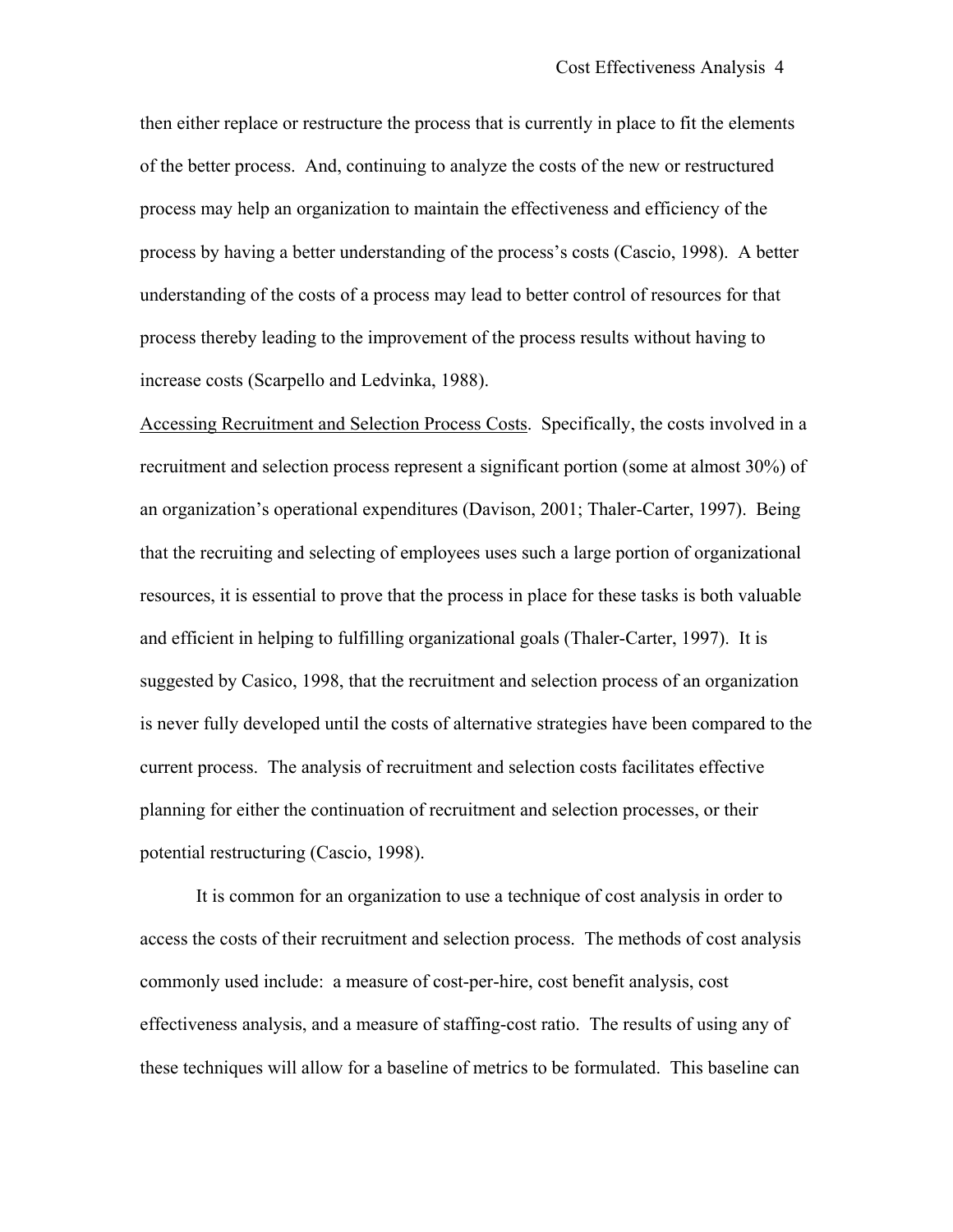then be used as a benchmark and/or a measure of effectiveness of the recruitment and selection process depending on the technique used (Gordon, 1986). Using these methods to access costs of the recruitment and selection process provides an organization with a "better common indicator of the productivity and/or success of the recruiting and selecting effort" (Thaler-Carter, 1997).

The cost analysis techniques of cost-per-hire and staffing-cost-ratio are similar in nature. Both techniques access the dollar costs of the recruitment and selection process using a survey and/or by interviewing the key people who handle the costs of the recruitment and selection process of an organization (Martinez, 2002; Thaler-Carter, 1997). Both techniques also use formulas that require the addition all of the recruitment and selection costs in order to come to a "total cost" of resources (Martinez, 2002; Thaler-Carter, 1997). But, in the formula for cost-per-hire one must divide the "total cost" of the recruitment and selection process by the number of hires made in order to derive a specific cost that constitutes a hire using a particular recruitment and selection process (Thaler-Carter, 1997). Whereas, the formula for staffing-cost-ratio involves dividing the "total cost" of the recruitment and selection process by the total dollar amount of compensation offered to those hired to derive a ratio representing the cost of the process (Martinez, 2002).

Cost-per-hire and staffing-cost-ratio simply provide one measure which represents the cost of an entire recruitment and selection process. The multiple outcomes or results of a recruitment and selection process are not considered in this measure, and there is no basis of comparison for multiple outcomes using these techniques (Martinez, 2002). All that the measure provides is the basis for the comparison of how cost compares to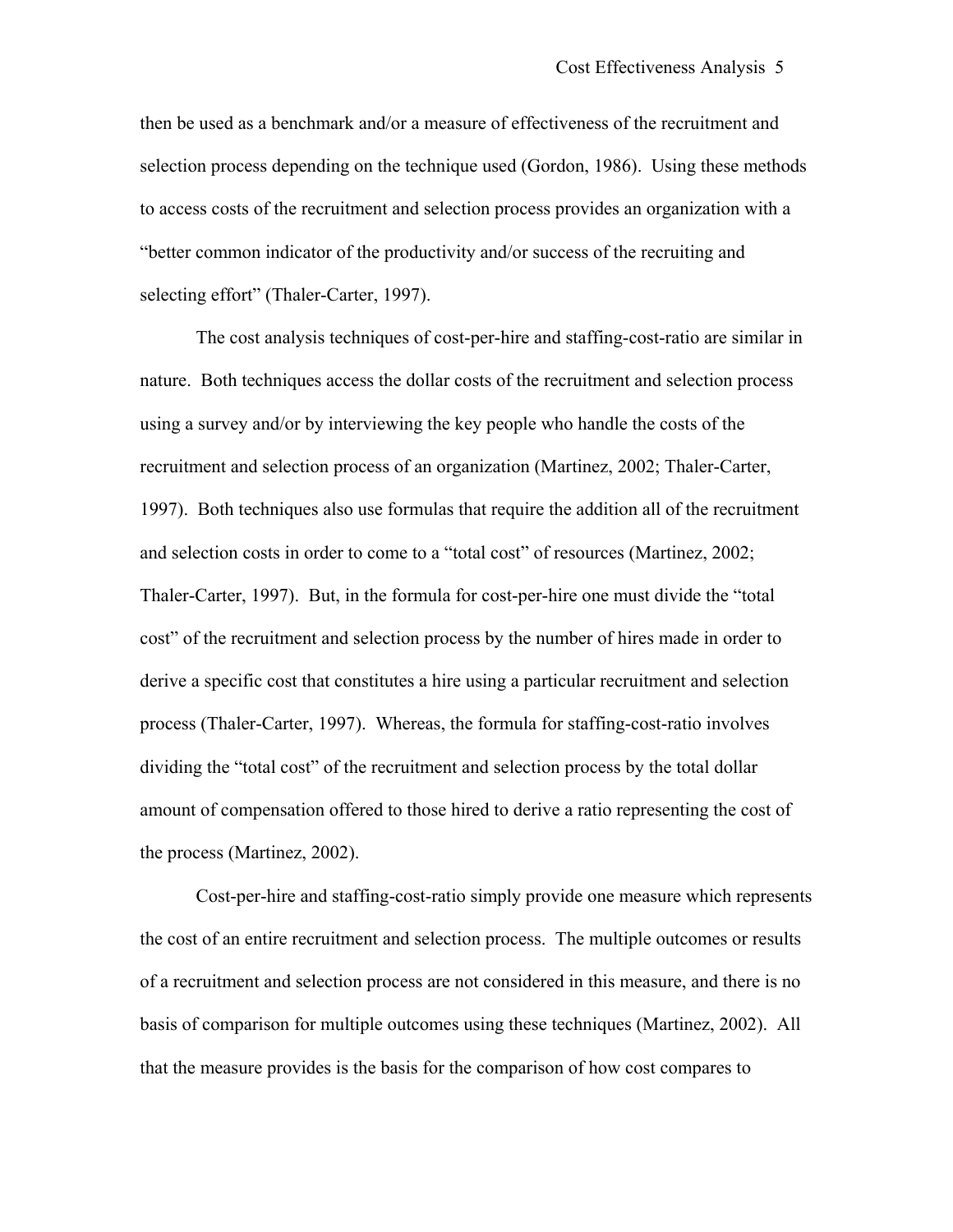number of people hired. If an organization is only interested in comparing alternative recruitment and selection processes on their cost based on their number of hires, then cost-per-hire and staffing-cost-ratio are equal in their applicability for this purpose (Martinez, 2002).

Both cost effectiveness analysis and cost benefit analysis are also similar in procedure. These techniques also access the dollar costs of the recruitment and selection process using either a survey and/or by interviewing the key people who handle the costs of the recruitment and selection process (Scarpello and Ledvinka, 1988; Gordon 1986; Levin, 1983). But, taking cost analysis a step further, these techniques also access and value the outcomes of a process so that a comparison of effectiveness or benefit can be made with costs (Levin, 1983). Specifically, cost effectiveness analysis puts a dollar value on resources associated with a process, and compares this value with outcomes that can have measures different that dollar value (i.e. number of applicants, number of interviews, number of hires, etc.) (Levin, 1983). Whereas, cost benefit analysis evaluates a process according to a comparison of the dollar amount of resources and the derived dollar amount of outcomes and/or benefits of that process (Gordon, 1986). So, for cost benefit analysis one must convert the outcomes of a process into pecuniary measures.

Converting outcomes/results into pecuniary measures may prove difficult in a recruitment and selection process, and it may not be possible to do so in a systematic and rigorous manner (Gordon, 1986; Levin, 1983). Therefore, it is suggested that cost benefit analysis only be used under special circumstances in which all outcomes can be converted to dollar amounts systematically, and in which an investigator that is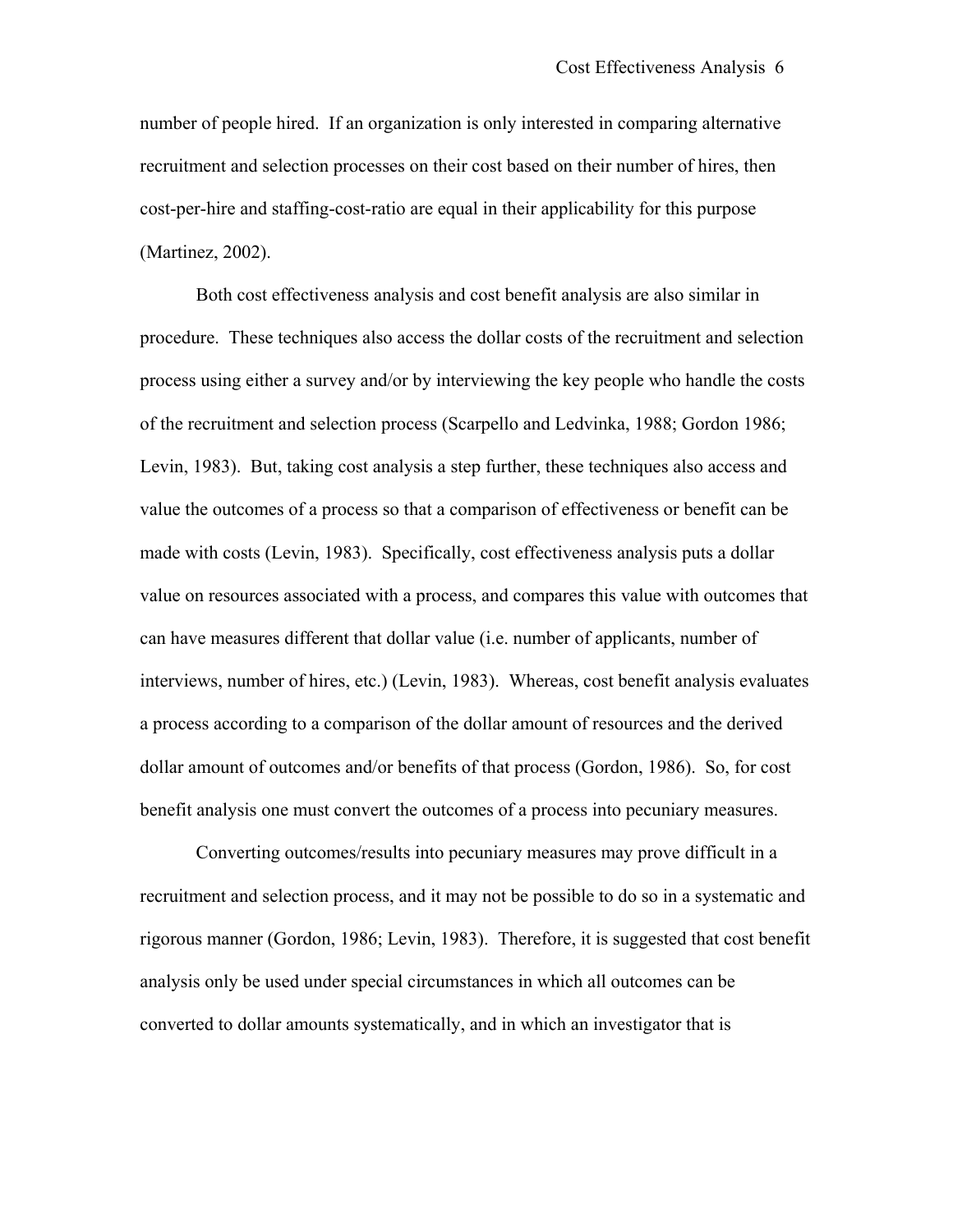"seasoned" in conducting cost benefit analyses is used to access a process (Gordon, 1986; Levin, 1983).

Cost effectiveness analysis on the other hand is considered to be easy to use in evaluating the costs of a recruitment and selection process (Levin, 1983). It simply requires combining cost data with effectiveness data that are ordinarily available to an investigator and are relatively easy to gather. Furthermore, cost effectiveness analysis allows for the evaluation of outcomes or results that may be based on specific goals of an organization's recruitment and selection process. Having the evaluations based on the comparison of costs and the achieving of specific goals makes the results of the analysis more understandable for an organization (Levin, 1983).

Using at least one of these cost analysis techniques in order to access the costs and/or effectiveness of the recruitment and selection process may allow an organization to ensure that their process is valuable in achieving its set goals for success. When expenditures by source are analyzed carefully, the procedures of a process that are beneficial may be kept, and the ones that are problematic may be removed or restructured (Cascio, 1998). And, the metrics that serve as the basis of evaluation through these techniques are important because such measures provide accurate and understandable data that may be presented to members of the organization in order to back up decisions concerning their recruitment and selection process (Thaler-Carter, 1997).

The UW-Stout Recruitment and Selection Process. The UW-Stout unclassified recruitment and selection process is maintained by the Equal Opportunity and Affirmative Action Office (EOAA). The EOAA Office oversees the recruitment and selection of university faculty and academic staff positions. The EOAA Office's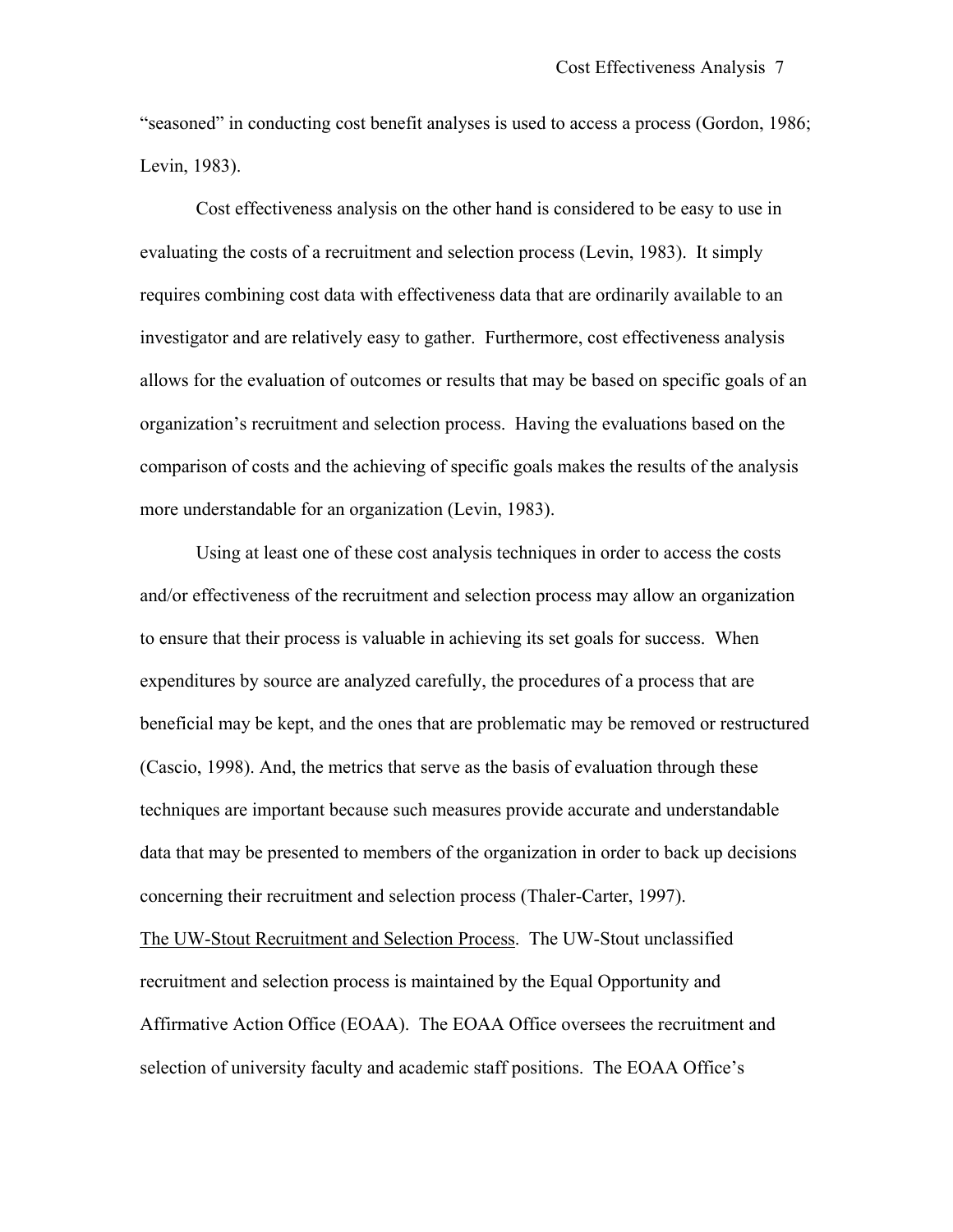responsibility in overseeing this process involves: 1) Developing, maintaining, and monitoring the steps of the recruitment and selection process, 2) Offering advice to search committees on how to best recruit for a position to ensure a diverse and qualified applicant pool, 3) Reviewing and approving selection tools for telephone and campus interviews to ensure they are legal and offer equal opportunity to qualified applicants, and 4) Maintaining all paperwork associated with the hiring of an unclassified employee (EOAA, 2001).

The EOAA office is familiar with the fact that "the costs associated with the recruitment and selection process of an organization represent a significant portion of human resource expenditures" (Thaler-Carter, 1997). And, that money put into the recruitment and selection process should be efficient in relation to the organization's bottom line, and effective in hiring quality employees for the organization (Martinez, 2002). Therefore, the UW-Stout Affirmative Action Officer believes that it important to target and track the costs of the recruitment and selection process in order to account for these expenditures in their efficiency and effectiveness of fulfilling the set goals of the unclassified recruitment and selection process.

The actual "recruitment" and "selection" of applicants for faculty or academic staff positions is conducted by what is called a search committee. The committees are called "search" committees because each open position constitutes a new "search" for an employee. So a new search committee is formed for each new faculty or academic staff position that becomes available for hiring someone. Search committees are formed by the department chair person of the department that is looking to fill a position. Search committees can be made up of faculty and academic staff currently employed by UW-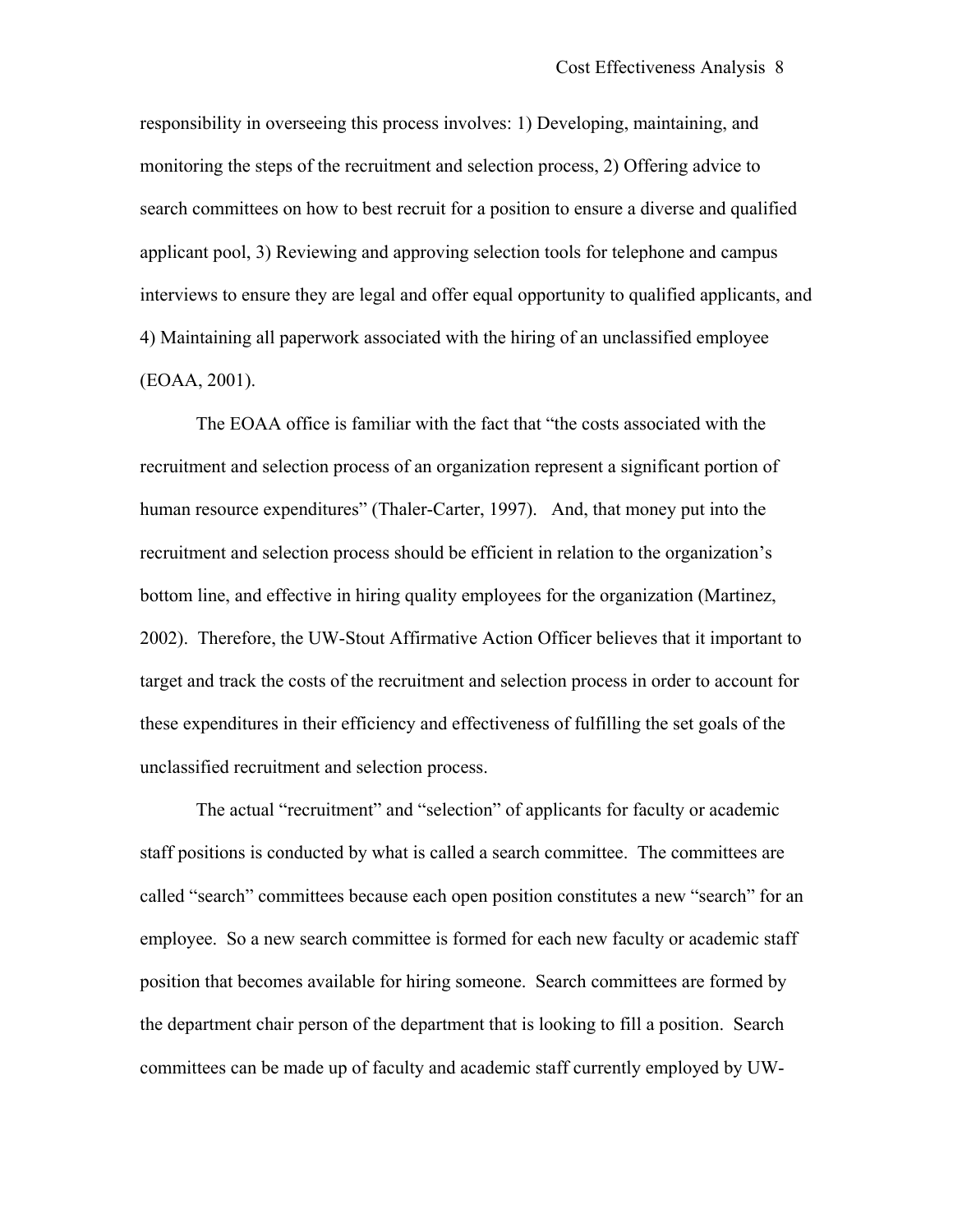Stout, and also UW-Stout administrators. These search committees make decisions such as what qualifications the open position requires, how and where they will be recruiting for an open position (such as advertising, networking, attending job fairs, etc.), and how much money they will be spending on the recruitment and selection process. The search committees also review all applicant resumes, conduct telephone and campus interviews, conduct hiring negotiations, and call on references for the particular "search" they are conducting.

The search committees receive a handbook entitled "Equal Opportunity Recruitment and Hiring Procedures" from the EOAA office upon beginning their search for an open position. This handbook specifically explains the procedures that the search committee should follow for their search. It also outlines the goals of the recruitment and selection process. These goals are to: 1) have a diverse applicant pool, 2) have an adequate number of total applicants, and 3) make a successful hire for the position. (Technically, the EOAA office terms a "successful search" as one that has made a hire, and an "unsuccessful search" as one that has not made a hire.)

All of the money involved in the actual process of recruiting and selecting a person for a position comes from the department's budget that is conducting the search. The search committees look to the EOAA office to aid them in deciding how to most effectively use their financial resources in order to attain success in achieving the goals of the recruitment and selection process. Specifically, the search committees would like to know how much money to spend on recruitment techniques in order to attain an adequate and diverse applicant pool that will potentially lead to a successful hire for their search. Other areas of the process that search committees would like to have a cost baseline for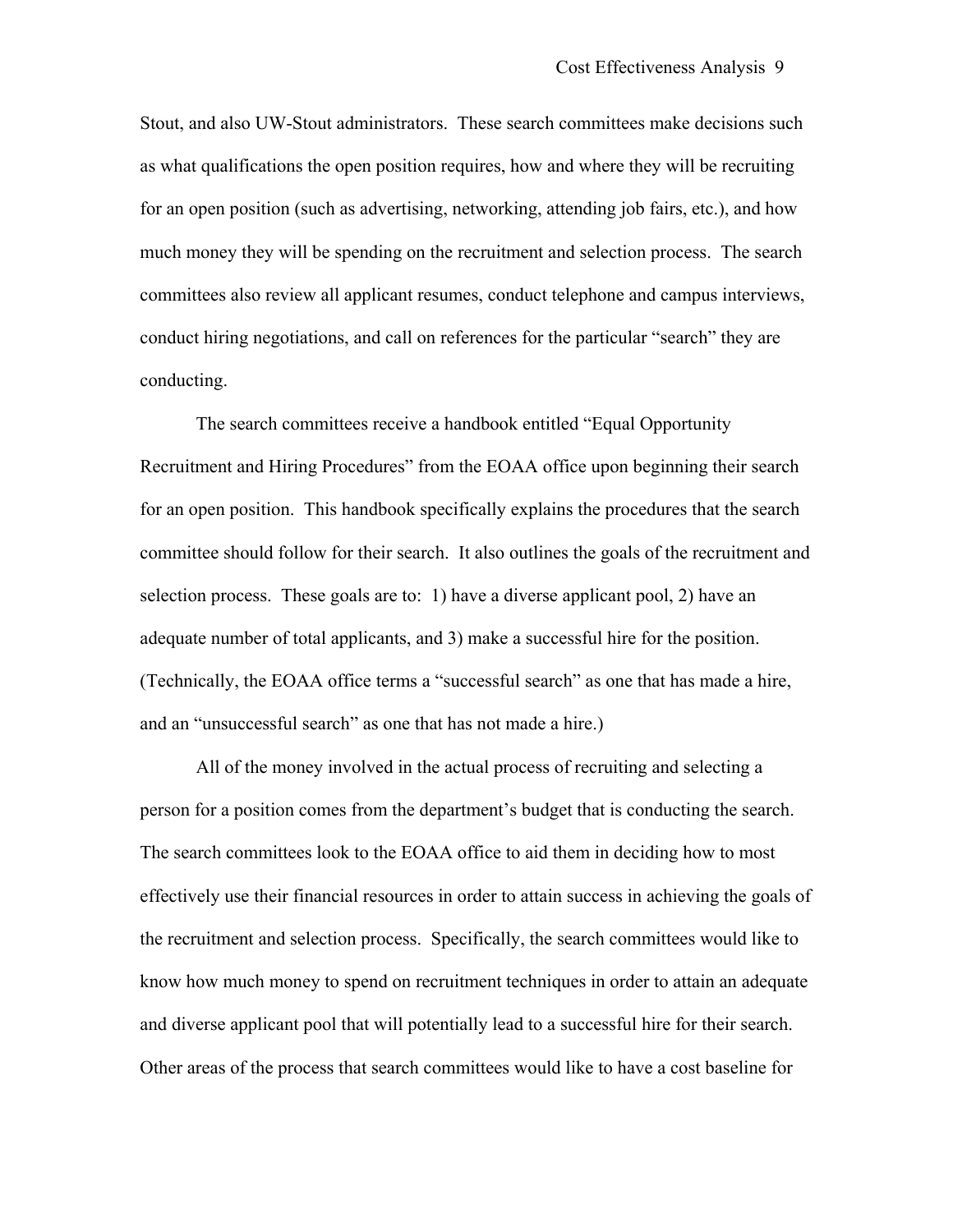include: telephone interviews, campus interviews, candidate testing, credential verification, and relocation.

Cost-Effectiveness Analysis. Cost effectiveness analysis is a technique that may be used by an organization to track the costs and outcomes of alternative processes. Cost effectiveness analysis refers to the evaluation of alternatives according to both their costs and their effects with regard to producing some outcome or set of outcomes (Levin, 1983). If costs can be combined with measures of effectiveness, and all alternatives of a process can be evaluated according to their costs and their contribution to meeting the same effectiveness criterion, then cost effectiveness analysis can be used to target the most beneficial process for an organization (Levin, 1983).

When using cost effectiveness analysis to track the costs and outcomes of alternative processes it is assumed that the processes have similar goals in relation to an outcome (Mark, 2002). This means that an organization may use cost effectiveness analysis to track the costs and outcomes of alternative recruitment and selection processes, because most recruitment and selection processes have similar goals of attracting quality applicants and making a successful hire for little money. But, it would not be useful for an organization to use a cost effectiveness analysis to compare the costs and outcomes of alternative recruitment and selection processes and product manufacturing processes because these processes are not related by common goals.

When using cost effectiveness analysis the goals for a process are considered to be the process's measures of effectiveness (Gordon, 1986). The same measures of effectiveness are to be taken for each alternative to the process in order for an accurate comparison to be made between each process on how it attains the specified goals. The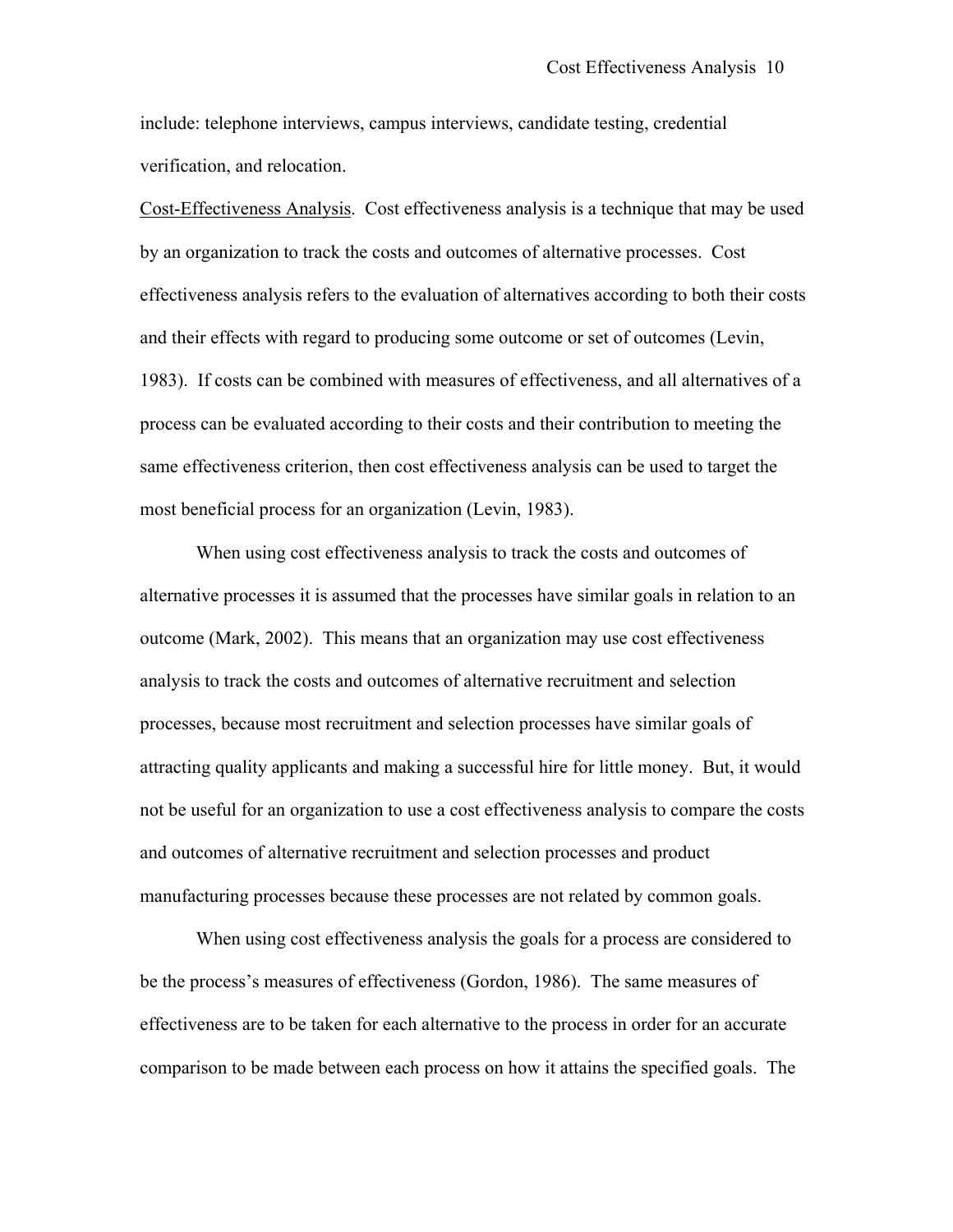differing amounts of costs and values of alternative processes can affect the measures of effectiveness for those processes. It is the job of cost effectiveness analysis to pinpoint which alternative process has the highest effectiveness measures for the least cost. Effectiveness measures for a process may be in relation to units produced, money lost/gained, time increased/decreased, etc. (Levin, 1983). It is important to remember that an effectiveness measure must be clearly defined and attainable in order for that measure to be able to be used to judge many processes (Mark, 2002).

The actual process of conducting a cost effectiveness analysis may be broken down into seven steps: 1) Identify the Effectiveness Measures; 2) Identify the Ingredients; 3) Specification of the Ingredients; 4) Determine the value of the ingredients; 5) Analyze values and outcomes (Levin, 1983). The first step, identifying the effectiveness measures, involves determining what an organization is trying to accomplish by using a process. In order to figure out what an organization wants from a process the process in place (if there is one) must be reviewed, alternative processes must be reviewed, and management must be consulted to narrow down precisely what is most desired. It is only after this full review that specific goals can be made and understood. These goals will serve as the determination of whether an outcome can be deemed effective or ineffective according to a goal, and at what comparison this is so with other outcomes.

Step 2, identifying the ingredients, is where the process in place and the alternative processes that it is being compared to are broken down into parts so that all of the resources (ingredients) of cost or value (whether it be money, time, energy, etc.) of a process may be identified. Essentially an organization must target all of the resources of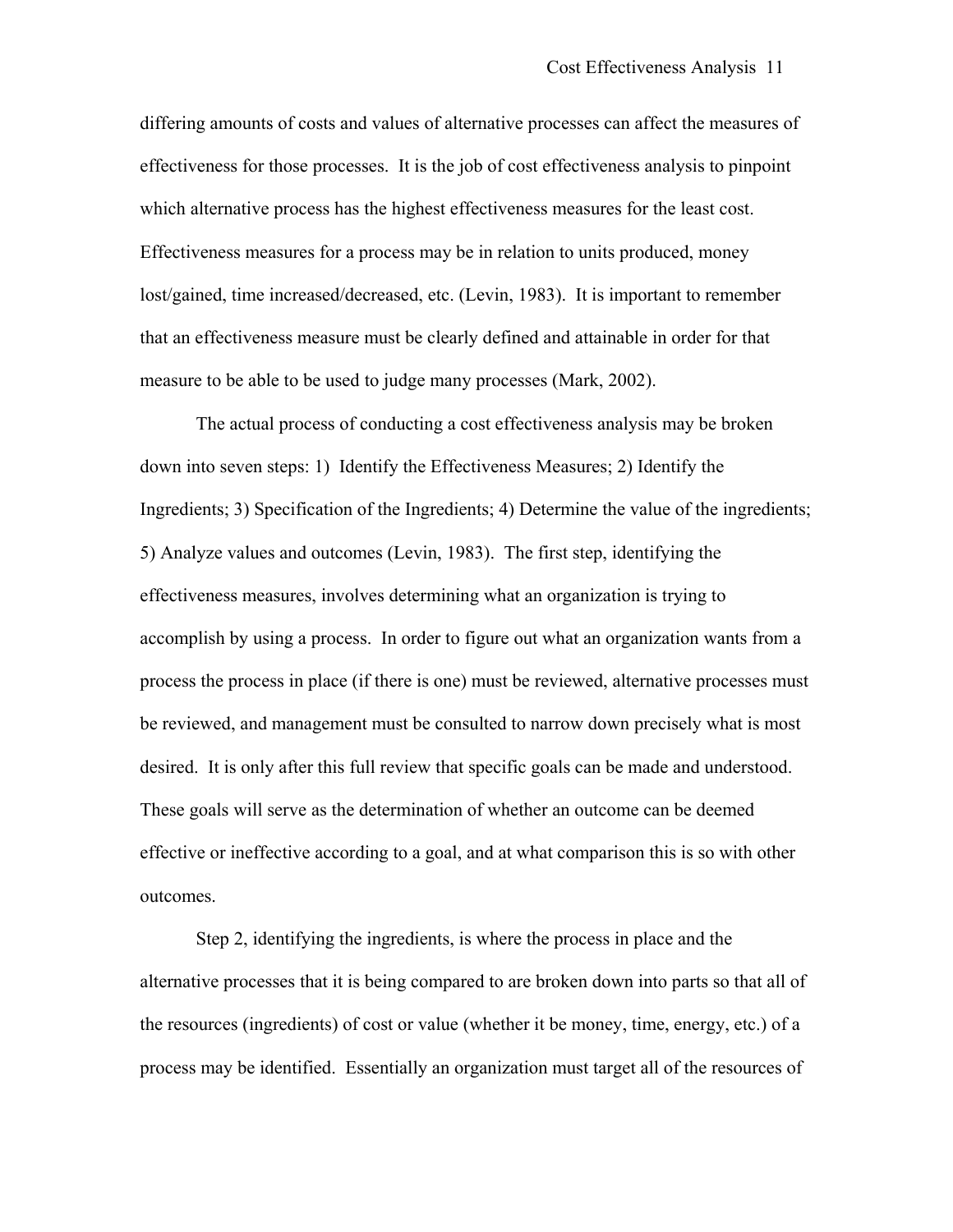the process that it takes to produce an observable outcome. In order to determine the ingredients, it is necessary for the organization, or the investigator, to become familiar with each alternative that will be evaluated. Familiarity of processes may be obtained by reviewing the process itself if it is written down, reviewing reports of the process, and discussing the process with the professionals who are responsible for its implementation. It is important to target the specific ingredients for each alternative process so that a true sense of the cost of that alternative process may be known, and not just an understanding of the costs of the general process.

In step 3, the specification of ingredients, the resources that were targeted in the previous step are now to be divided into categories that have common properties. For example, all of those resources that are related to personnel resources would be grouped accordingly under one heading or section, as would those resources dealing with equipment and materials, facilities, client costs, etc. There is no general rule to category set up, but ingredients should be specified in sufficient detail, and it must be certain that their value can be obtained and measured. Also, the categories for into which ingredients are placed should be consistent across all other processes being evaluated to ensure an accurate comparison among alternatives.

Step 4 is where the investigator determines the value of the ingredients and the outcomes of the process. This can be done in many ways. The investigator may decide to track down costs and values by going through past reports that have information related to process values. Or, the investigator may meet with the professionals who implement the process and ask for their information or input to determine costs and outcomes. Or, the investigator may send out a survey to be completed by professionals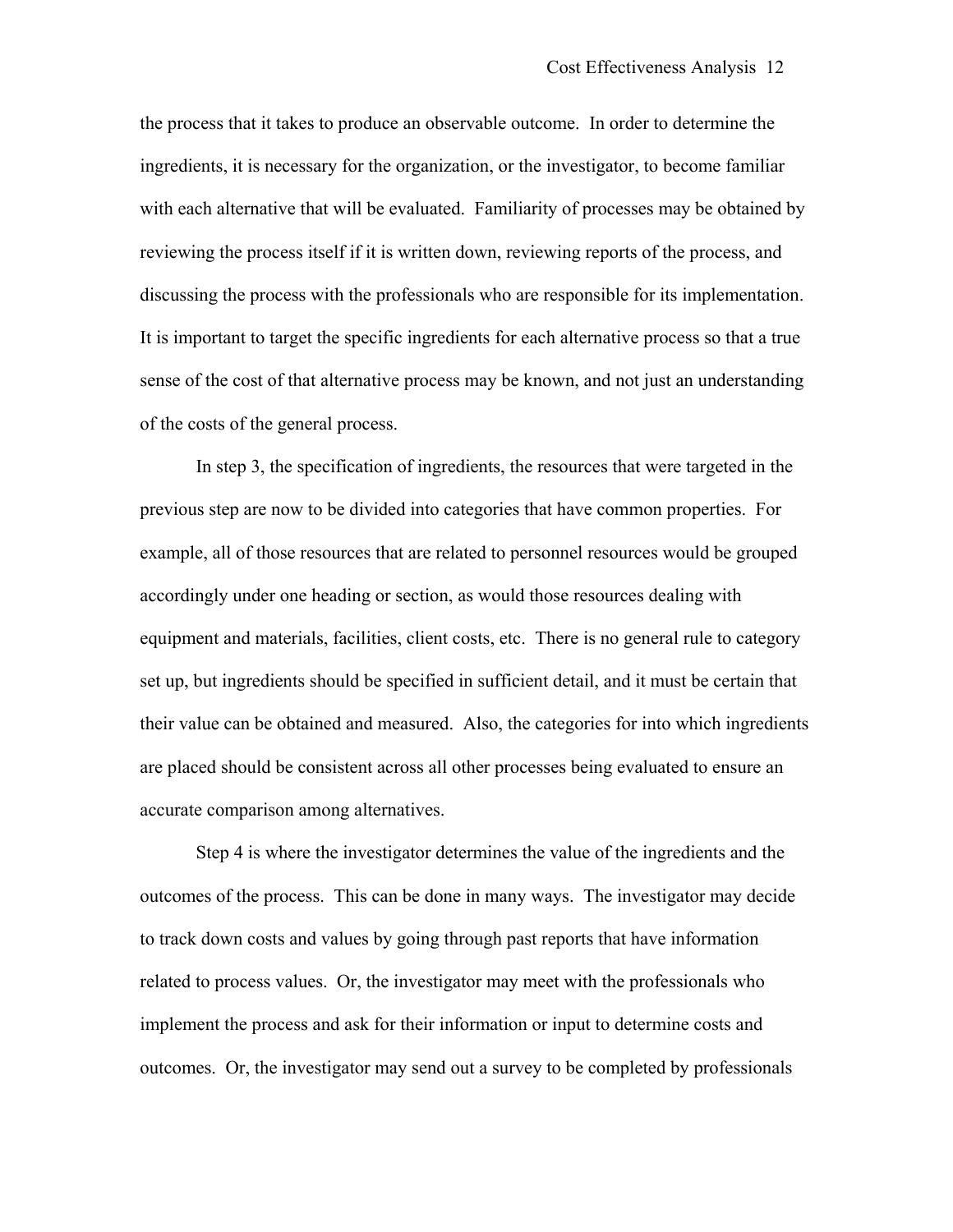who implement the process. In some cases all of these techniques may be used to gather information on values. At any rate, the values and outcomes must be determined, and they must be accurate for a true comparison of alternative processes to be made.

Many organizations question why they cannot just use a budget to determine the values and outcomes of processes as opposed to following the steps of the cost effectiveness analysis technique (Levin, 1983; ETC). The answer according to Henry Levin (1983) is that "organizations should not assume that budgets contain all of the cost information that is needed to make decisions in reference to effectiveness." Standard budget practices may distort the true costs of ingredients, in that other processes not related the process being measured may be imbedded in the budget being used. Also, budgets may not even include all of the ingredients that are part of a process being evaluated. If an investigator were to rely on such a budget, the value of the process would be incomplete. Therefore, an investigator would not be able to accurately determine how the costs of a process affect the effectiveness of the process.

Step 5 is the analysis of the outcomes and the costs for each process. The values of each category are added together, and a total value of all categories is determined. The value of a process is then linked with its effectiveness measurements. When all processes have been evaluated in this way, it is possible to compare the processes to each other on how cost affects the outcome of each process. It is also possible to compare how the value of each ingredients category impacts the different effectiveness measurements. These comparisons can be made through the use of statistical analysis. The analysis and comparison of each process will lead the investigator to the most beneficial process for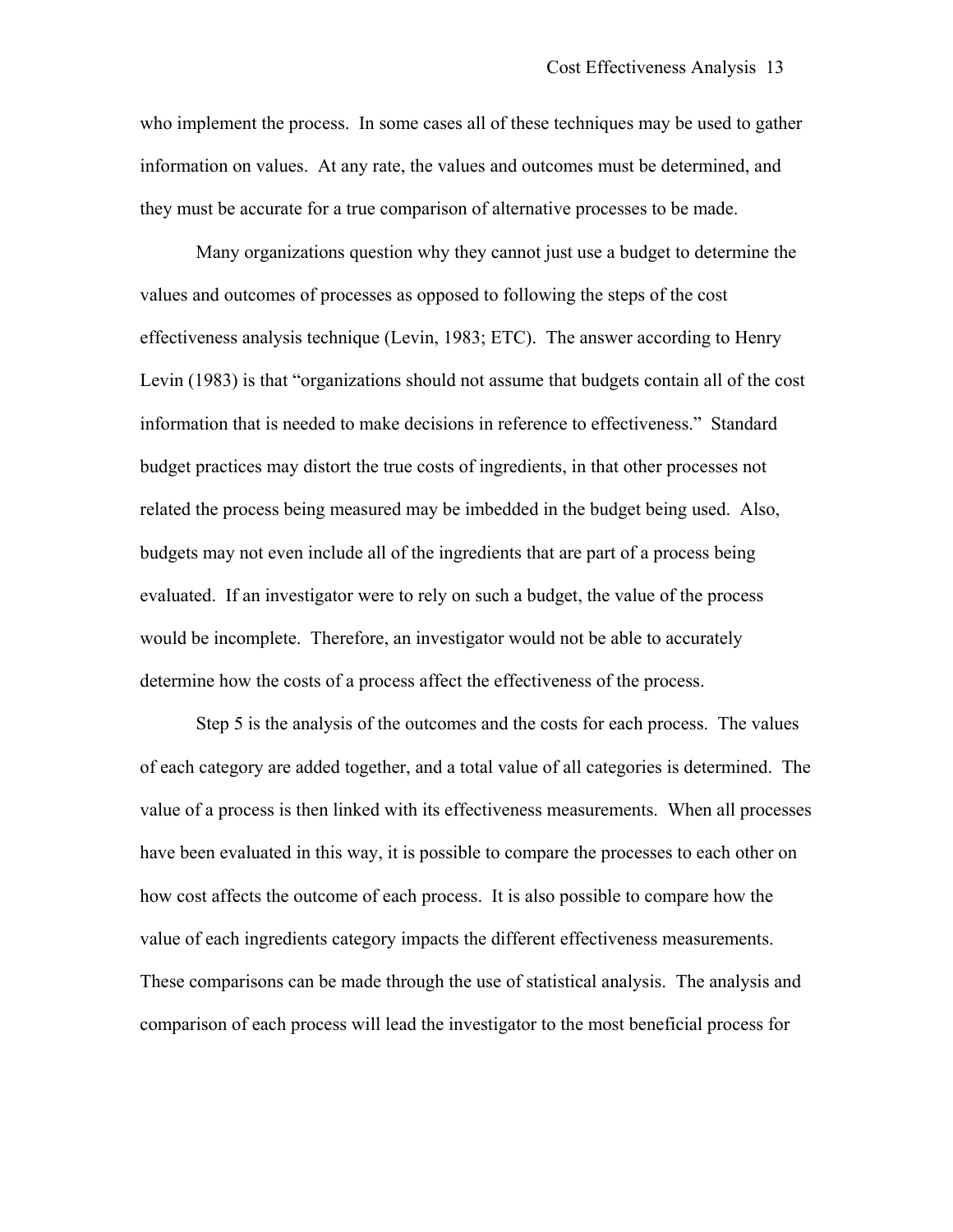the organization in relation to the cost of the process and ability of the process in reaching the effectiveness measures.

These steps are offered by Henry M. Levin (1983), and are to be considered as guidelines to the use and implementation of cost effectiveness analysis. The use of cost effectiveness analysis has been made by many organizations and in many different industries to aid in the understanding of how the cost of operational processes affects outcomes. Each organization must adapt the steps outlined in the previous paragraphs, to fit their own organizational needs.

Using Cost Effectiveness Analysis. Both private organizations and human resource consulting firms have used cost effectiveness analysis to determine the best procedural components and spending practices for their recruitment and selection processes. For example, Humana, Incorporated, a health care company in Louisville, Kentucky, hired an investigator, Reginald Barefield who is the executive director of resources and technology at Lucent Technologies, to evaluate their recruitment process (Anfuso, 1999). At the time that the investigator came to the company, Humana, Inc. had "110 recruiters and 110 different versions of how to recruit" (Anfuso, 1999). Humana, Inc. wanted to know which method currently being used by these recruiters was the least costly and provided the most quality applicants for their organization.

Humana's effectiveness measures for their recruitment and selection process were to attract a high number of quality applicants, have a short amount of time between recruitment and selection of applicants, and a low rate of turnover from recently hired candidates (Anfuso, 1999). After Barefield determined the ingredients of Humana Inc.'s recruitment processes, he then used the technique of reviewing recruitment reports,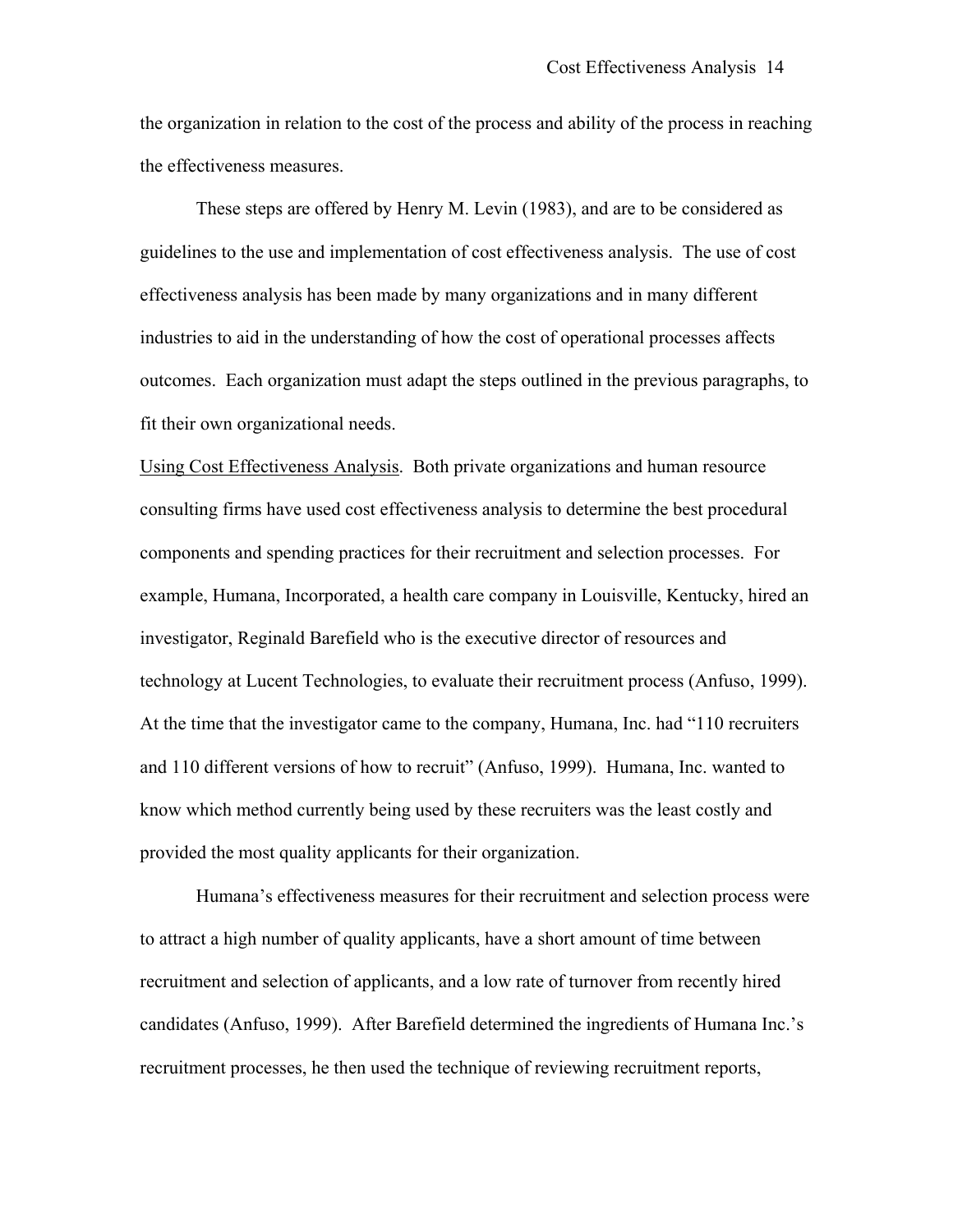invoices, memos, office budgets, etc. to determine the value of those ingredients and the outcomes of the processes (Anfuso, 1999). Some of the ingredients, or values, that were a part of Humana's recruitment and selection process were: advertising costs (internet, newspaper, and trade journals), job fair costs, recruiter salaries, administrative costs, and interview costs (Anfuso, 1999).

Barefield's analysis of the processes led him to the decision that many of the alternative recruitment processes had parts to them that caused high measures of effectiveness and were low in cost. He found that Humana's recruiters were taking cost effective steps towards attracting and hiring applicants, but there were just too many of these recruiters to have an overall efficient process (Anfuso, 1999). Barefield decided to reduce the number of recruiters, and to create an internal staffing agency with specific procedures for recruiting and selecting applicants (Anfuso, 1999). He took the most efficient and effective parts of the previous processes and structured one recruitment process for Humana, Inc. that both saved them money and fulfilled their goals. At the start of this investigation, Humana, Inc. spent approximately \$23 million to fill 3,100 positions (Anfuso, 1999). After the cost analysis and the first year of using the restructured recruitment process, Humana, Inc. reduced its recruitment costs to \$10.8 million and filled 5,500 positions (Anfuso, 1999).

The Employment Management Association (EMA) has been conducting annual cost per hire surveys since 1983 (Cluff, 2000). The survey developed by the EMA serves as the basis for the cost effectiveness analysis of the recruitment and selection processes of the corporations, or members, that the EMA serves (Cluff, 2000). Each corporation uses the survey to access the costs associated with their recruitment and selection process,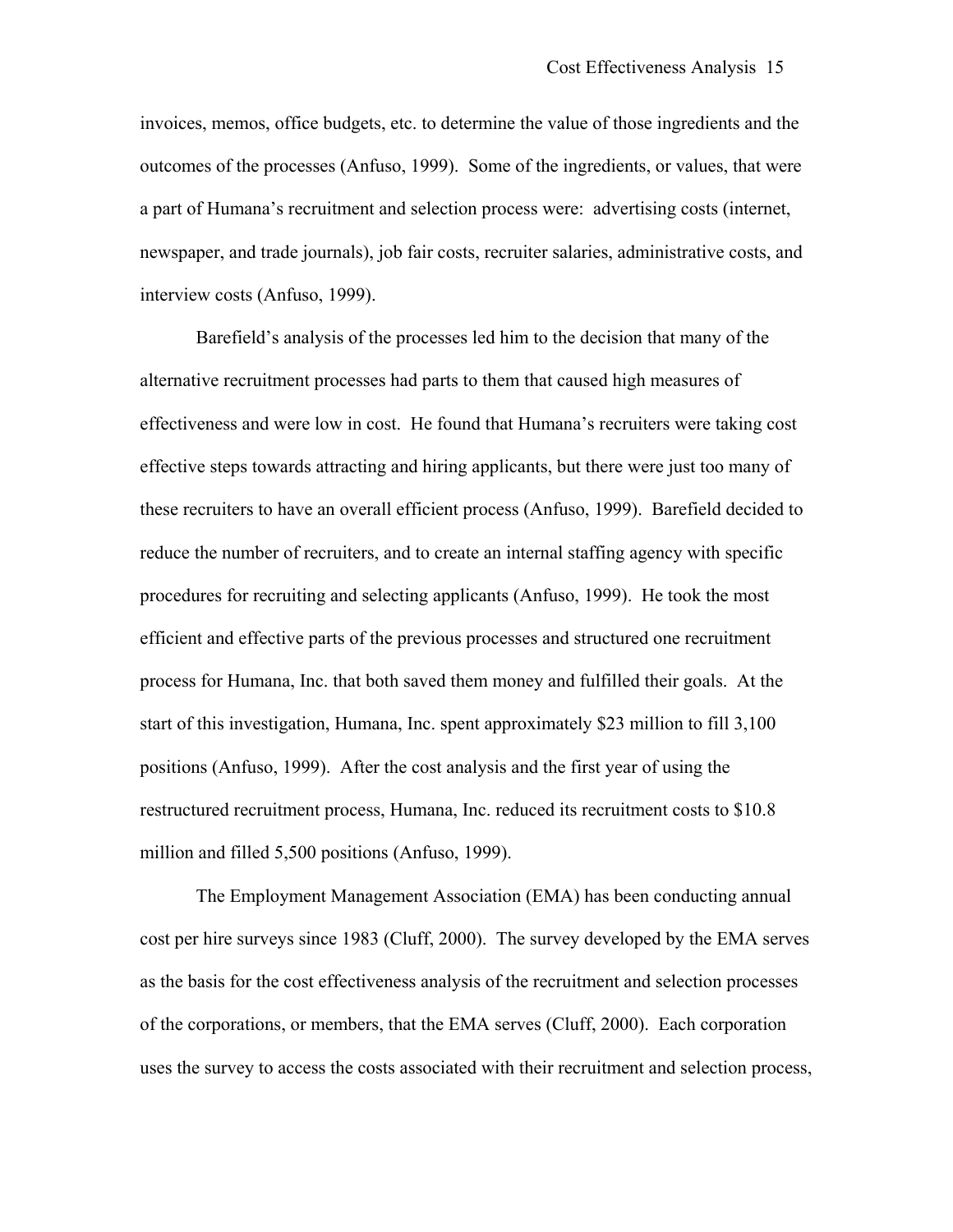and compares their total costs and outcomes with costs and outcomes gathered from surveys from previous years. By comparing the recruitment and selection costs from each year, corporations are able to target indicators of productivity in their recruiting efforts, and therefore adapt their recruitment and selection process to incorporate the procedures that are most effective for their organization (Thaler-Carter, 1997).

Specifically, the EMA cost survey takes into account all of the costs that may be a part of an organization's recruitment and selection process (Cluff, 2000; Thaler-Carter, 1997). These costs are categorized according to internal company costs (in-house recruiter salaries and benefits, staff travel, lodging and entertainment, and administration), external company costs (recruitment agency salaries, travel, lodging, and entertainment), company visit expenses (candidate travel, lodging, meals, interview workday expenses), direct fees (advertising, job fairs, cash awards for referrals, college recruiting), and supplemental data (annual salary of new hires, recruit work load, number of interviews vs. number of hires, acceptance rate, time to fill, turnover, relocation costs, and sign-on bonus) (Cluff, 2000; Thaler-Carter, 1997). EMA believes that a survey that allows for all of these possible costs gives them a chance to serve many organizations at once. It is also helpful to the organizations in that by using the same survey each year to access recruitment and selection costs, they are able to get an accurate understanding of how categories of cost change in effectiveness each year (Cluff, 2000).

EMA does not release cost effectiveness information pertaining to the specific corporations that they serve, but they do release a yearly report of industry cost averages and cost effectiveness based on the surveys of these corporations (Cluff, 2000). The data from this cost effectiveness report is used by organizations to compare their own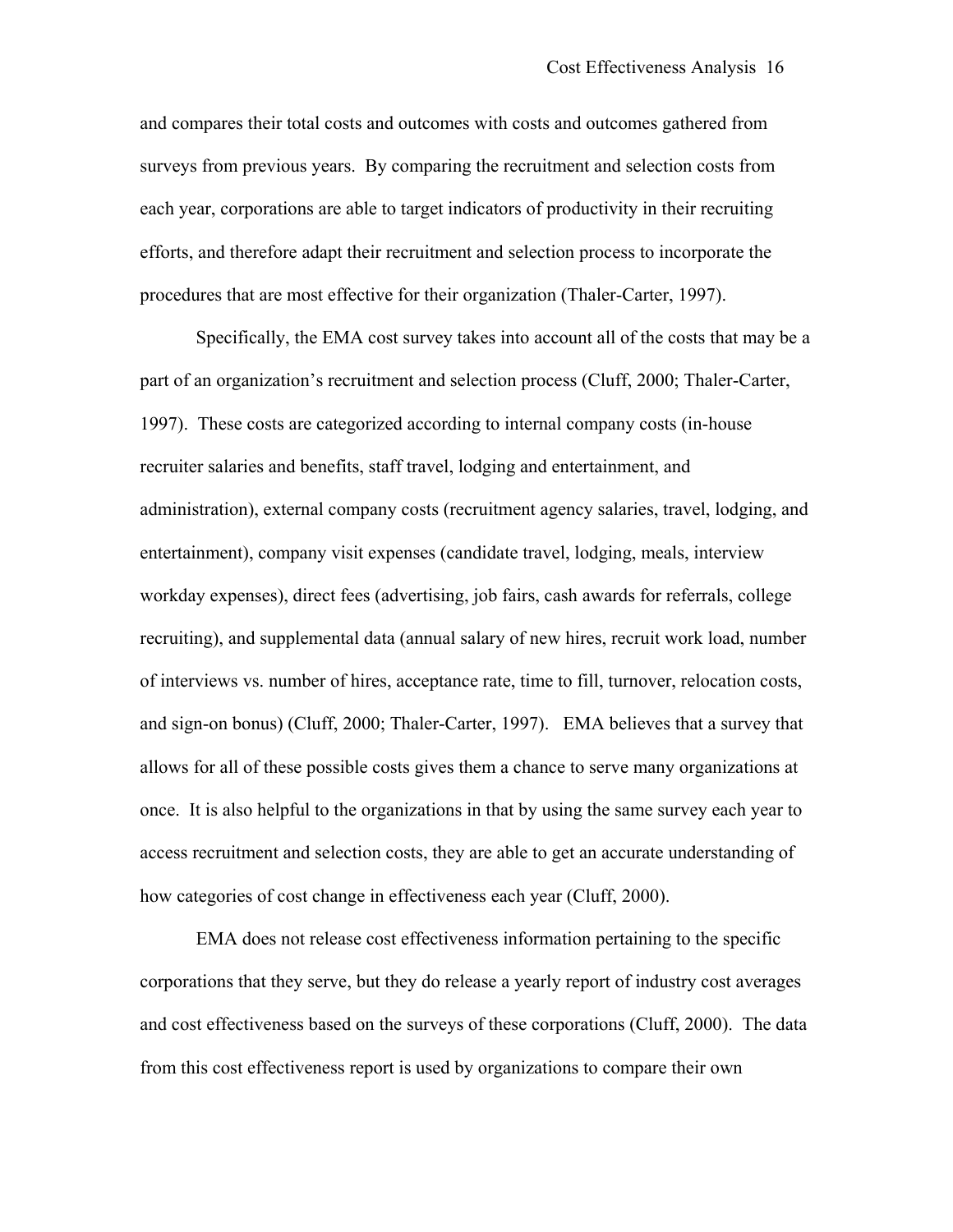performance against the average of their industry and other industries in the United States.

In the 2000 EMA cost effectiveness report, it was found that from 1990 to 2000 the costs associated with hiring non-exempt employees has remained relatively constant with the average cost at \$1,498 (Cluff, 2000). It was found that from 1990 to 2000 the costs associated with hiring exempt employees rose approximately 5% per year with the cost of hiring in 2000 being \$10,500 (Cluff, 2000). Also, it was found that the average cost of recruiting applicants through print advertising (\$2,152), job fairs (\$1,024), and the internet (\$444) has remained relatively the same from 1999 to 2000. Whereas, the average cost of recruiting applicants from employee referrals has increased from \$200 to \$400 from 1990 to 2000, and the average cost of recruiting applicants from agencies has increased from \$8,000 to \$10,500 from 1990 to 2000 (Cluff, 2000).

The Saratoga Institute, a human resource consulting firm, developed a cost effectiveness survey in 1987 that is similar to the one the EMA developed in 1983 (Thaler-Carter, 1997). Saratoga's survey has the same categorical setup for accounting for costs as the EMA's survey except for that their survey does not ask for line item costs for "other recruiter costs" or "administrative expenses" (Davison, 2001; Thaler-Carter, 1997). Instead the Saratoga cost effectiveness survey gives these two costs a flat 10% weight. Having a flat weight associated with these costs may lead to results that are not as specific as the EMA survey (Davison, 2001; Thaler-Carter, 1997). The Saratoga Institute also puts out a yearly report, called the "Saratoga Institute's HR Effectiveness Report," consisting of the average recruitment and selection costs and cost effectiveness of the organization's that they serve by industry (Thaler-Carter, 1997).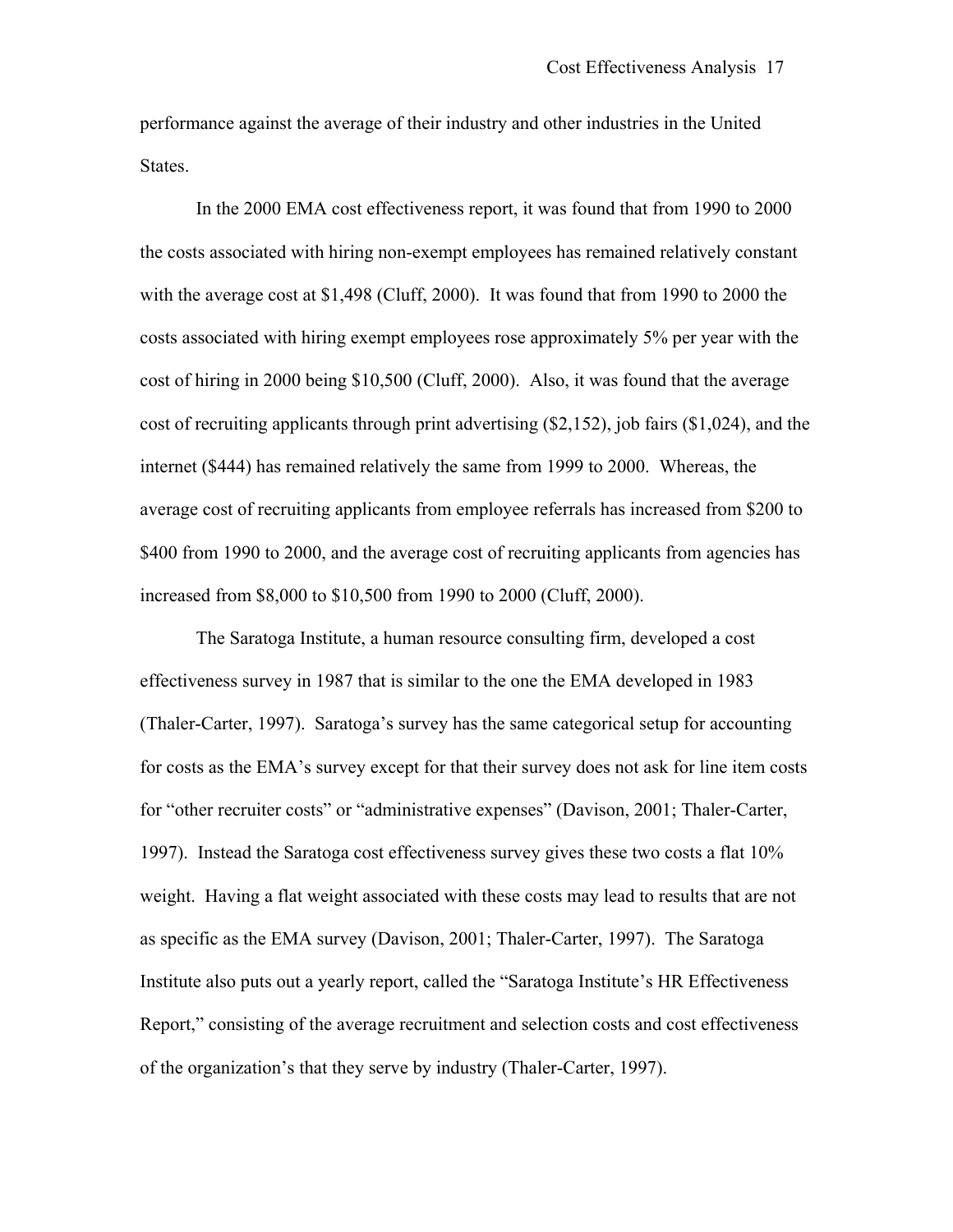Another cost effectiveness survey was designed by the American Management Association (AMA) in 1986 to "serve as a guideline to the human resource community" on how to develop such a survey (Bohl, 1986). The AMA field tested their survey on various organizations that subscribed to *Personnel* Magazine, and published a report from their findings titled "Hiring Costs and Strategies: The AMA Report" (Bohl, 1986).

The AMA's effectiveness report is different from both the EMA and the Saratoga Institute's in that their report was based on one field test, and the data collected in the surveys was not specific organizational data. Instead, the AMA gave their respondents a general recruitment and selection scenario to use as the basis for their cost assessment and outcomes (Bohl, 1986). One of two scenarios, Scenario A and Scenario B, were randomly sent to respondents. The respondents were to create a recruitment and selection strategy for the scenario that was similar to how they would actually handle the situation at their organization if the scenario were real. The AMA was interested in comparing these strategies to figure out which ones were the most efficient and effective based on the given scenario and the given effectiveness measures (Bohl, 1986). The AMA did collect data on the size and geographic location of the organizations that responded as well as organizational turnover rates to see if these factors affected the costs/values associated with the strategies of the respondents (Bohl, 1986).

 The AMA survey consisted of questions related to recruitment sources and costs, recruiter costs (salary, time, travel, lodging, and entertainment), candidate costs (travel, lodging, entertainment, testing, interview time), hiring costs (relocation, expected success, time to fill, and time to start) (Bohl, 1986). It was also asked of the respondent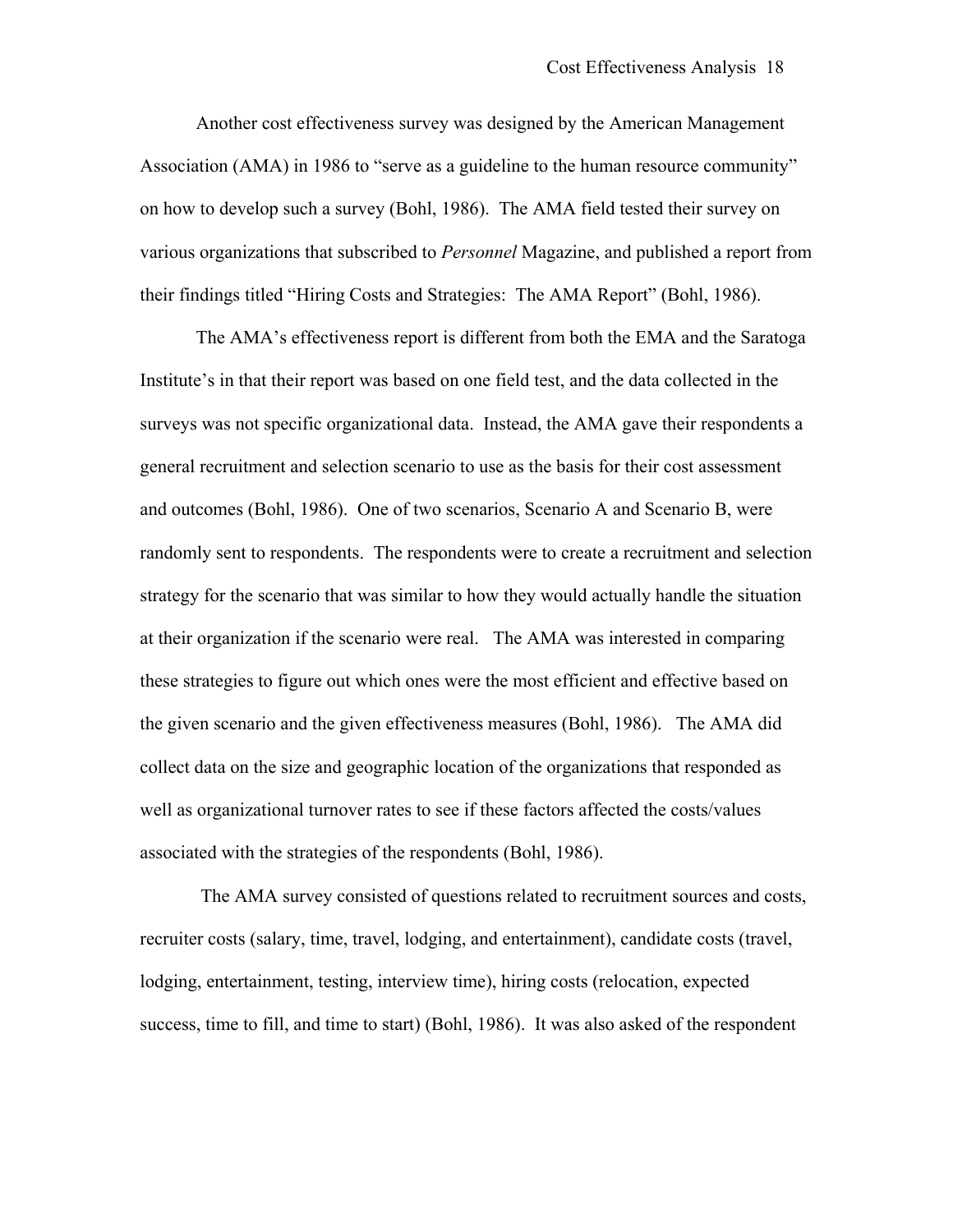to list and other direct costs to the organization that were not accounted for in the previous survey questions.

 The AMA collected 450 usable surveys from their field test (Bohl, 1986). Based on the results of their analysis they found some effective and efficient means for recruitment and selection practices. One of these findings was that a majority of respondents (25.5%) would use at least three recruiting methods for the scenarios (Bohl, 1986). The top three recruiting methods respondents indicated they would use were 1) files of previous applicants (61.6%), 2) posted listings for in-house applicants (47%), and 3) private employment agencies (39.5%) (Bohl, 1986). The average amount of recruitment dollars budgeted to be spent on recruitment for the respondents was \$1,210 (Bohl, 1986).

Overall, the AMA report has proved useful as a benchmark for human resource departments on effective and efficient recruitment and selection spending procedures. The survey itself has also proved useful in helping human resource department in designing their own cost effectiveness surveys based on their organizational and process goals (Bohl, 1986).

Applying Cost Effectiveness Analysis to UW-Stout. Though the examples stated previously explain how cost effectiveness analysis has benefited private organizations in accessing their recruitment and selection processes, they do not offer any advice on how a public, university setting may benefit by doing the same. Currently, there is no literature to be found on the use of cost effectiveness analysis by a university to access their recruitment and selection process. This does not mean that universities do not use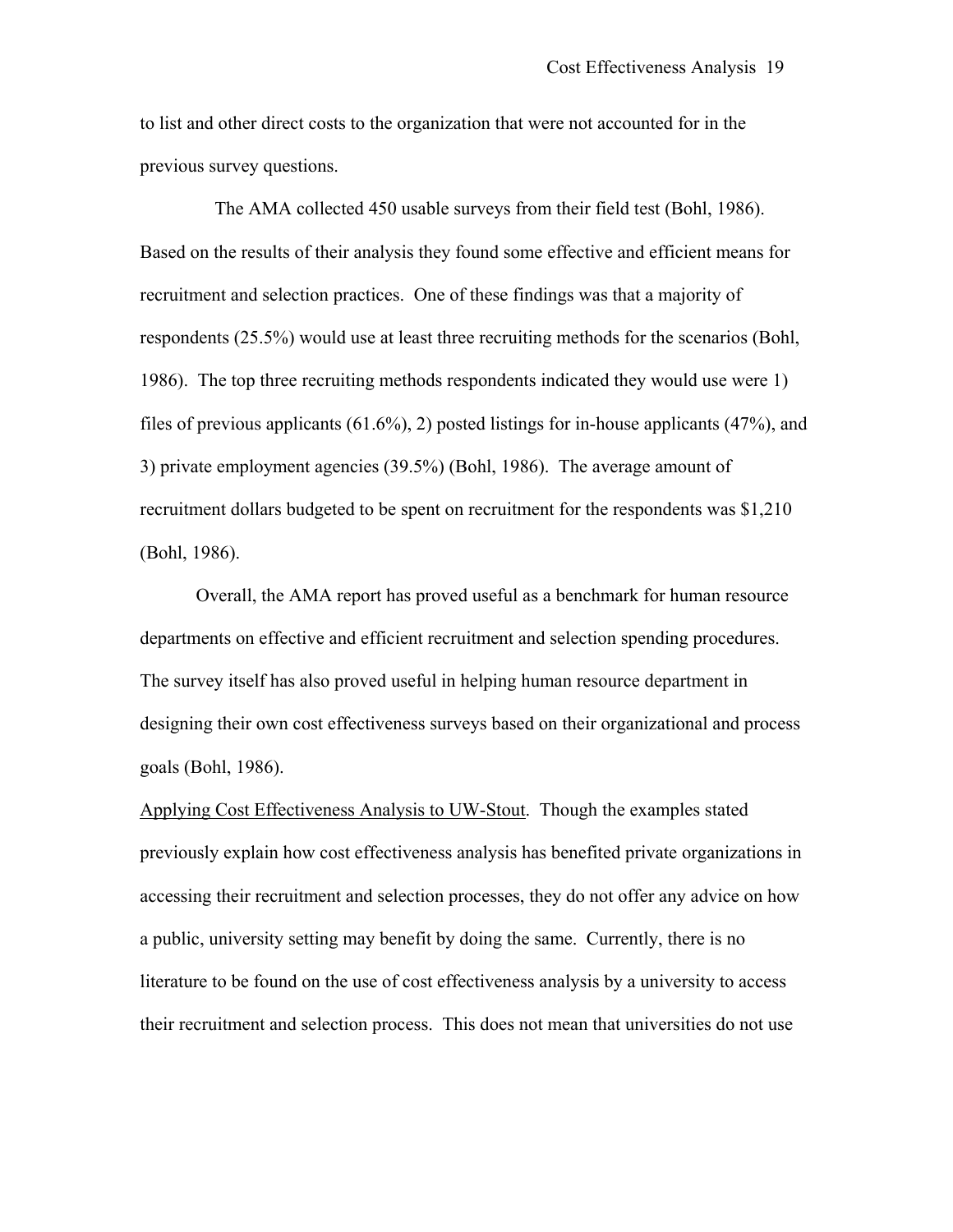the technique, but implies that there are not any current studies that have been published of cost effectiveness analysis being used in a university setting.

Still, the examples of how private organizations use cost effectiveness analysis could be used as a guideline on how a university could use such a technique. The use of a survey similar to that of the EMA survey and/or the AMA survey would be an easy and accurate method for the UW-Stout EOAA Office to use to access the costs of the recruitment and selection process. Some of the ingredients accessed by the private organizations mentioned would be applicable to UW-Stout in that the fundamentals of recruiting and selecting employees are similar for both private and public organizations. In order to recruit applicants one must advertise the position in some fashion. And, in order to determine the best applicant for the position, one must interview those who applied, and so on.

It is thought by the investigator that by following the steps of the cost effectiveness analysis technique and referring to the examples of private organizations stated above, that a cost survey may be developed to access the costs of the UW-Stout recruitment and selection process, and that a cost effectiveness analysis may be conducted for the process as well.

The ingredients that would be valued for the UW-Stout recruitment and selection process would be the direct costs associated with the process according to the EMA cost effectiveness survey. These are the costs that the search committees are responsible for in the recruitment and selection process, and which come from the department budget of the search committee. It is in the interest of the EOAA office to only investigate the direct costs of the process at this time in order to gain insight on the resources that are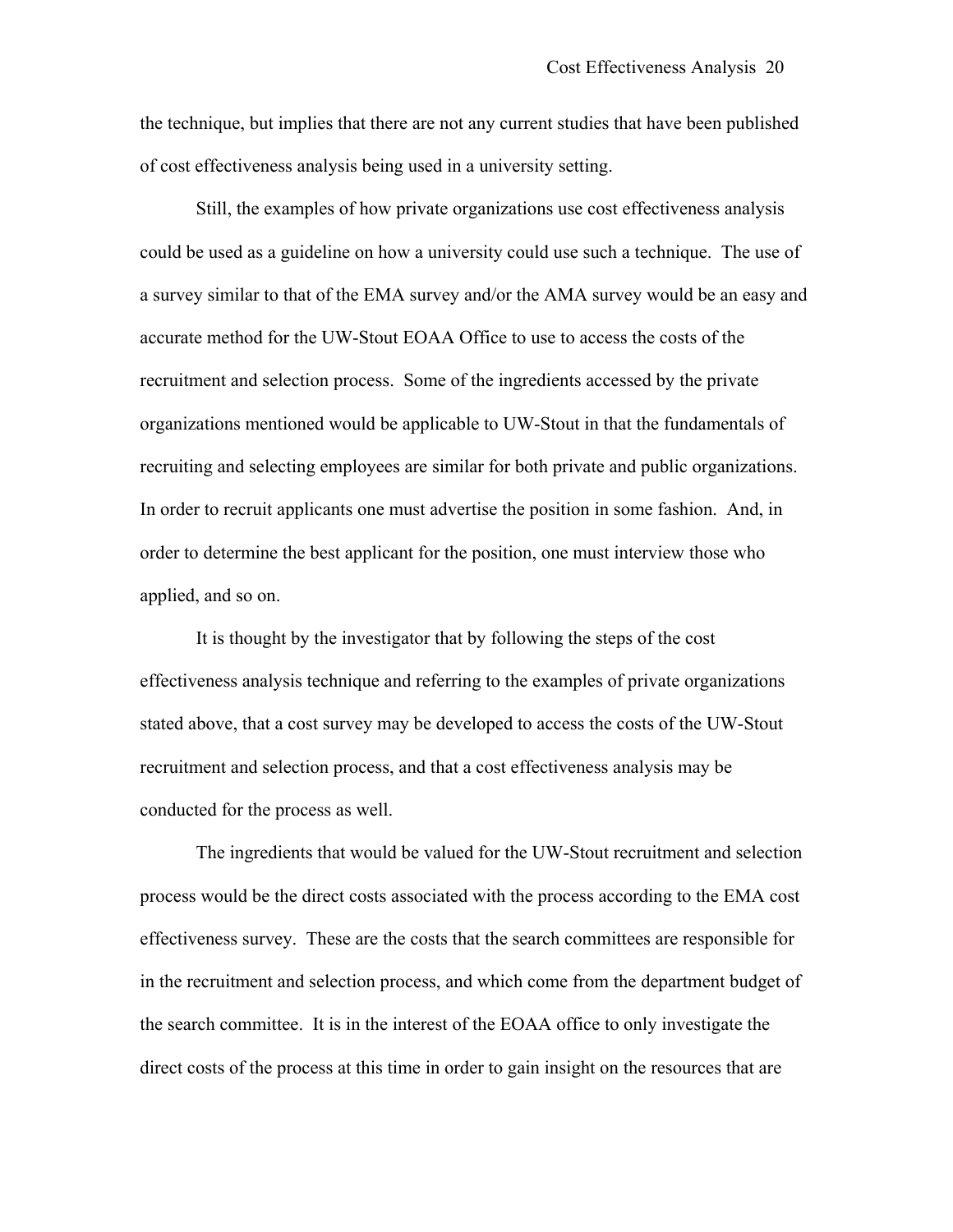most related to aiding them in developing spending guidelines for the search committees. It is hoped by the EOAA office and the investigator that the analysis of the costs of these direct resources may allow for recommendations to be made to the search committees on how to effectively and efficiently spend their resources to recruit a diverse and ample pool of applicants and make a successful hire for an unclassified position.

The development and implementation of a cost effectiveness survey and analysis of the UW-Stout, unclassified recruitment and selection process should be considered as a field study of this technique used in the domain of a university setting. The results of the field study may be used by other universities in the guidance of developing their own cost effectiveness analyses. Results from this study may also be used by other universities to compare their own costs of the recruitment and selection of faculty and academic staff employees.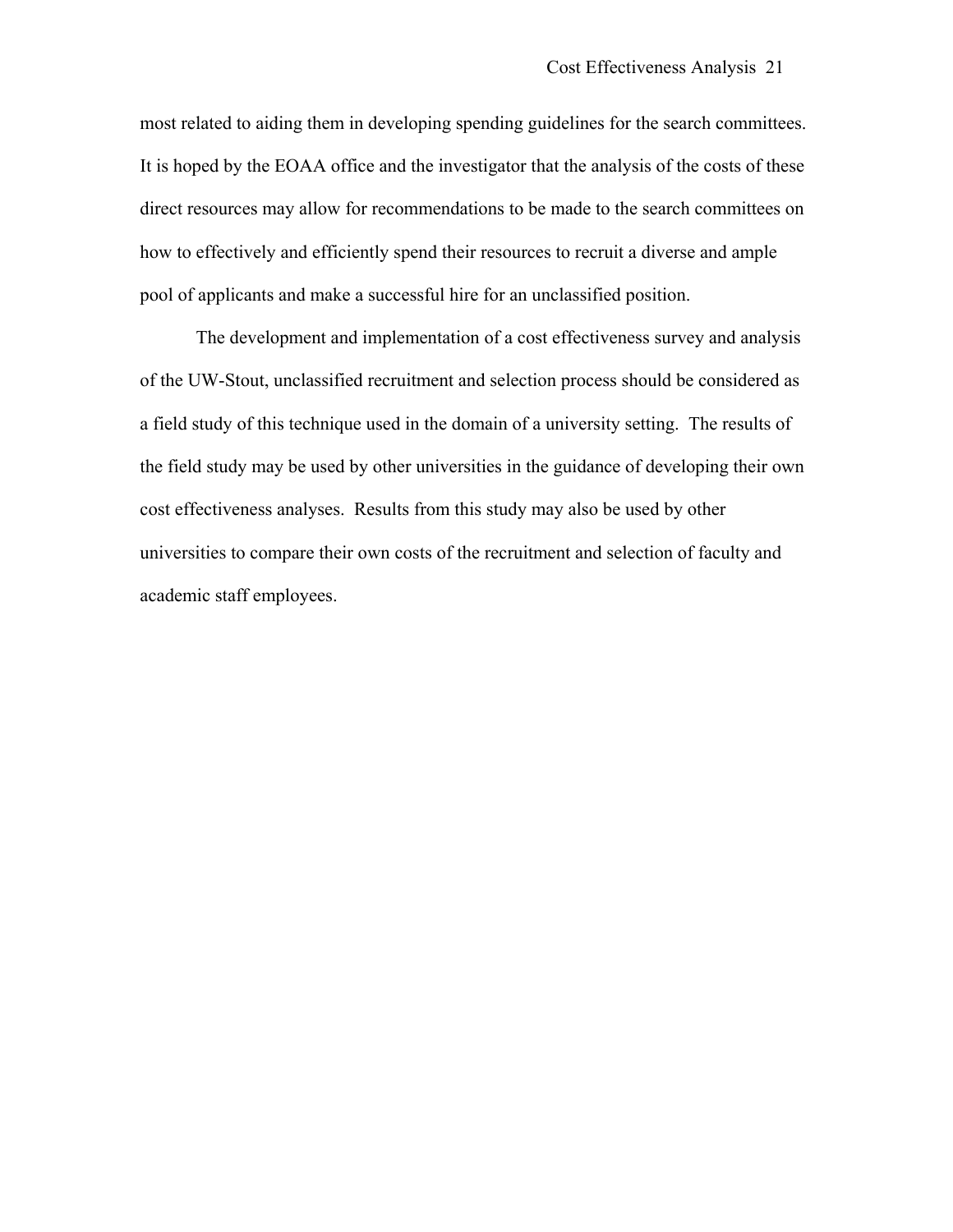#### **CHAPTER THREE**

#### **Method**

#### <span id="page-27-0"></span>*Participants*

Sample. The unclassified searches that were used in the research were those unclassified searches most recently completed in the 2001-2002 academic year. The determination of which unclassified searches were conducted in the 2001-2002 academic year was made by using the applicant tracking database located in the UW-Stout Equal Opportunity and Affirmative Action Office. The applicant tracking database organizes all unclassified searches that have been completed, or are in progress, by a number of variables, two of those variables being the year and an identification number (PIN number). There were 41 searches attempted in the 2001-2002 academic year, with 2 searches being canceled before the recruitment process. Since, the 2 searches that were canceled before the recruitment process would not have any costs associated with them, it was decided that they should not be used in the research. Therefore, a total of 39 searches were used in the cost analysis research.

Respondents. The report requests were sent to all department chairs that conducted an unclassified search in the 2001-2002 academic year. The names of the department chairs to receive the report requests were taken from the ES1 forms of those searches used in the research. (An ES1 form is used in the UW-Stout Recruitment and Selection Process to initiate a search process for an unclassified employment position. The ES1 form includes the names of those people are on the search committee).

The departments represented in this research include: English and Philosophy Department; Biology Department; Math, Statistics, and Computer Science Department;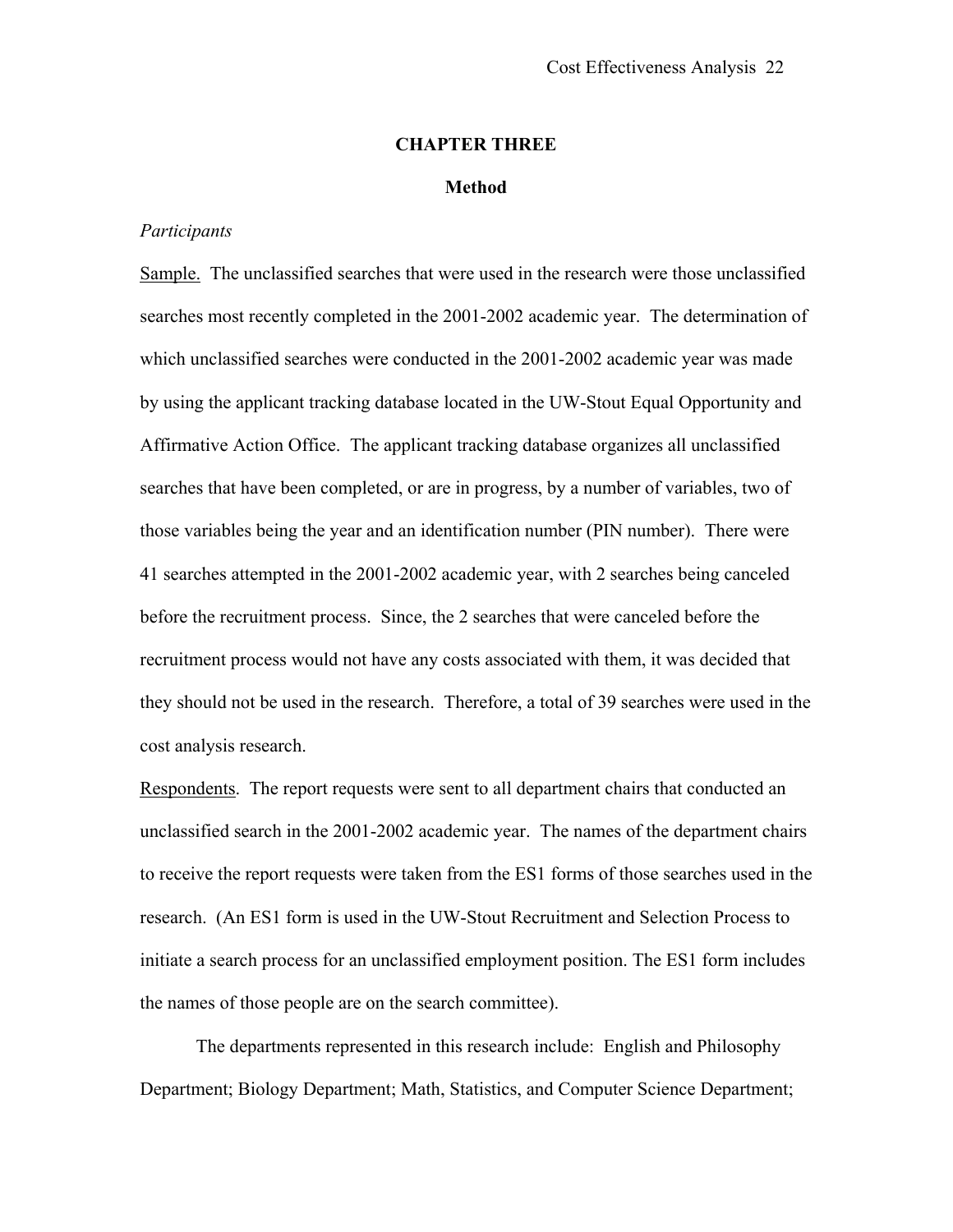Social Science Department; Speech, Communication, Foreign Language, Theater, and Music Department; Education, School Counseling and School Psychology Department; Industrial Management Department; STTI Department; SVRI Department; CET Department; Learning and Technology Services Department; Student Center; Residence Life; Student Support Services; and University Dining Services. Only the department searches for unclassified positions were accessed in this research, which includes only faculty and academic staff positions. But, it is important to point out that all of these departments may differ with one another in relation to their particular goals for recruitment and selection of unclassified employees and in their particular needs and resources as a department. For example, departments have different by-laws, employee skill needs, numbers of faculty positions, numbers of academic staff positions, and retention rates. So when a comparison is made between departments on search costs, it is important to keep possible department differences in mind.

Only the investigator and the Equal Opportunity and Affirmative Action Office had knowledge of the names of the department chairs that received the report requests. Names of department chairs were not included on the report requests. Instead, the PIN number of the specific search that was located on the report request was used for identification purposes. Even though participating department chairs were only known by the investigator and the EOAA Office, consent forms asking for the department chairs' permission to use the information that they provided were sent for their signature along with the report requests.

Response Rate. Twenty-six out of the 39 report requests were returned, for a response rate of 67%.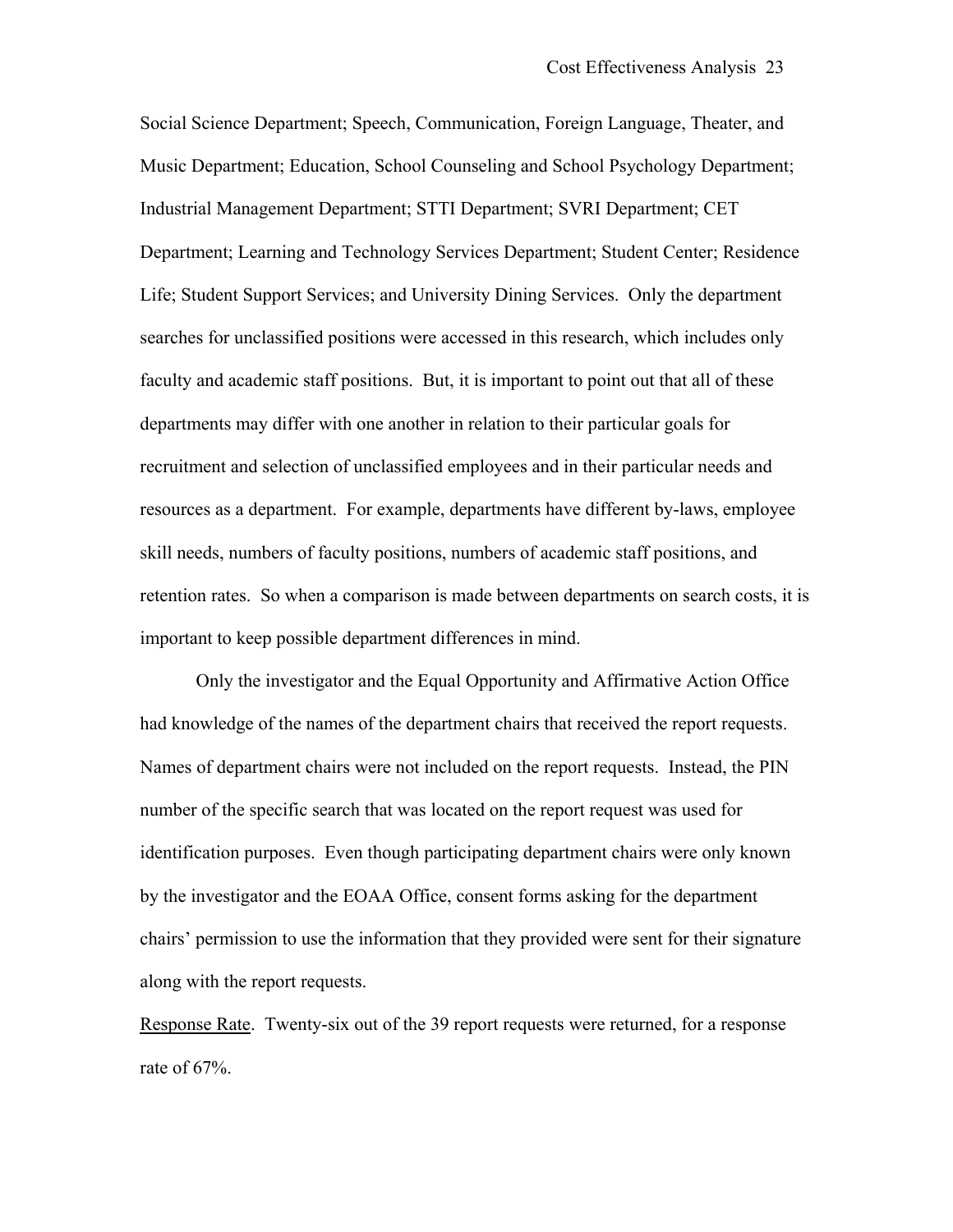#### *Materials*

A survey entitled "Direct Costs of Unclassified Search Report Request: University of Wisconsin Stout" was developed to assess the recruitment costs, the telephone interview costs, the on-campus interview costs, the testing costs, the credential verification costs, and the relocation costs of an individual unclassified search (Appendix I).

For this survey, recruitment costs were defined as advertisements made for the unclassified position in publications and/or professional journals, the posting of an unclassified position on any internet job site, any form of networking to advertise the unclassified position (such as at a job fair, college recruitment fair, or conference), and any "other" approaches used to advertise the job. Six specific professional journals were listed on the survey to inquire about the costs associated with advertising in each one for a search. These six journals were listed because the UW-Stout EOAA Office specifically encourages search committees to advertise in them to increase the diversity of the applicant pool. Participants were also given the option to fill in the name of any other publications/journals/newspapers they advertised in as well as the dollar cost of advertising.

Telephone interview costs on the survey were classified as the number of long distance telephone call minutes for the telephone interview process that were associated with a search. The long distance telephone call minutes were multiplied by the cost of long distance for UW-Stout which is \$.05 per minute. Local calls were not measured because there is not a charge for these minutes to the department by the University.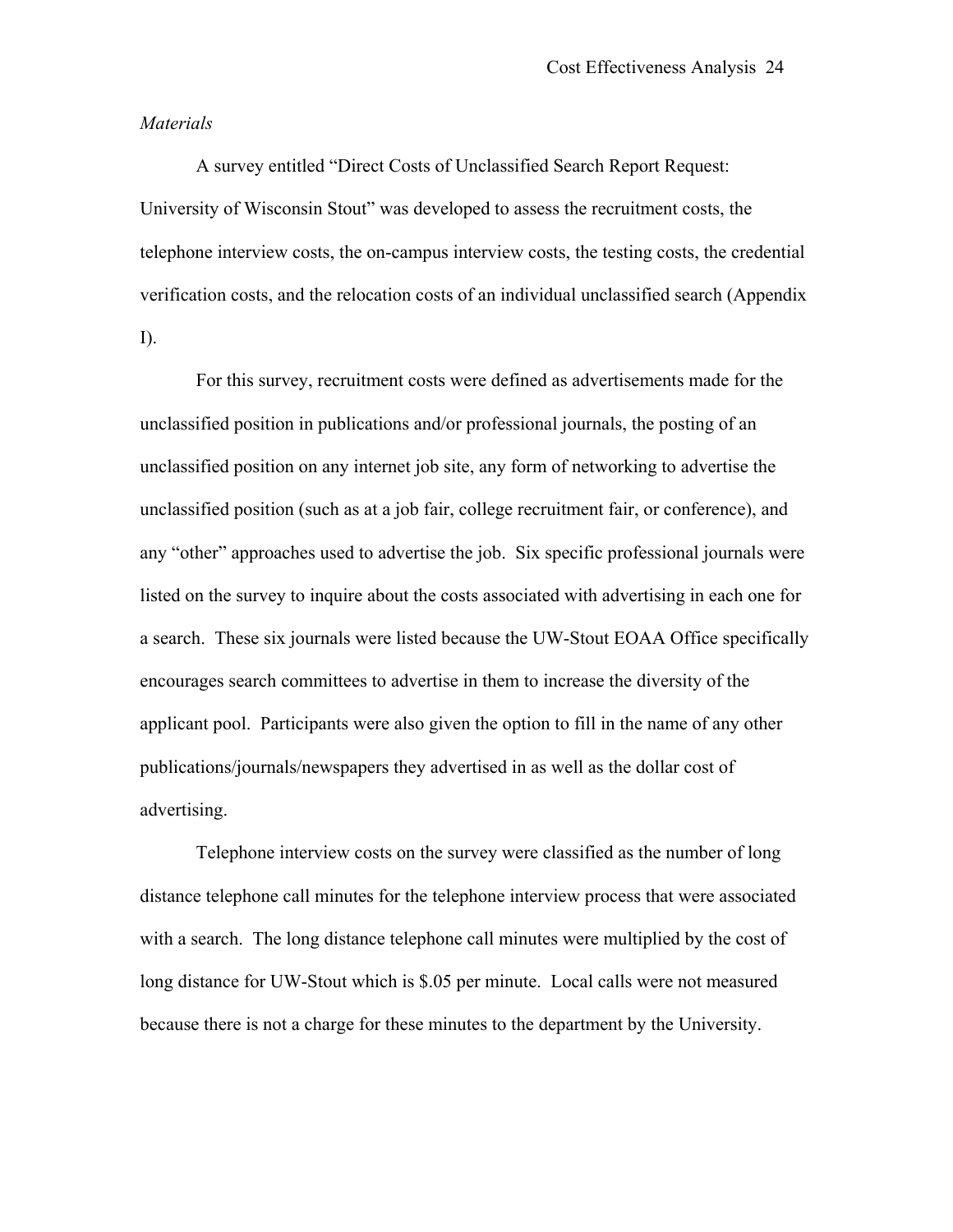Campus interviews costs on the survey were defined as the costs for candidate/interviewer travel, lodging, dining, and/or entertainment. Participants were to indicate the total dollar amount of each of these categories for all campus interview candidates for a search. There was also an option for "no costs" if there were no campus interviews conducted for a search, or if there were simply no costs associated with the campus interview process.

Testing costs were defined as costs for job skill testing, psychological testing, behavioral testing, and "other" testing. These general testing titles were chosen so that a number of possible tests could be included in any category. There was also an option for "no testing" if testing was not conducted in a search.

Credential verification costs were assessed by asking for the long distance telephone call minutes used for a search in conducting reference checks for candidates. Other options were for the costs of drug screening tests and "other verification." Long distance telephone minutes were multiplied by the cost of long distance for the University at \$.05 per minute to indicate the exact dollar cost of reference calls.

Relocation costs were also assessed on the survey by asking participants to indicate how much relocation assistance they paid for a search. If no relocation costs were spent for a search, there was a "no cost" option.

Finally, participants could indicate any "other dollar costs" they incurred through the search process. Participants were asked to indicate what the cost activity was and what dollar amount they spent on this activity.

 The survey also included information that identified the particular unclassified search including: the search's PIN number (identification number), the position the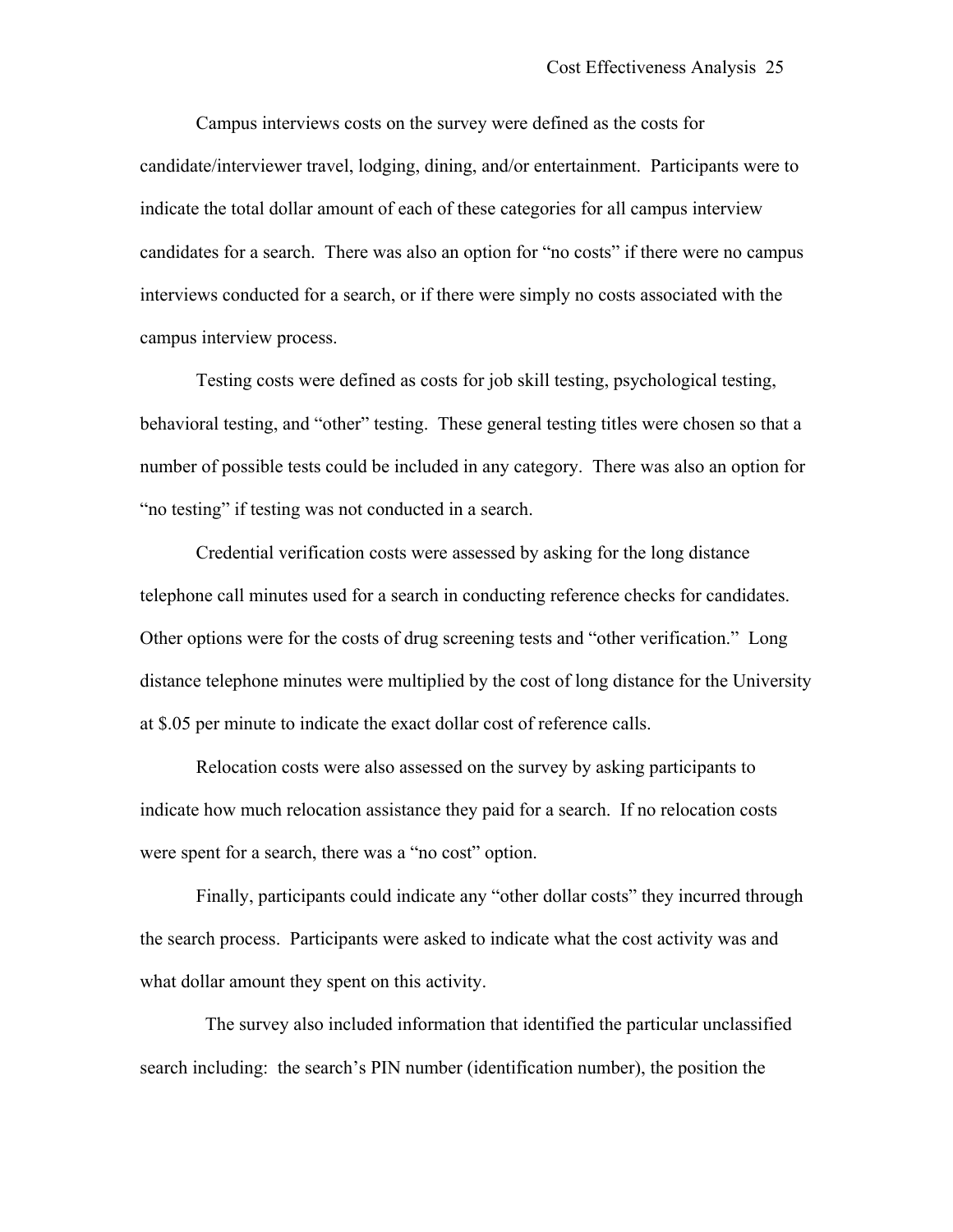search was attempting to hire for, and whether the search was successful or unsuccessful in hiring an individual for the position. The survey was referred to as a report request since those receiving the survey were asked to report specific information.

#### *Procedure*

A report request (per search), a consent form (per search), and a letter explaining the purpose of the report request information were mailed to each participating department chair through intercampus mail on July 17, 2002. Department Chairs were asked to mail, fax, or personally submit their completed report requests and consent forms to the EOAA office by August 19, 2002. A reminder letter was sent to those department chairs who did not return their report requests on July 29, 2002. And, a reminder telephone call was made to those department chairs that did not turn in their report requests on August 12, 2002.

While waiting for the report requests to be returned, an SPSS data shell was created based on the information that was contained in the report request. Additional data from the 2001-2002 academic year unclassified searches was also included in the SPSS data shell. This additional data was the number of men, women, and minority applicants for each search, the number of men, women, and minority hires for each search, and whether the search is for a faculty or academic staff position. This additional information was taken from the applicant tracking database located in the EOAA Office.

All report requests and consent forms were collected on August 19, 2002. The data from those report requests returned were entered into the SPSS database shell.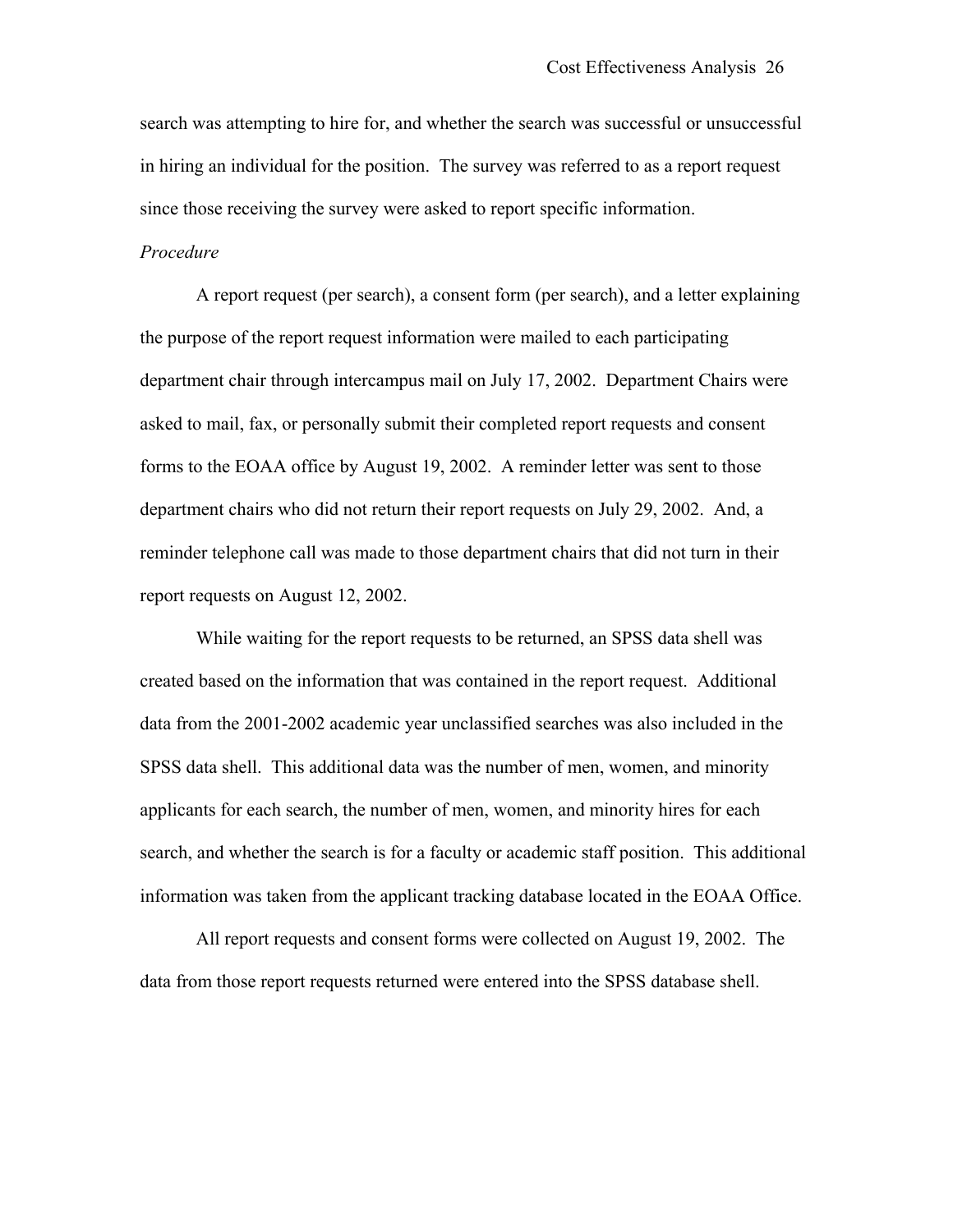# **CHAPTER FOUR**

#### **Results**

<span id="page-32-0"></span>Explanation of Analyses. This results section is arranged according to the cost categories on the survey instrument in addition to a section of the summary of search costs. All statistical analyses were conducted using an alpha level of .05, and a sample of 26 searches was used for the analyses. The term "successful search" refers to a search that made a hire, and the term "unsuccessful search" refers to a search that did not make a hire.

Summary of Search Cost Data. The total costs (\$76,596.94), by recruitment and selection cost category, of the combined 2001-2002 unclassified searches are summarized in Table 1.

| Table 1: Total Costs of the 2001-2002 Unclassified Searches $(N = 26)$ |                         |                   |  |  |
|------------------------------------------------------------------------|-------------------------|-------------------|--|--|
| <b>Cost Category</b>                                                   |                         | <b>Total Cost</b> |  |  |
| <b>Total Recruitment Techniques</b>                                    | \$                      | 30,530.00         |  |  |
| Advertising in Publications & Newspapers                               | \$                      | 24,612.09         |  |  |
| Internet Job Sites                                                     | \$                      | 2,880.00          |  |  |
| Networking Functions                                                   | \$                      | 2,679.00          |  |  |
| Other Techniques                                                       | $\overline{\mathbb{S}}$ | 359.71            |  |  |
| <b>Total Telephone Interview(s)</b>                                    | \$                      | 226.80            |  |  |
| <b>Total Campus Interview(s)</b>                                       | \$                      | 27,912.37         |  |  |
| Travel                                                                 | \$                      | 22,378.50         |  |  |
| Lodging                                                                | \$                      | 2,751.12          |  |  |
| Dining                                                                 | \$                      | 2,746.98          |  |  |
| Entertainment                                                          | \$                      | 0.00              |  |  |
| <b>Total Testing</b>                                                   | \$                      | 0.00              |  |  |
| <b>Job Skills</b>                                                      | \$                      | 0.00              |  |  |
| Psychological                                                          | \$                      | 0.00              |  |  |
| Behavioral                                                             | \$                      | 0.00              |  |  |
| Other                                                                  | \$                      | 0.00              |  |  |
| <b>Total Credential Verification</b>                                   | \$                      | 47.75             |  |  |
| Reference Checks (Cost of Long Distance Telephone Calls)               | \$                      | 47.75             |  |  |
| Drug Screening                                                         | \$                      | 0.00              |  |  |
| Other                                                                  | \$                      | 0.00              |  |  |
| <b>Total Relocation</b>                                                | \$                      | 17,385.53         |  |  |
| <b>Other Associated Costs</b>                                          | \$                      | 493.69            |  |  |
| <b>Total of all 26 Searches</b>                                        | \$                      | 76,596.94         |  |  |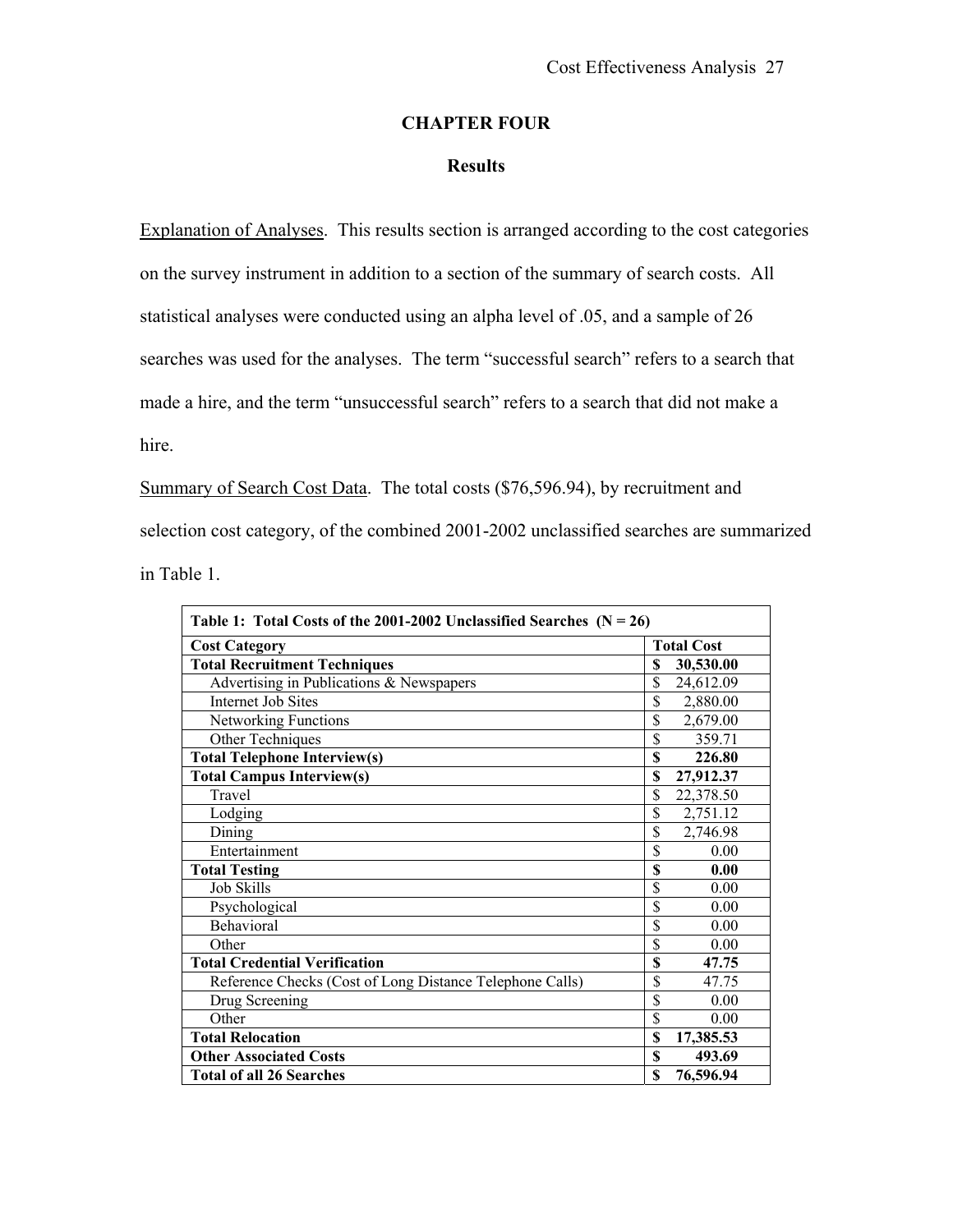The average costs by recruitment and selection cost category of a 2001-2002

search (\$2,946.04), successful search (\$3,538.15), unsuccessful search (\$1,613.78),

faculty search (\$3,192.85), and academic staff search (\$2,658.09) are summarized in Tables 2-6.

| Table 2: Average Costs of the 2001-2002 Unclassified Searches (N=26) |             |                  |  |  |
|----------------------------------------------------------------------|-------------|------------------|--|--|
| <b>Cost Category</b>                                                 |             | <b>Mean Cost</b> |  |  |
| <b>Total Recruitment Techniques</b>                                  | \$          | 1,174.26         |  |  |
| Advertising in Publications & Newspapers                             | \$          | 946.62           |  |  |
| <b>Internet Job Sites</b>                                            | \$          | 110.77           |  |  |
| Networking Functions                                                 | \$          | 103.04           |  |  |
| Other Techniques                                                     | \$          | 13.84            |  |  |
| <b>Total Telephone Interview(s)</b>                                  | \$          | 8.72             |  |  |
| <b>Total Campus Interview(s)</b>                                     | \$          | 1,073.55         |  |  |
| Travel                                                               | \$          | 860.71           |  |  |
| Lodging                                                              | \$          | 105.81           |  |  |
| Dining                                                               | \$          | 105.65           |  |  |
| Entertainment                                                        | \$          | 0.00             |  |  |
| <b>Total Testing</b>                                                 | \$          | 0.00             |  |  |
| <b>Job Skills</b>                                                    | \$          | 0.00             |  |  |
| Psychological                                                        | \$          | 0.00             |  |  |
| Behavioral                                                           | \$          | 0.00             |  |  |
| Other                                                                | \$          | 0.00             |  |  |
| <b>Total Credential Verification</b>                                 | \$          | 1.84             |  |  |
| Reference Checks (Cost of Long Distance Telephone Calls)             | \$          | 1.84             |  |  |
| Drug Screening                                                       | \$          | 0.00             |  |  |
| Other                                                                | \$          | 0.00             |  |  |
| <b>Total Relocation</b>                                              | S           | 668.67           |  |  |
| <b>Other Associated Costs</b>                                        | \$          | 18.99            |  |  |
| <b>Total Unclassified Searches</b>                                   | $\mathbf S$ | 2,946.04         |  |  |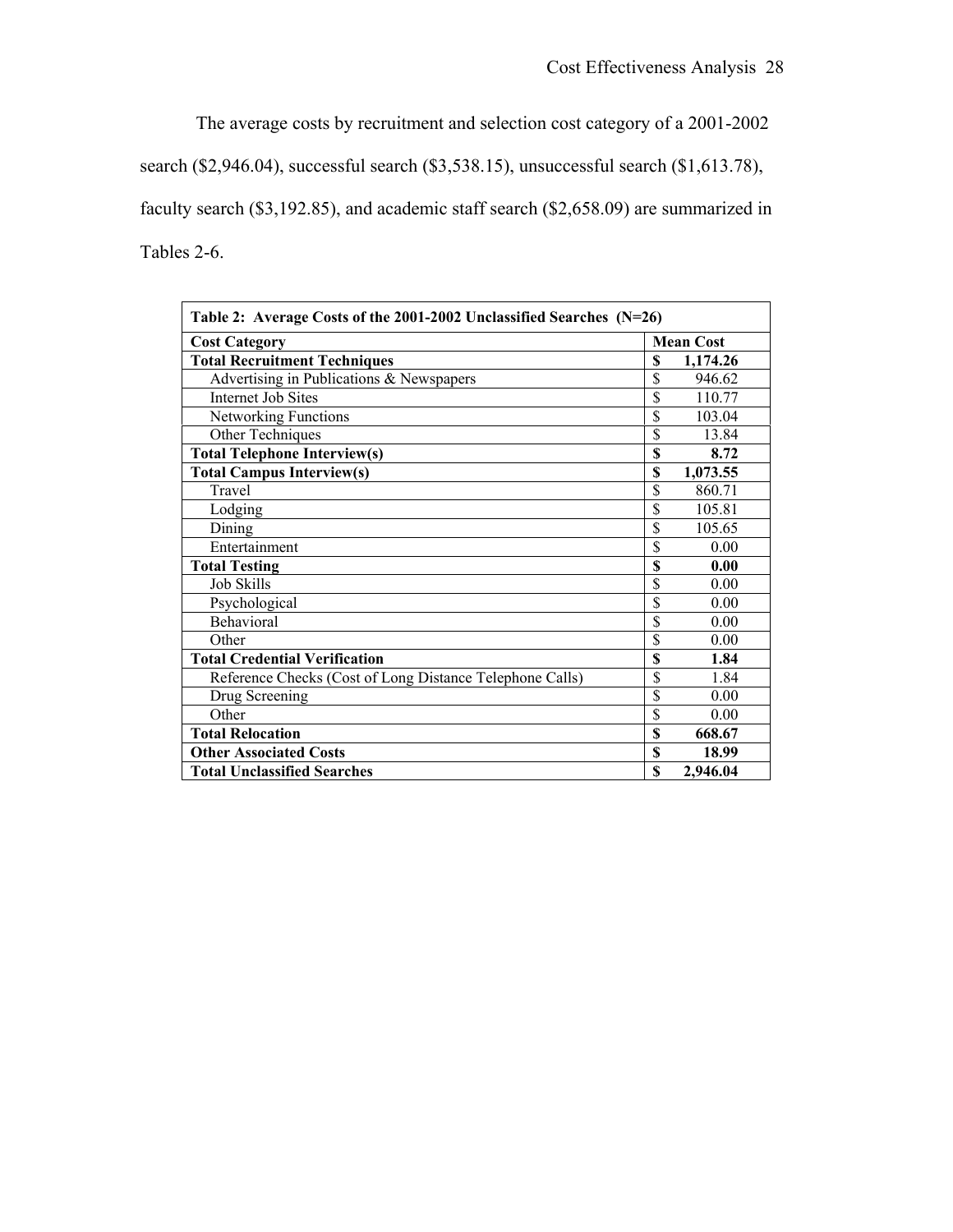| Table 3: Average Costs of the Successful 2001-2002 Unclassified Searches (N=18) |                         |                  |  |  |
|---------------------------------------------------------------------------------|-------------------------|------------------|--|--|
| <b>Cost Category</b>                                                            |                         | <b>Mean Cost</b> |  |  |
| <b>Total Recruitment Techniques</b>                                             | \$                      | 1,254.55         |  |  |
| Advertising in Publications & Newspapers                                        | \$                      | 1,018.35         |  |  |
| <b>Internet Job Sites</b>                                                       | \$                      | 69.17            |  |  |
| Networking Functions                                                            | \$                      | 148.83           |  |  |
| Other Techniques                                                                | \$                      | 18.20            |  |  |
| <b>Total Telephone Interview(s)</b>                                             | \$                      | 10.06            |  |  |
| <b>Total Campus Interview(s)</b>                                                | \$                      | 1,284.68         |  |  |
| Travel                                                                          | $\overline{\mathbb{S}}$ | 1,013.33         |  |  |
| Lodging                                                                         | \$                      | 132.24           |  |  |
| Dining                                                                          | \$                      | 137.12           |  |  |
| Entertainment                                                                   | \$                      | 0.00             |  |  |
| <b>Total Testing</b>                                                            | \$                      | 0.00             |  |  |
| <b>Job Skills</b>                                                               | \$                      | 0.00             |  |  |
| Psychological                                                                   | \$                      | 0.00             |  |  |
| Behavioral                                                                      | \$                      | 0.00             |  |  |
| Other                                                                           | \$                      | 0.00             |  |  |
| <b>Total Credential Verification</b>                                            | \$                      | 2.19             |  |  |
| Reference Checks (Cost of Long Distance Telephone Calls)                        | \$                      | 2.19             |  |  |
| Drug Screening                                                                  | \$                      | 0.00             |  |  |
| Other                                                                           | \$                      | 0.00             |  |  |
| <b>Total Relocation</b>                                                         |                         | 965.86           |  |  |
| <b>Other Associated Costs</b>                                                   | \$                      | 20.81            |  |  |
| <b>Total Successful Unclassified Searches</b>                                   | \$                      | 3,538.15         |  |  |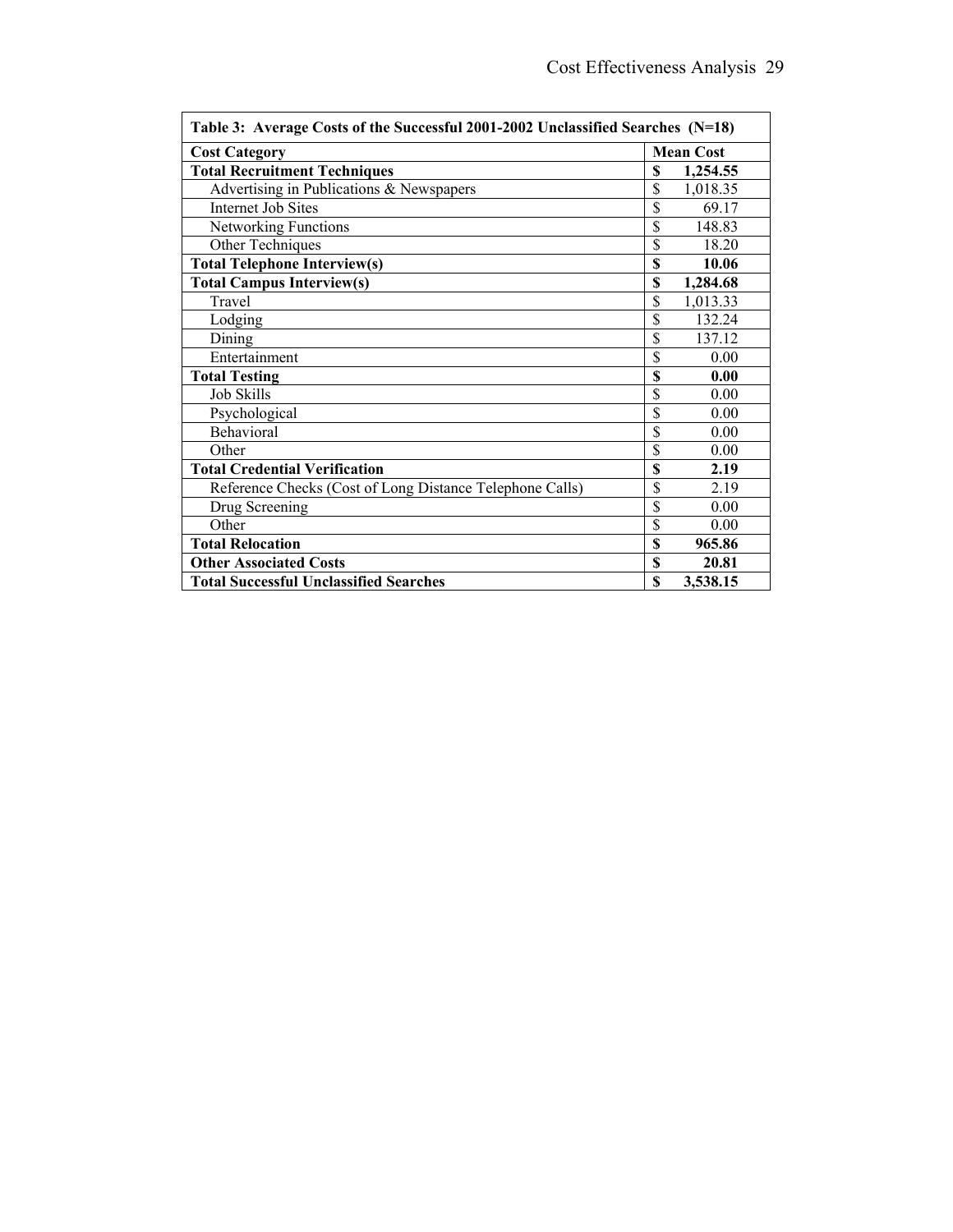| Table 4: Average Costs of the Unsuccessful 2001-2002 Unclassified Searches (N=8) |    |                  |  |  |
|----------------------------------------------------------------------------------|----|------------------|--|--|
| <b>Cost Category</b>                                                             |    | <b>Mean Cost</b> |  |  |
| <b>Total Recruitment Techniques</b>                                              | \$ | 993.60           |  |  |
| Advertising in Publications & Newspapers                                         | \$ | 785.22           |  |  |
| Internet Job Sites                                                               | \$ | 204.38           |  |  |
| Networking Functions                                                             | \$ | 0.00             |  |  |
| Other Techniques                                                                 | \$ | 4.01             |  |  |
| <b>Total Telephone Interview(s)</b>                                              | \$ | 5.73             |  |  |
| <b>Total Campus Interview(s)</b>                                                 | \$ | 598.52           |  |  |
| Travel                                                                           | \$ | 517.31           |  |  |
| Lodging                                                                          | \$ | 46.34            |  |  |
| Dining                                                                           | \$ | 34.86            |  |  |
| Entertainment                                                                    | \$ | 0.00             |  |  |
| <b>Total Testing</b>                                                             | \$ | 0.00             |  |  |
| <b>Job Skills</b>                                                                | \$ | 0.00             |  |  |
| Psychological                                                                    | \$ | 0.00             |  |  |
| Behavioral                                                                       | \$ | 0.00             |  |  |
| Other                                                                            | \$ | 0.00             |  |  |
| <b>Total Credential Verification</b>                                             | \$ | 0.00             |  |  |
| Reference Checks (Cost of Long Distance Telephone Calls)                         | \$ | 0.00             |  |  |
| Drug Screening                                                                   | \$ | 0.00             |  |  |
| Other                                                                            | \$ | 0.00             |  |  |
| <b>Total Relocation</b>                                                          |    | 0.00             |  |  |
| <b>Other Associated Costs</b>                                                    | \$ | 14.88            |  |  |
| <b>Total Unsuccessful Unclassified Searches</b>                                  | \$ | 1,613.78         |  |  |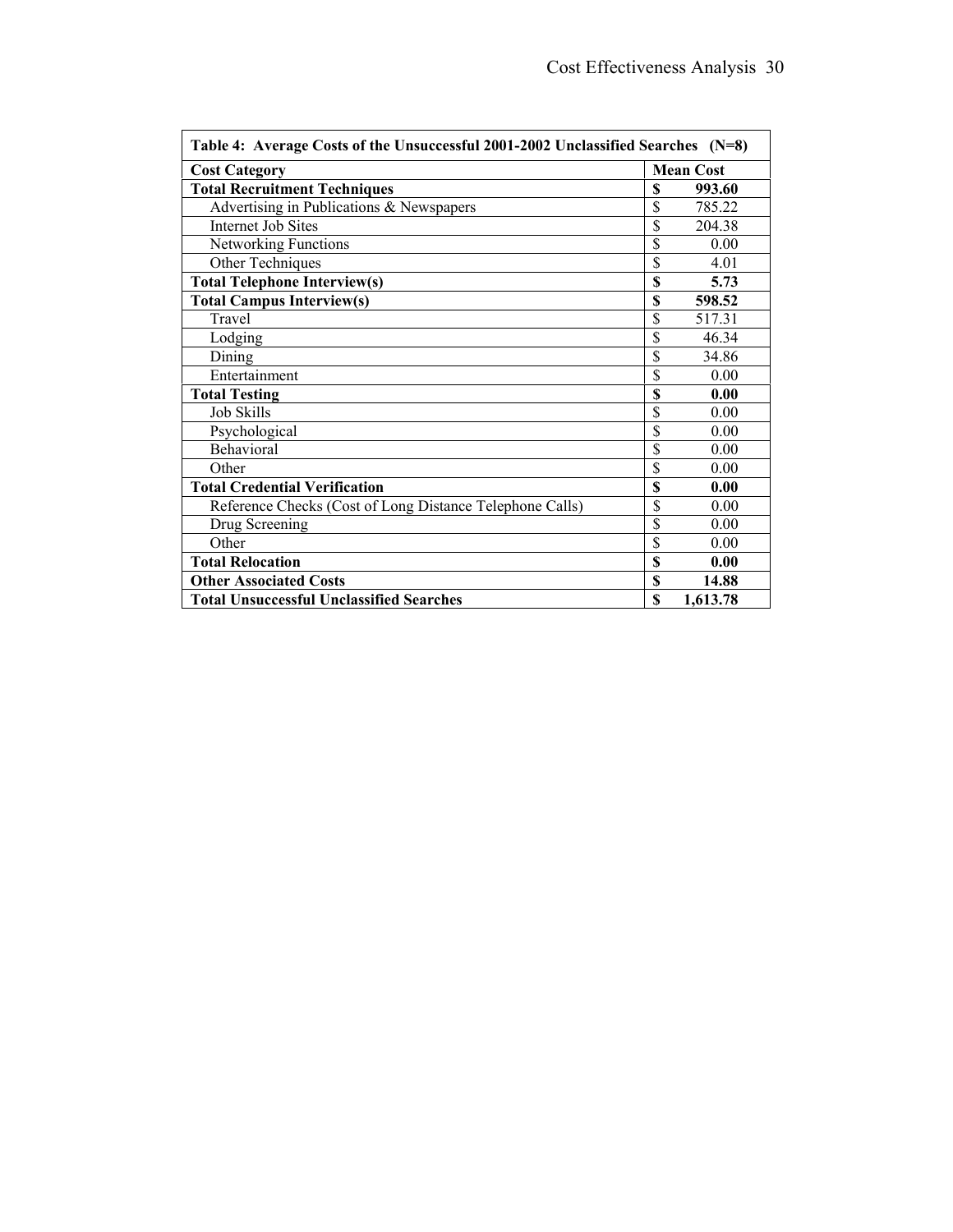| Table 5: Average Costs of the Faculty 2001-2002 Unclassified Searches (N=14) |                 |                  |  |  |
|------------------------------------------------------------------------------|-----------------|------------------|--|--|
| <b>Cost Category</b>                                                         |                 | <b>Mean Cost</b> |  |  |
| <b>Total Recruitment Techniques</b>                                          | \$              | 1,086.16         |  |  |
| Advertising in Publications & Newspapers                                     | \$              | 945.47           |  |  |
| <b>Internet Job Sites</b>                                                    | \$              | 128.21           |  |  |
| Networking Functions                                                         | \$              | 0.00             |  |  |
| Other Techniques                                                             | \$              | 12.48            |  |  |
| <b>Total Telephone Interview(s)</b>                                          | \$              | 10.38            |  |  |
| <b>Total Campus Interview(s)</b>                                             | \$              | 1,464.72         |  |  |
| Travel                                                                       | \$              | 1,236.84         |  |  |
| Lodging                                                                      | $\overline{\$}$ | 131.22           |  |  |
| Dining                                                                       | \$              | 94.11            |  |  |
| Entertainment                                                                | \$              | 0.00             |  |  |
| <b>Total Testing</b>                                                         | \$              | 0.00             |  |  |
| <b>Job Skills</b>                                                            | \$              | 0.00             |  |  |
| Psychological                                                                | \$              | 0.00             |  |  |
| Behavioral                                                                   | \$              | 0.00             |  |  |
| Other                                                                        | \$              | 0.00             |  |  |
| <b>Total Credential Verification</b>                                         | \$              | 1.82             |  |  |
| Reference Checks (Cost of Long Distance Telephone Calls)                     | \$              | 1.82             |  |  |
| Drug Screening                                                               | \$              | 0.00             |  |  |
| Other                                                                        | \$              | 0.00             |  |  |
| <b>Total Relocation</b>                                                      |                 | 600.00           |  |  |
| <b>Other Associated Costs</b>                                                | \$              | 29.76            |  |  |
| <b>Total Faculty Unclassified Searches</b>                                   | \$              | 3,192.85         |  |  |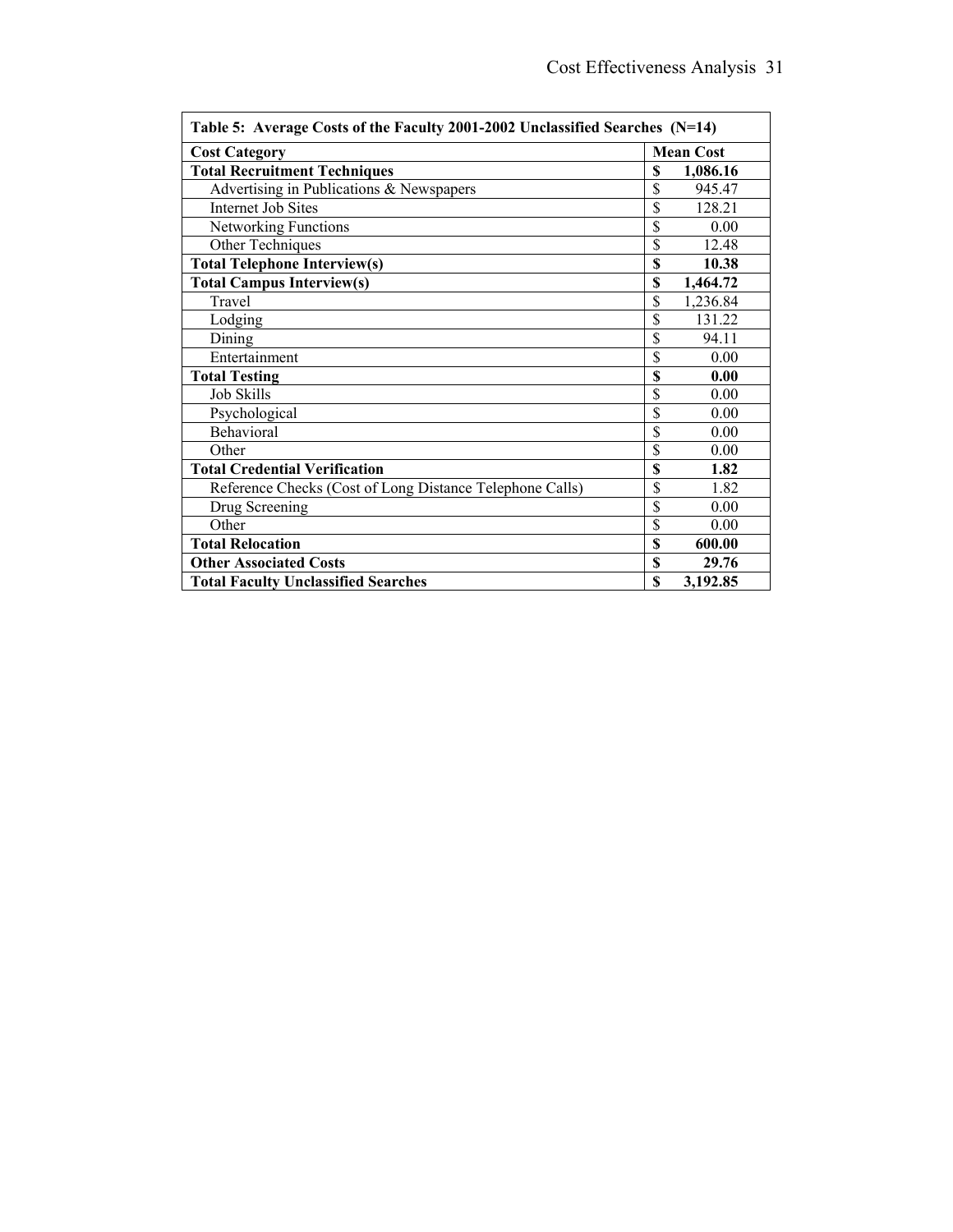| Table 6: Average Costs of the Academic Staff 2001-2002 Unclassified Searches (N=12) |    |                  |  |  |
|-------------------------------------------------------------------------------------|----|------------------|--|--|
| <b>Cost Category</b>                                                                |    | <b>Mean Cost</b> |  |  |
| <b>Total Recruitment Techniques</b>                                                 | \$ | 1,277.04         |  |  |
| Advertising in Publications & Newspapers                                            | \$ | 947.96           |  |  |
| Internet Job Sites                                                                  | \$ | 90.42            |  |  |
| <b>Networking Functions</b>                                                         | \$ | 223.25           |  |  |
| Other Techniques                                                                    | \$ | 15.42            |  |  |
| <b>Total Telephone Interview(s)</b>                                                 | \$ | 6.80             |  |  |
| <b>Total Campus Interview(s)</b>                                                    | \$ | 617.18           |  |  |
| Travel                                                                              | \$ | 421.89           |  |  |
| Lodging                                                                             | \$ | 76.17            |  |  |
| Dining                                                                              | \$ | 119.13           |  |  |
| Entertainment                                                                       | \$ | 0.00             |  |  |
| <b>Total Testing</b>                                                                | \$ | 0.00             |  |  |
| <b>Job Skills</b>                                                                   | \$ | 0.00             |  |  |
| Psychological                                                                       | \$ | 0.00             |  |  |
| Behavioral                                                                          | \$ | 0.00             |  |  |
| Other                                                                               | \$ | 0.00             |  |  |
| <b>Total Credential Verification</b>                                                | \$ | 1.85             |  |  |
| Reference Checks (Cost of Long Distance Telephone Calls)                            | \$ | 1.85             |  |  |
| Drug Screening                                                                      | \$ | 0.00             |  |  |
| Other                                                                               | \$ | 0.00             |  |  |
| <b>Total Relocation</b>                                                             |    | 748.79           |  |  |
| <b>Other Associated Costs</b>                                                       | \$ | 6.42             |  |  |
| <b>Total Academic Staff Unclassified Searches</b>                                   | \$ | 2,658.09         |  |  |

Recruitment Cost Data. Recruitment techniques were divided into advertising media categories. These categories were publications/professional journals, postings on Internet job sites(excluding higheredjobs.com), networking functions, and "other" techniques. Department chairs were asked to indicate where they advertised for a search and the total cost of each advertisement.

There were a total of 99 advertisements for the combined 2001-2002 unclassified searches. The majority of these 99 advertisements were placed in newspapers (37%) and on Internet job sites (26%) (See Figure 1). The majority of recruitment dollars were spent on newspaper advertisements (\$12,722.21), followed by advertisements in *The Chronicle of Higher Education* (\$8,383.85) (See Figure 2). The amount of recruitment dollars spent on advertisements in *The Chronicle of Higher Education* was more than the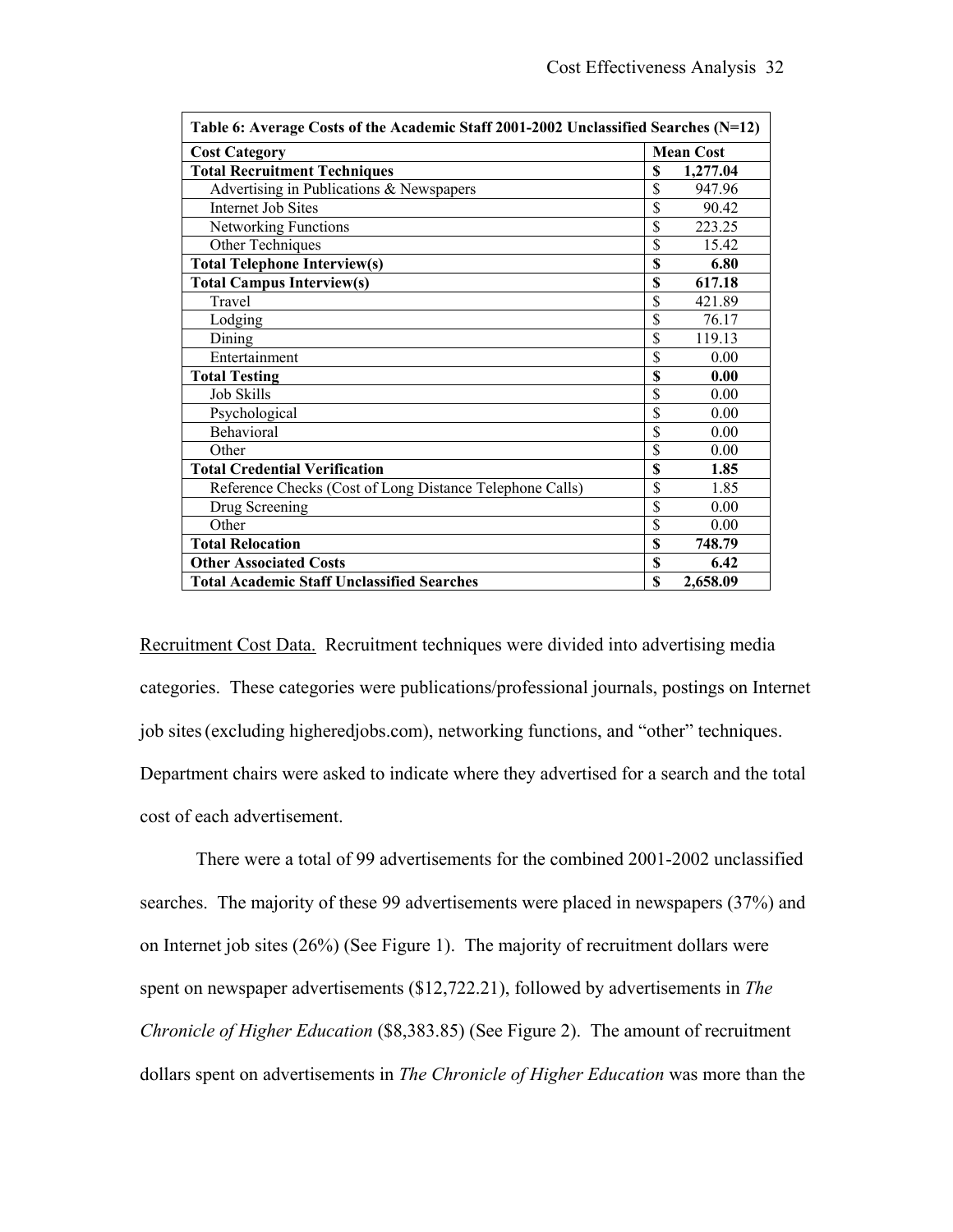amount of recruitment dollars spent on placing advertisements on Internet job sites, even though *more* advertisements were placed on Internet job sites than in *The Chronicle of*

*Higher Education*.

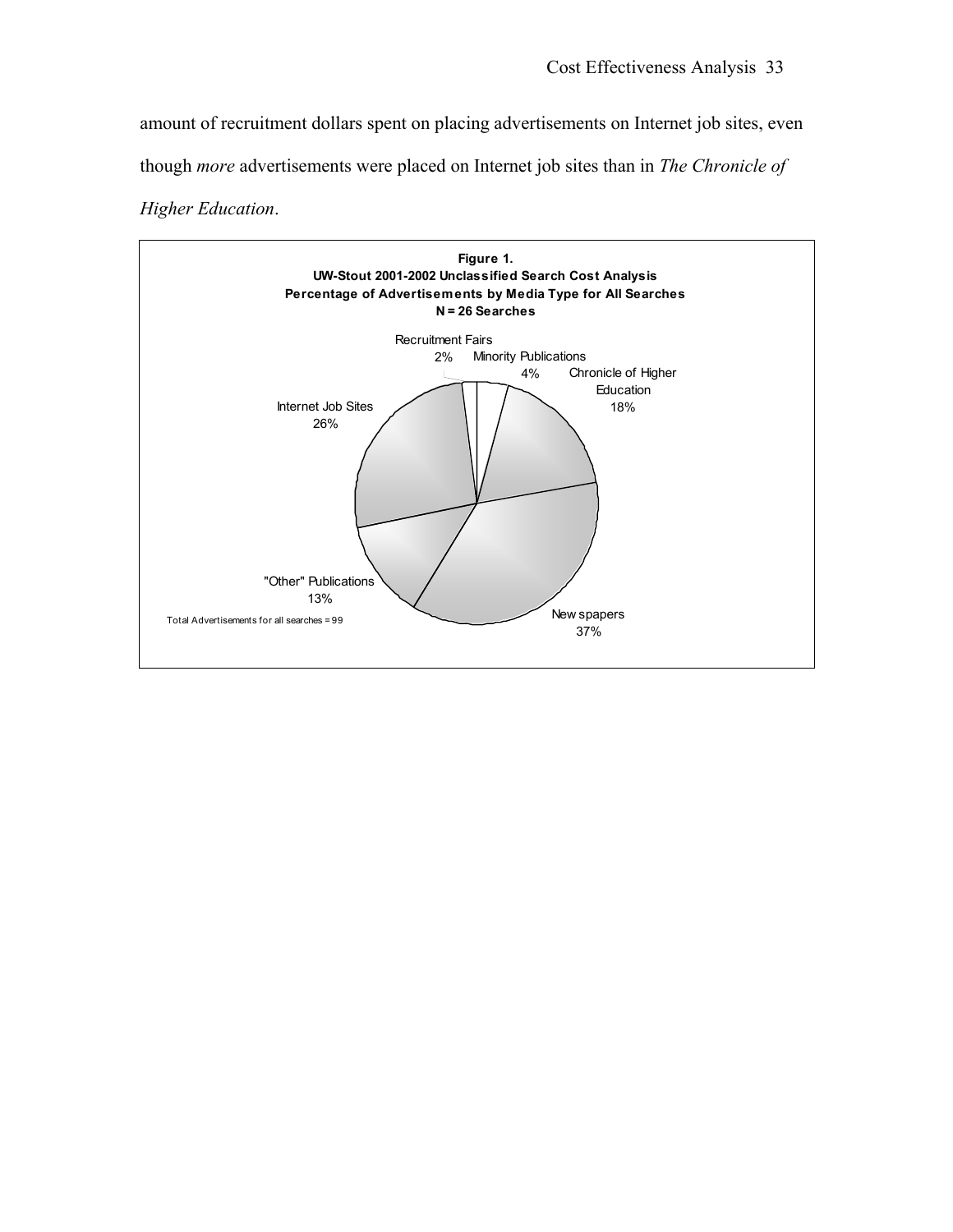

The least amount of money spent on recruitment techniques by a successful search was \$463.50. This search used advertising in professional journals and publications as a recruitment technique. The most amount of money spent on recruitment techniques by a successful search was \$3,161.91. This search used advertising in professional journals and publications, advertising in newspapers, and advertising on internet job sites as recruitment techniques.

Search CAS4602021 attracted the most applicants (103), and spent \$815.00 on recruitment techniques. Search ASLS4002005 attracted the least applicants (7), and spent \$2,912.83 on recruitment techniques. Search CHD1602013 attracted the most female applicants (38), and spent \$705.00 on recruitment techniques. Search CAS4602039 attracted the least female applicants (0), and spent \$840.00 on recruitment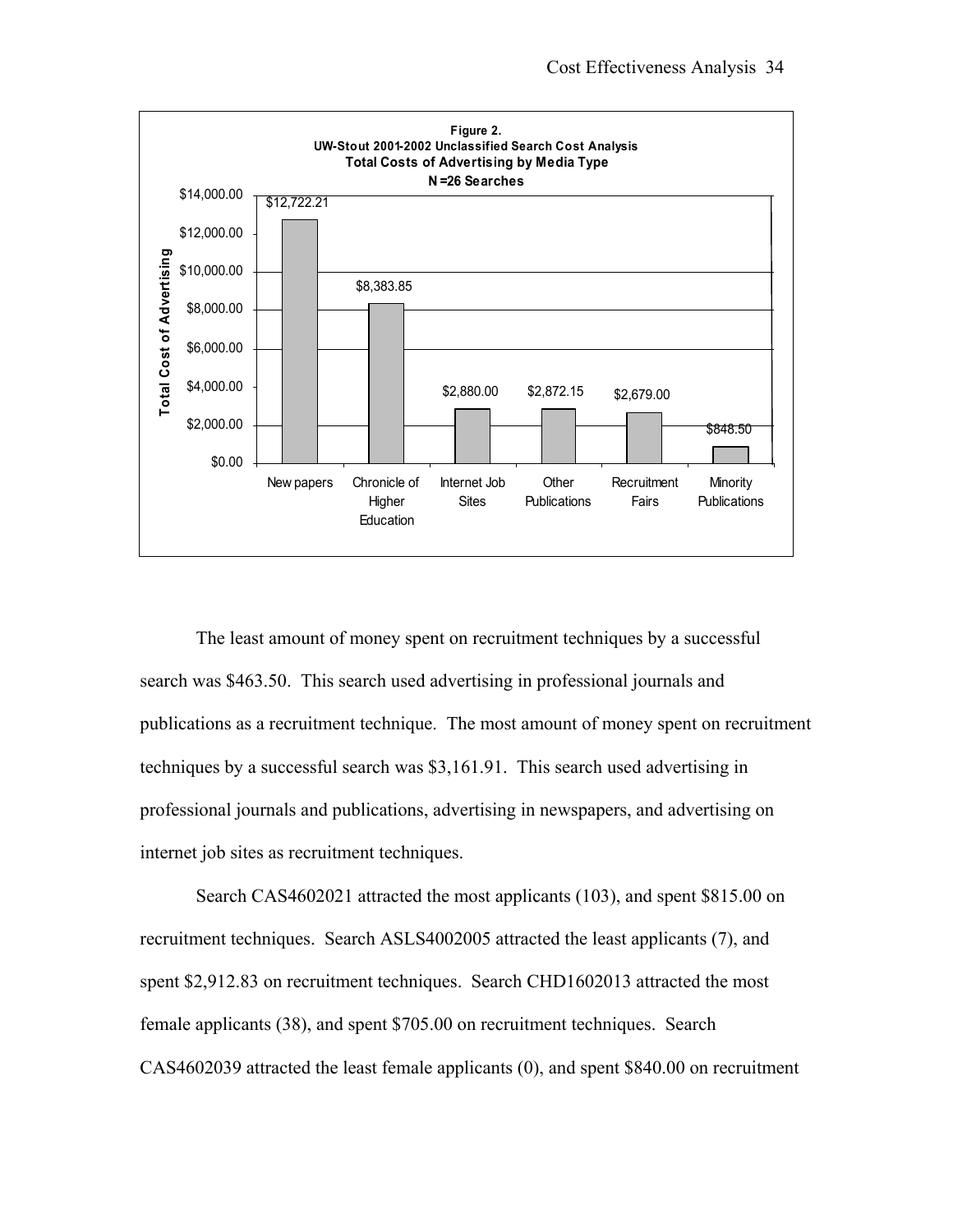techniques. Search CAS4602021 attracted the most minority applicants (44), and spent \$815.00 on recruitment techniques. Search ASLS4002005 attracted the least minority applicants (0), and spent \$580.00 on recruitment techniques. And, search ASLS9102044 attracted the most diverse pool of applicants (20 applicants, 9 women, 11 men, and 5 minorities), and spent \$1,084.50 on recruitment techniques.

An independent t-test was conducted to determine there was a significant difference between a successful search and an unsuccessful search on the amount of money spent on recruitment techniques. There was not a statistically significant difference between the recruitment costs of a successful search and the recruitment costs of an unsuccessful search,  $t(24) = .508$ ,  $p = NS$ .

An independent t-test was conducted to determine if there was a significant difference between faculty searches and academic staff searches on the amount of money spent for recruitment techniques. There was not a statistically significant difference between the recruitment costs of a faculty search and the recruitment costs of an academic staff search,  $\underline{t}(24) = .602$ ,  $\underline{p} = NS$ . The average cost of recruitment for faculty searches (\$1,086.16) is similar to that of academic staff searches (\$1,277.04) (See Figure 3).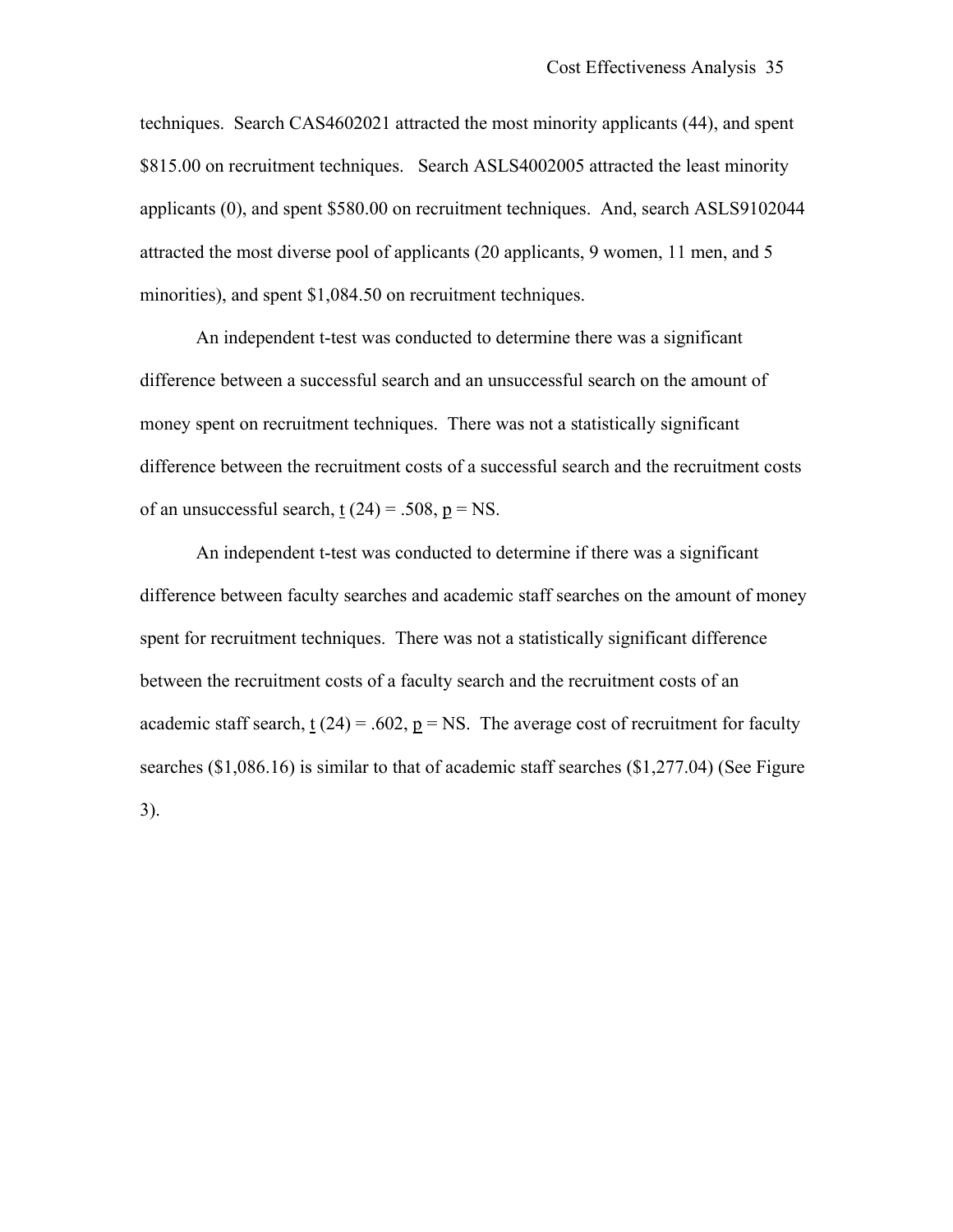

In order to compare the costs of advertising in publications, professional journals and newspapers for a successful search and an unsuccessful search, an independent t-test was conducted. There was not a statistically significant difference between the advertising costs of a successful search and the advertising costs of an unsuccessful search,  $\underline{t}(24) = .517$ ,  $\underline{p} = \text{NS}$ . But, there is a \$233.13 difference between the average advertising costs of a successful search (\$1,018.35) and the average advertising costs of unsuccessful searches (\$785.22). Successful searches appear to spend more on advertising than unsuccessful searches.

After conducting an independent t-test to compare the costs of advertising in publications, professional journals, and newspapers for faculty searches and academic staff searches, it was found that there was not a statistically significant difference between the advertising costs of a faculty search and the advertising costs of an academic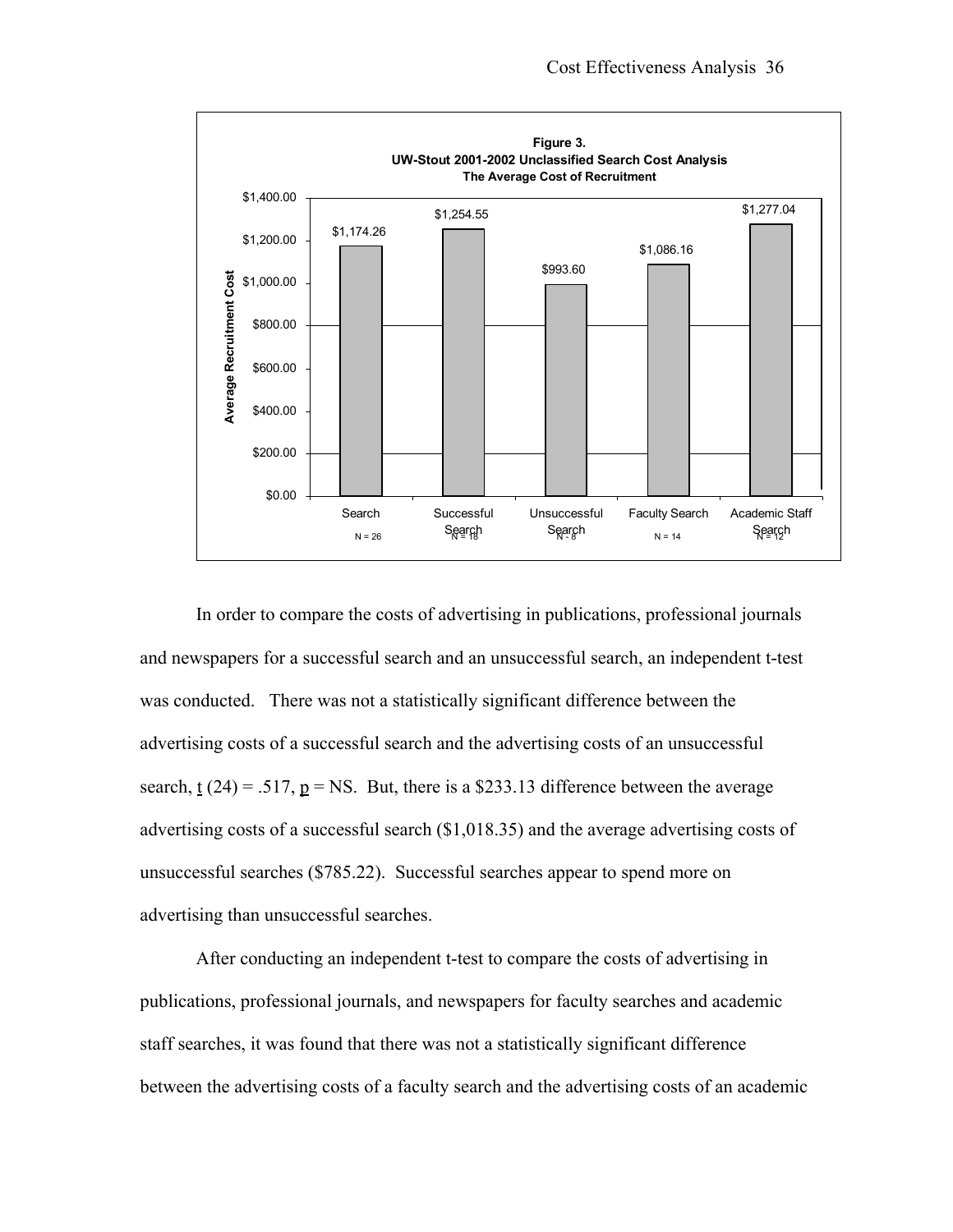staff search, t  $(24) = .994$ ,  $p = NS$ . The average cost of advertising for faculty searches (\$945.47) is similar to that of academic staff searches (\$947.96).

A correlation was conducted in order to assess how the total recruitment costs of a search affect the number of applicants a search receives. It seems that there was not a statistically significant relationship between the total recruitment costs of a search and the total number of applicants for a search,  $r = .072$ ,  $p = NS$ . As the total amount of recruitment costs increase for a search, the number of applicants of a search does not necessarily increase. This is also true when conducting a correlation for total recruitment costs and the number of female ( $r = .109$ ,  $p = NS$ ), male ( $r = .018$ ,  $p = NS$ ), and minority  $(r = -.057, p = NS)$  applicants separately.

After conducting a correlation for each recruitment technique it was found that there was not a statistically significant relationship between any of the individual recruitment methods (cost of advertising in publications/professional journals  $(r = -0.011)$ ,  $p = NS$ ), cost of advertising in on the internet ( $r = -.042$ ,  $p = NS$ ), cost of advertising at a networking function ( $r = .151$ ,  $p = NS$ ), and cost of advertising in "other" areas ( $r = .113$ ,  $p = NS$ ) and the total number of applicants for a search. Therefore, as the recruitment costs for each individual recruitment techniques increases, the number of applicants for a search does not necessarily increase. This is also true when looking at female, male, and minority applicants separately.

Telephone Interview Cost Data. Department chairs were asked to indicate how many telephone interviews they conducted for each search, if they conducted any long distance telephone interviews, and a total, or estimate, of long distance call minutes used for long distance telephone interviews.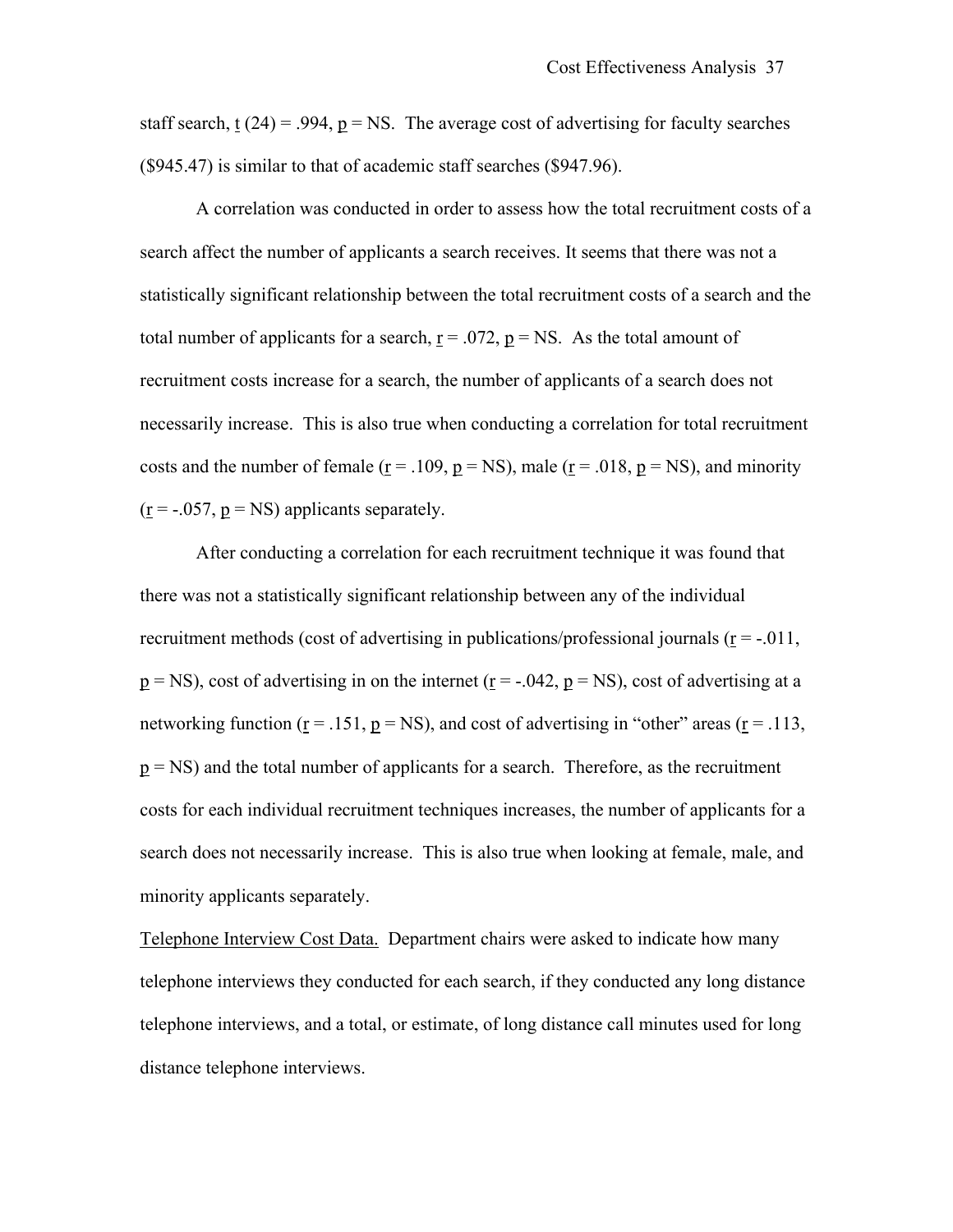There was a total of 4,536 long distance call minutes used during telephone interviews for the combined 2001-2002 unclassified searches. There were a total of 174 long distance telephone interviews conducted including 82 (47%) female telephone interview candidates, 92 (53%) male telephone interview candidates, with 32 (18%) of the male and female candidates being minorities. The long distance call minutes were multiplied by the UW-Stout long distance call rate of \$0.05 per minute. The total cost of long distance call minutes used for telephone interviews was \$226.80.

Figure 4 shows that the average cost of telephone interviews for a successful search (\$10.06) is almost twice the average cost of telephone interviews for an unsuccessful search (\$5.73). But, after conducting an independent t-test to assess differences between the average telephone interview costs for successful searches and for unsuccessful searches, it was found that there was not a statistically significant difference, t  $(24)$ = .297, p = NS.

The average cost of telephone interviews for a faculty search (\$10.38) is almost twice the average cost of telephone interviews for an academic staff search (\$6.80) (See Figure 4). But, after conducting an independent t-test it was found that there was not a statistically significant difference between the average cost of telephone interviews for a faculty search and the average cost of telephone interviews for an academic staff search, t  $(24) = .353, p = NS.$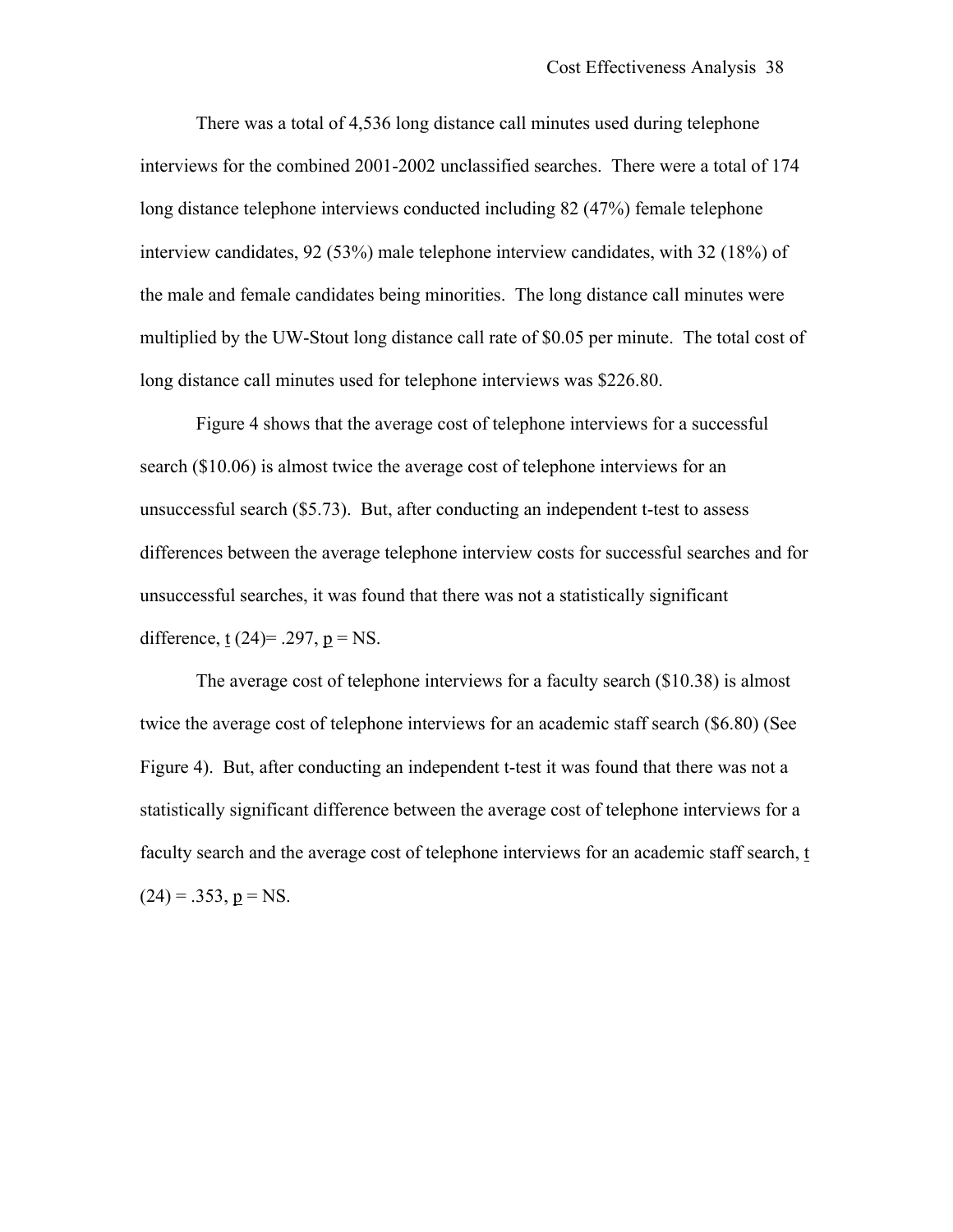

Campus Interview Cost Data. Department chairs were asked to indicate the number of on-campus interview candidates they had for each search. They were also asked to indicate the total amount, or an estimate, of travel costs, lodging costs, dining costs, and entertainment costs associated with each search's campus interviews. If there were no on-campus interview costs associated with a search, the department chairs were to check the "no costs" box on the report request.

The total number of candidates brought to campus for on-campus interviews for the combined 2001-2002 searches was 85. The majority of money spent on on-campus interviews went to travel costs (See Figure 5). There were no entertainment costs (See Figure 5).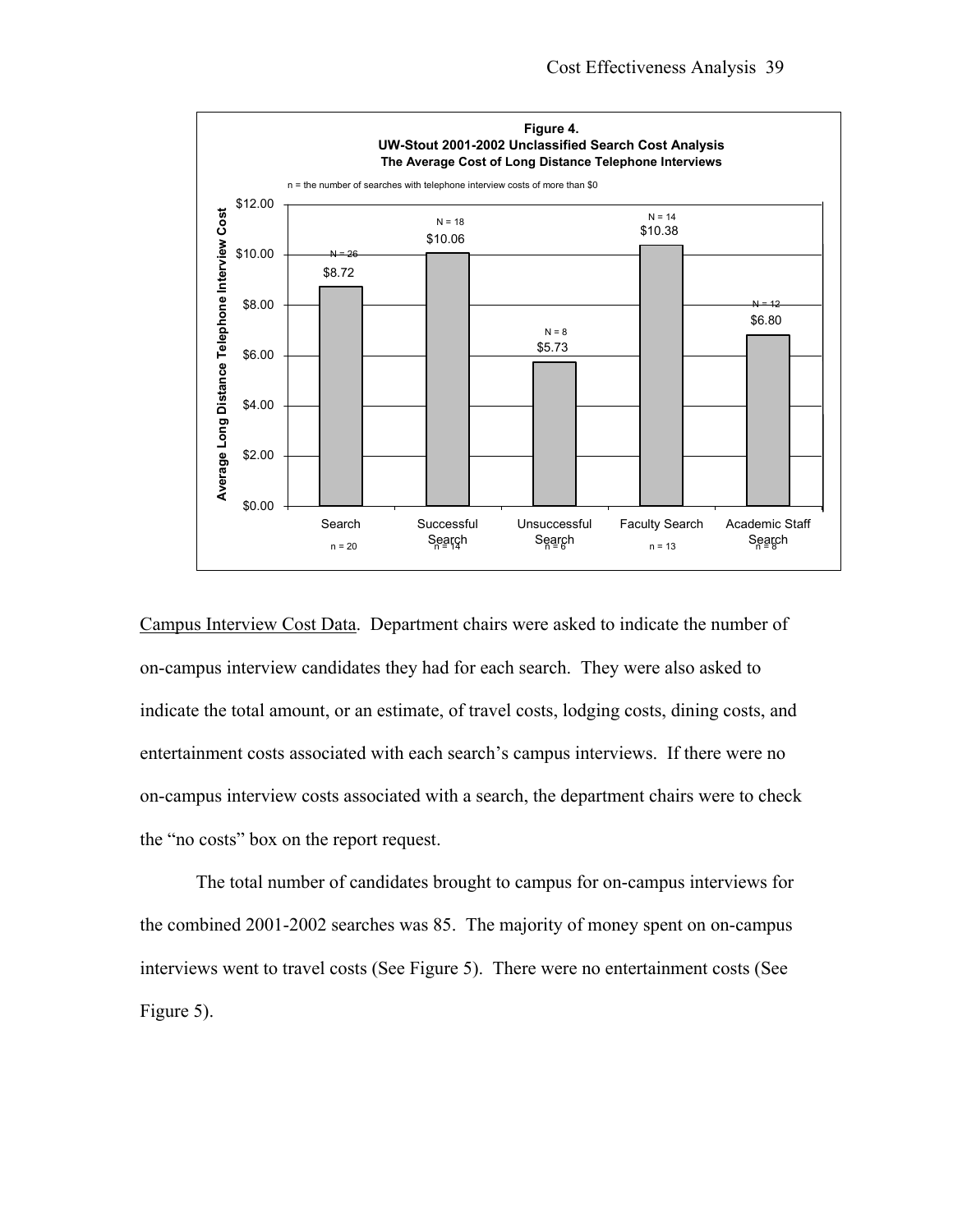

Figure 6 shows that the average on-campus interview cost for a successful search (\$1,284.68) is almost twice the average cost of on-campus interviews for an unsuccessful search (\$598.52). In order to determine if this difference in cost was statistically significant, an independent t-test was conducted. But, there was not a statistically significant difference between the cost of on-campus interviews for a successful search and the cost of on-campus interviews for an unsuccessful search,  $t(24) = .241$ ,  $p = NS$ . The reason that there appears to be a difference may be due to the fact that half of the unsuccessful searches had no on-campus interview costs, whereas the majority of successful searches did have on-campus interview costs.

Figure 6 shows that the average on-campus interview cost for a faculty search (\$1,464.72) is more than twice the average cost of on-campus interviews for an academic staff search (\$617.18). But, according to an independent t-test, there was not a statistically significant difference between the cost of on-campus interviews for a faculty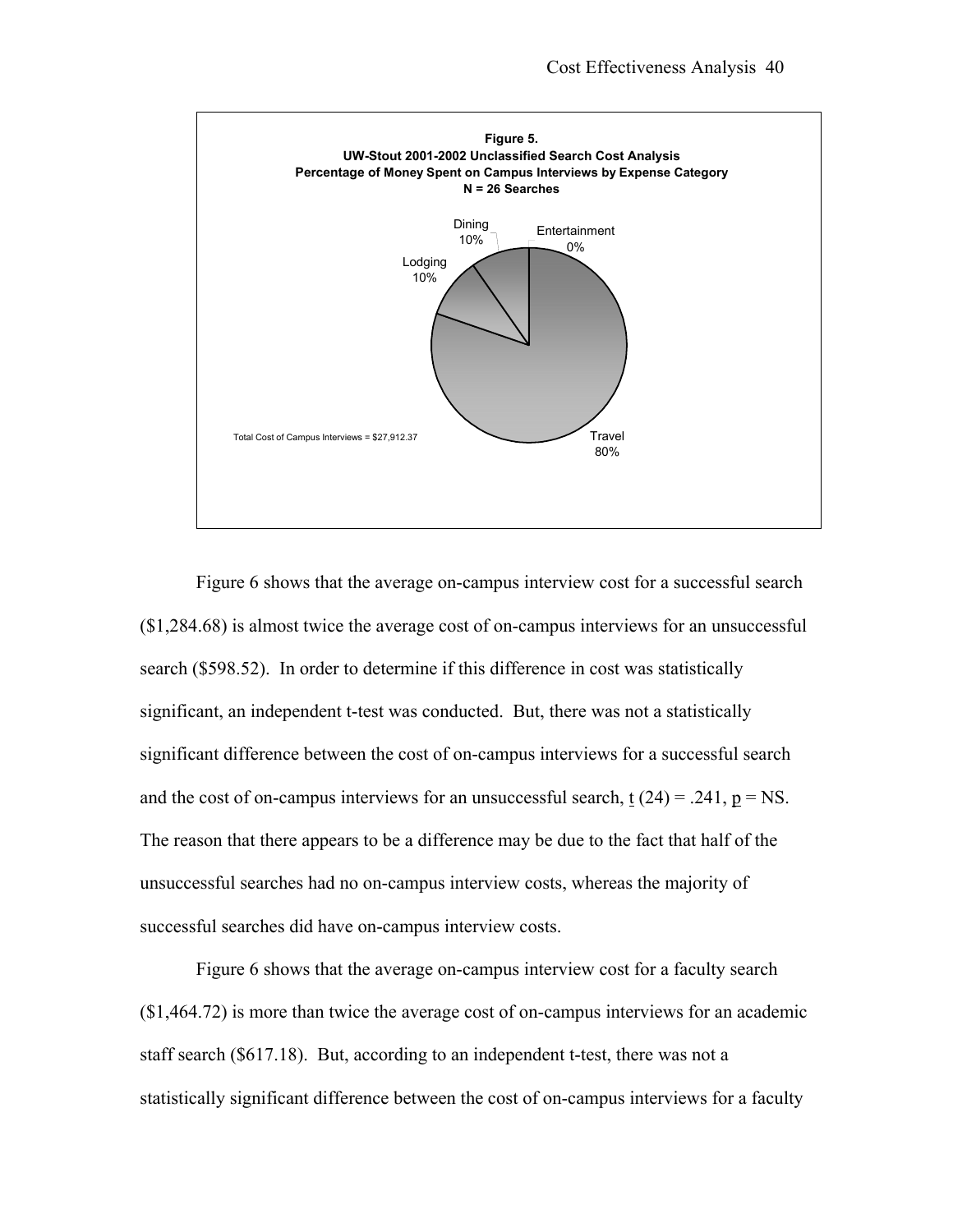search and the cost of on-campus interviews for an academic staff search,  $t(24) = .114$ , p = NS. The reason that there appears to be a difference may be due to the fact that half of the academic staff searches did not have on-campus interview costs, whereas the majority of faculty searches did have on-campus interview costs.



In order to assess if the number of on-campus interview candidates affected the total amount of money spent on-campus interviews, a correlation was conducted. It was found that there was a statistically significant relationship between the number of oncampus interview candidates for a search and the total cost of on-campus interviews,  $r =$ .648,  $p < 0.05$ . As the number of on-campus interview candidates increase for a search, the cost of on-campus interviews increases. This increase in on-campus interview costs may be due to an increase in travel costs as more candidates had to travel to come to their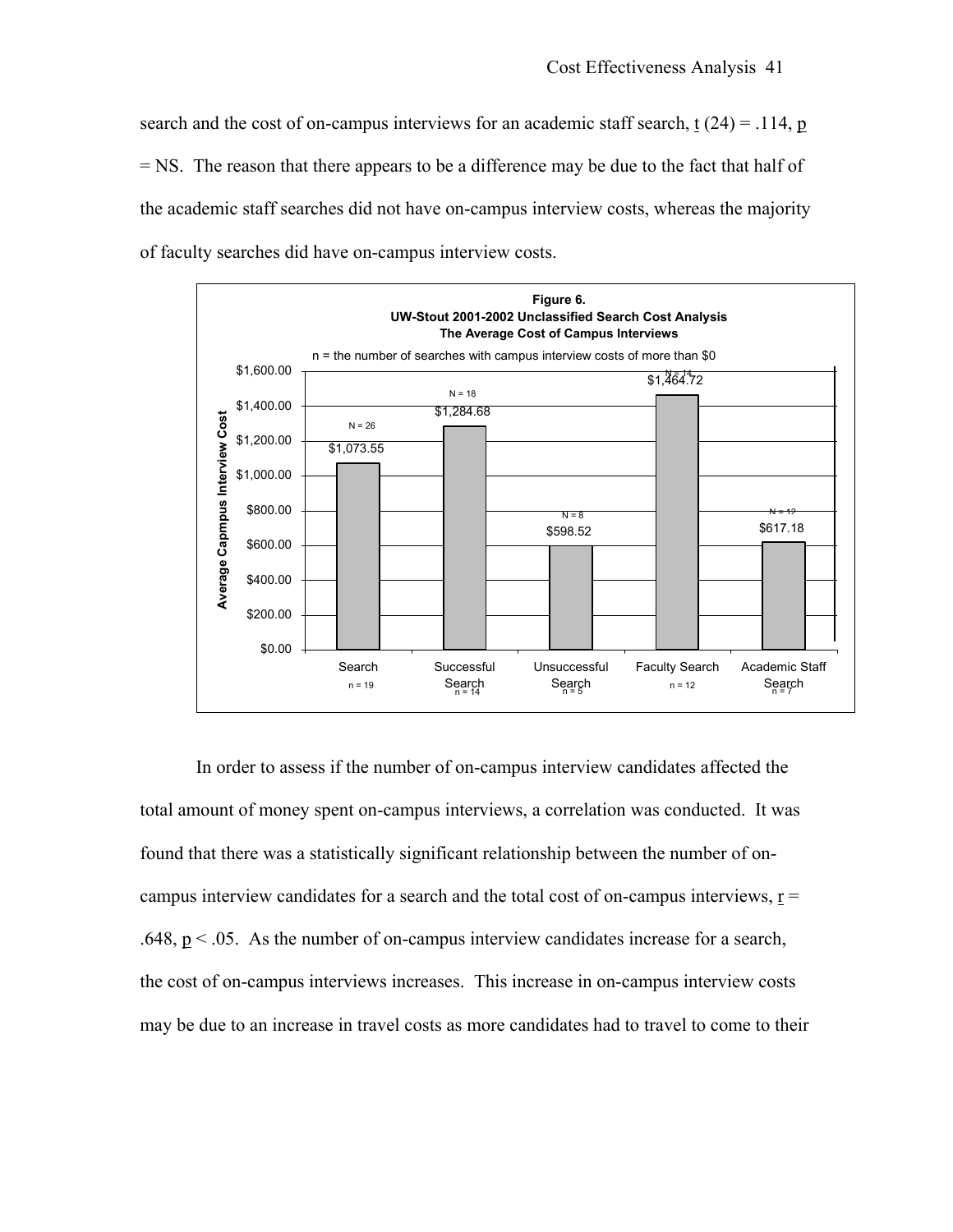interview on the UW-Stout campus. In fact, travel costs were the most expensive component of campus interview costs for all searches that conducted campus interviews. Testing Cost Data. Department chairs were asked to indicate the type of candidate testing that they used for each search, as well as the cost of the testing. Categories of testing were job skill testing, psychological testing, behavioral testing, and "other" testing. If no candidate testing was used in a search, department chairs were asked to indicate that there was "no testing conducted."

None of the candidate testing categories were selected for any of the 2001-2002 unclassified searches, which means that there were no candidate testing costs for any of the searches.

Credential Verification Costs. Department chairs were asked to indicate the type of credential verification they used for each search. Choices for credential verification were long distance telephone calls to check references, drug screening tests, and "other" verification. If "long distance telephone calls to check references" was selected, department chairs were asked to indicate the total minutes of long distance call time used for checking references for each search. If drug screening tests or "other" verification was selected, department chairs were asked to indicate the costs, or an estimate, of each per search.

The only credential verification selected for the 2001-2002 unclassified searches was that of long distance telephone minutes to check references. There were a total of 955 minutes of long distance call time used to check references for the combined searches. The total cost of the minutes used to check references was \$47.75. Long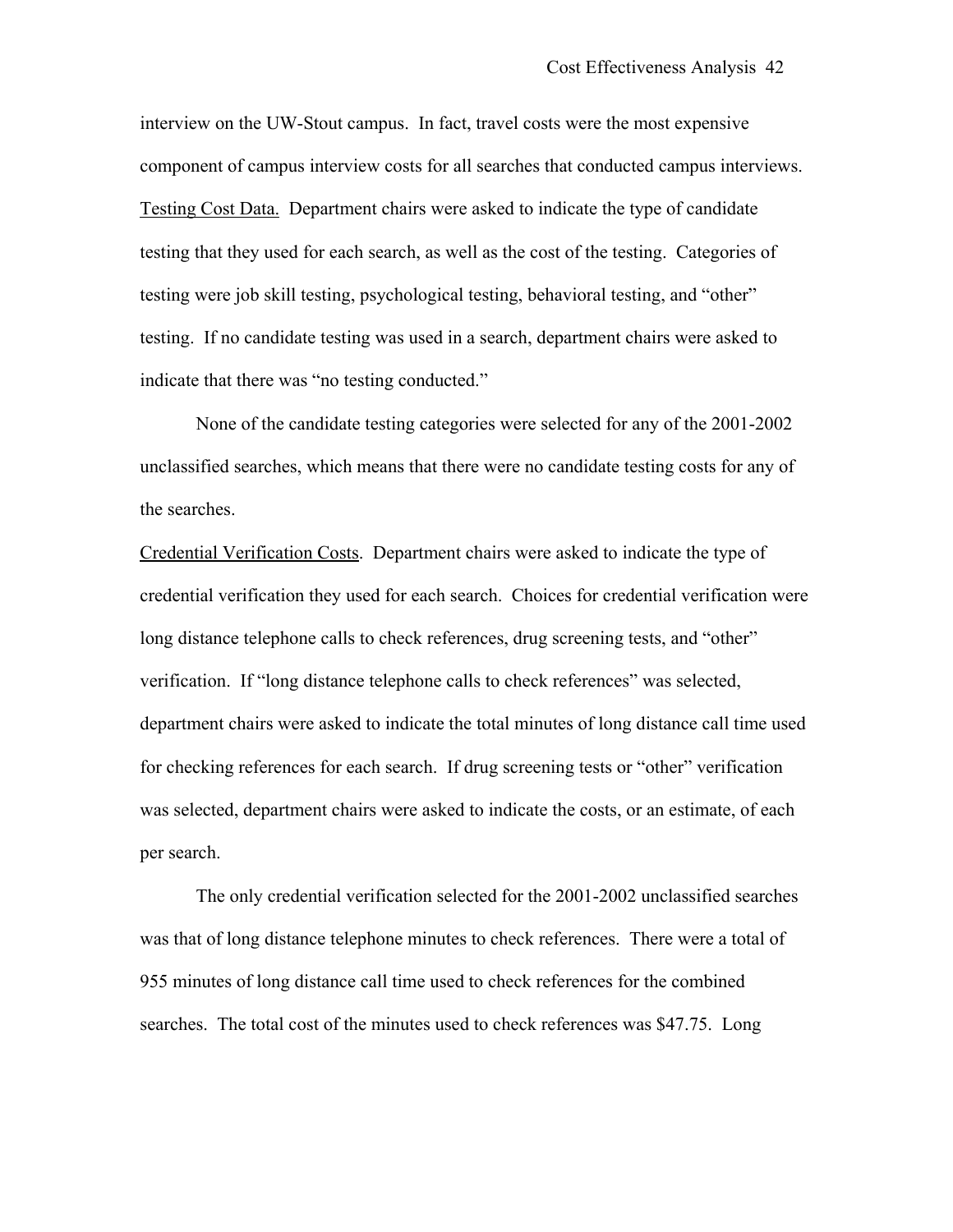distance minutes were multiplied by the UW-Stout long distance call time rate of \$0.05 per minute.

Figure 7 shows the average credential verification cost for a successful search (\$2.19) as being 100% more than the average cost of credential verification for an unsuccessful search (\$0.00). The reason there appears to be a difference is due to the fact that the unsuccessful searches did not reach the credential verification stage of the selection process, and therefore had no credential verification costs.

In order to determine if there was a significant difference between the cost of credential verification for faculty searches and for academic staff searches, an independent t-test was conducted. There was not a statistically significant difference between the cost of credential verification for a faculty search (\$1.82) and the cost of credential verification for an unsuccessful search (\$1.85),  $t(24) = .947$ ,  $p = NS$ ). The cost of credential verification for faculty searches is similar to that of academic staff searches (See Figure 7).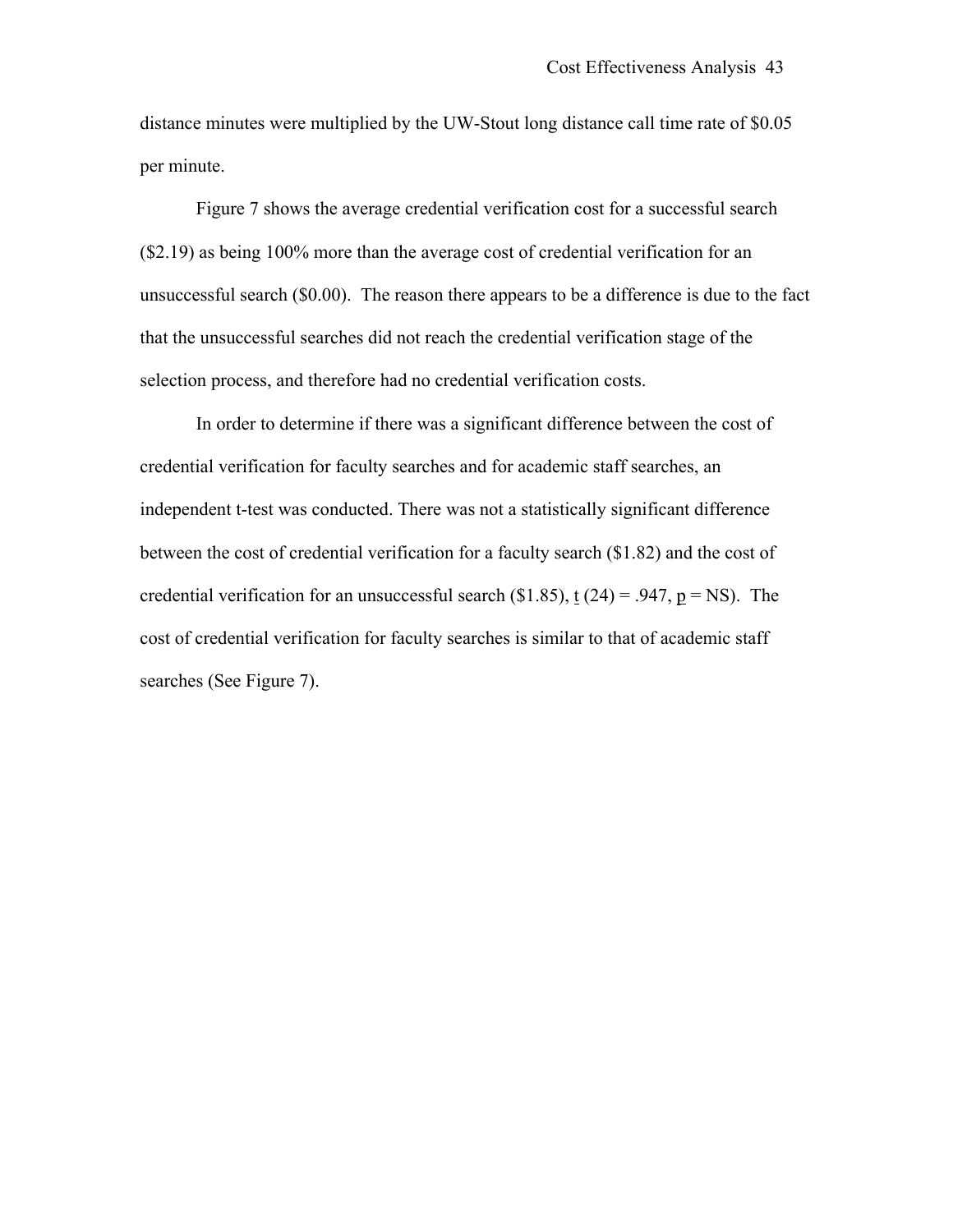

Relocation Cost Data. Department chairs were asked to indicate if they had any relocation costs for each search. There were 6 searches with relocation costs. The total cost of relocation for the 2001-2002 searches was \$17,385.53. The average cost of relocation for a search was \$668.67 (See Figure 8).

The average relocation cost of a successful search (\$965.86) was 100% more than the average relocation cost of an unsuccessful search (\$0.00) (See Figure 8). This difference is due to the fact that none of the unsuccessful searches had relocation costs since there were no hires made for unsuccessful searches.

In order to determine if there was a significant difference between the costs of relocation for faculty searches and for academic staff searches, an independent t-test was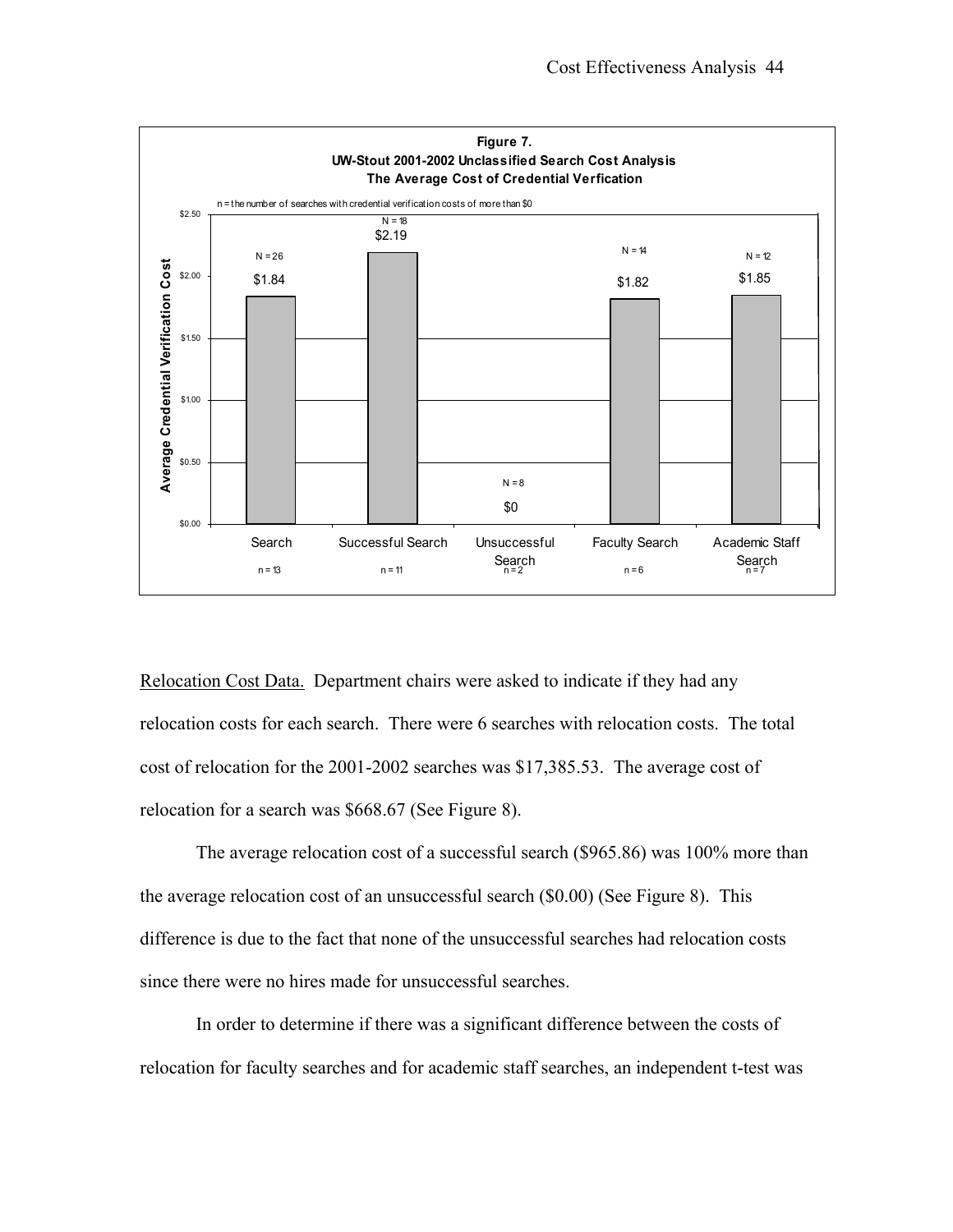conducted. There was not a statistically significant difference between the relocation costs of a faculty search and that of an academic staff search, t  $(24) = .807$ ,  $p = NS$ . The average relocation cost of a faculty search (\$600.00) was similar to the average relocation cost of an academic staff search (\$748.79) (See Figure 8). The average relocation cost of an academic staff search was only \$148.79 more than the average relocation cost of a faculty search.



"Other" Search Cost Data. Department chairs were asked to indicate if there were any other direct costs associated with a search. There were 12 searches that indicated "other" costs. The total cost of "other" direct costs for the 2001-2002 searches was \$493.69. "Other" costs indicated were for: office supplies, duplicating, postage, long distance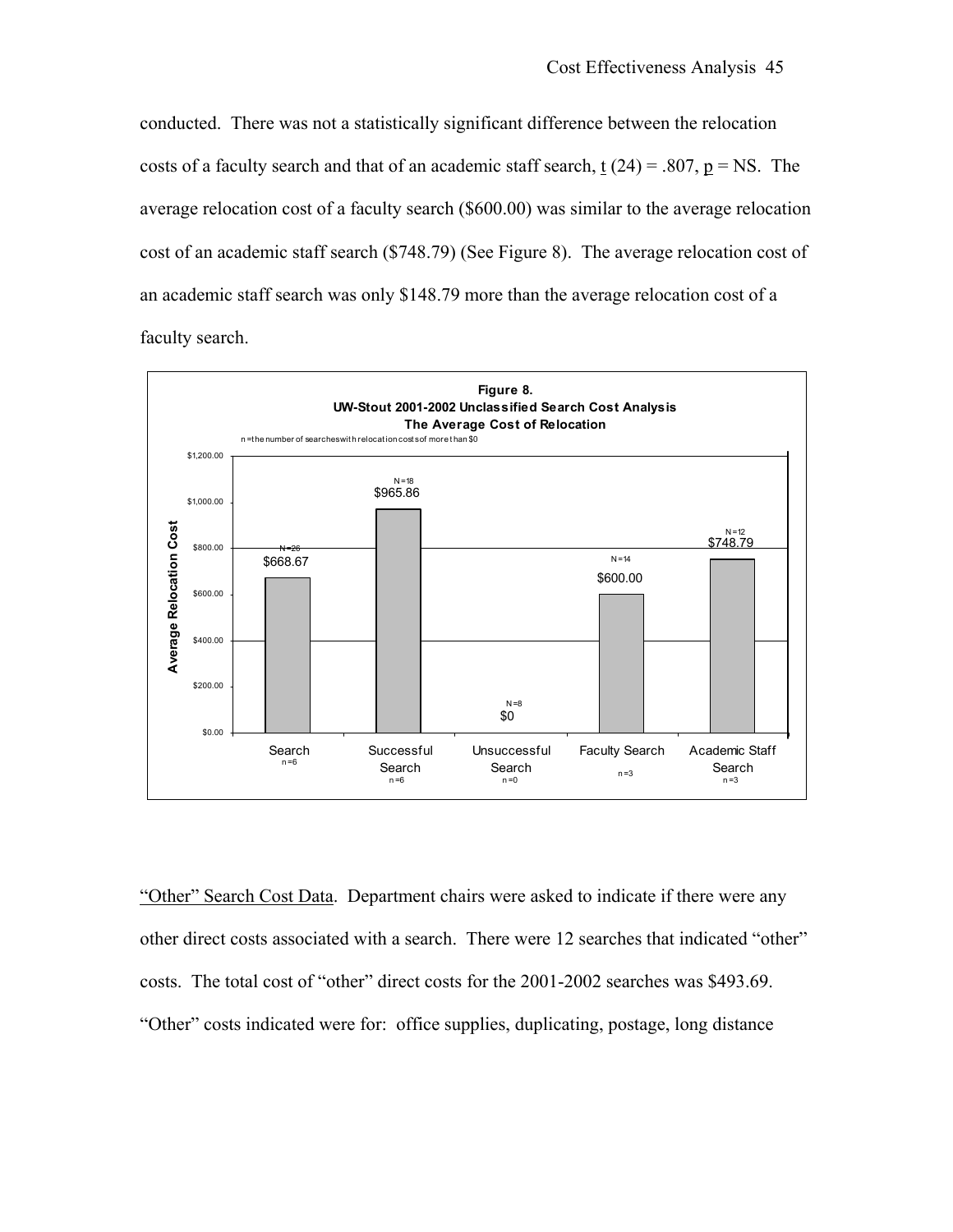telephone charges not related to the telephone interview process or the credential verification process, and letterhead.

Search Total Cost Data. The total cost of each search was calculated by adding together the total recruitment costs, the total interview costs, the total testing costs, the total credential verification costs, the total relocation costs, and the total "other" costs for each search.

Individual searches were widely distributed in total cost, with a majority of searches totaling approximately \$1,000. Individual searches range from a total cost of approximately \$1,000 - \$12,000 (See Figure 9).



There is a wide distribution in total cost for both successful searches, and for unsuccessful searches. Successful searches range from approximately \$500 - \$12,000 in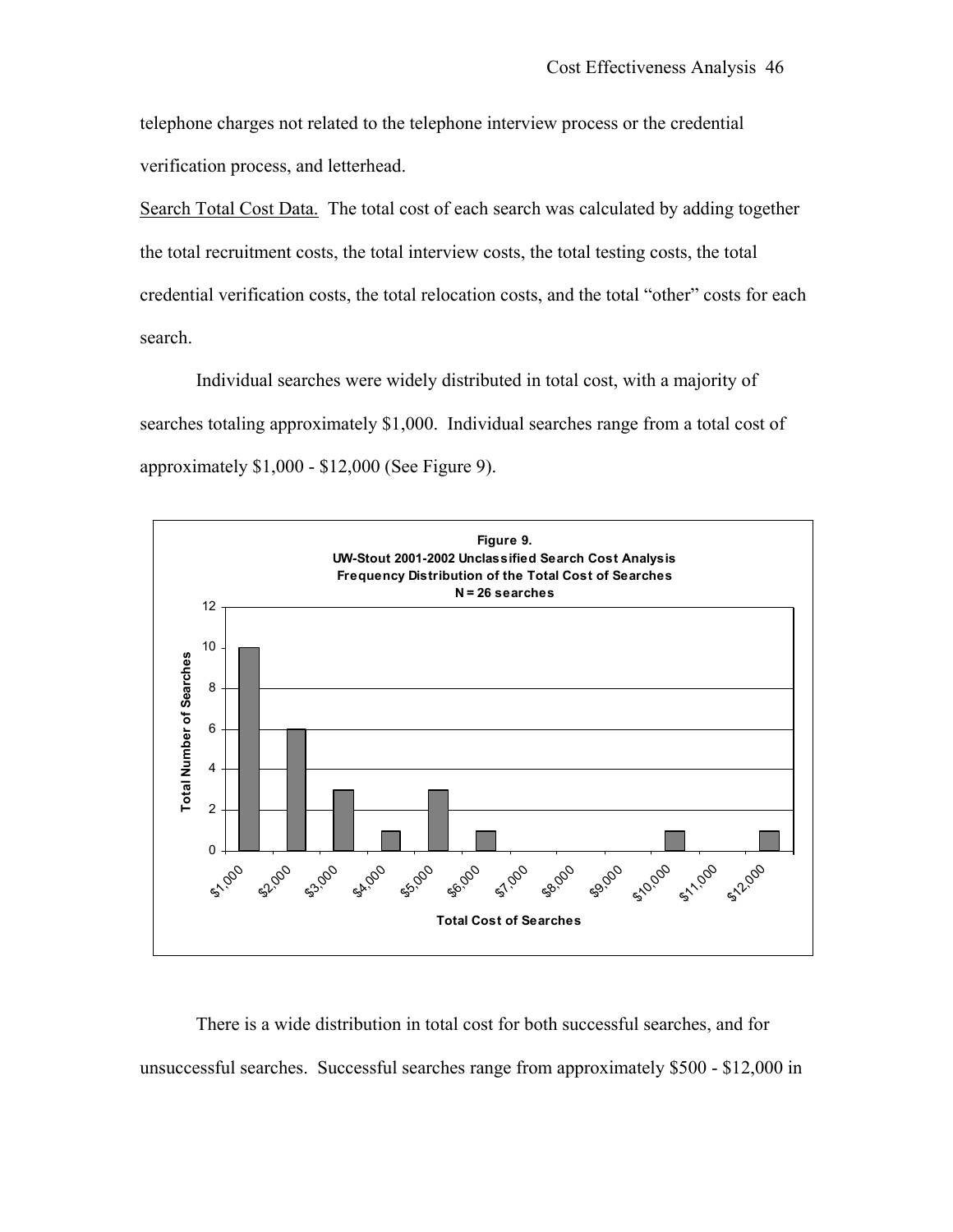total cost, and unsuccessful searches range from approximately \$500 - \$3,000 in total





The majority of faculty searches have an approximate total cost of \$2,000,

whereas the majority of academic staff searches range from \$500 - \$2,000. So, there is more variability in the costs for academic staff searches (See Figure 11).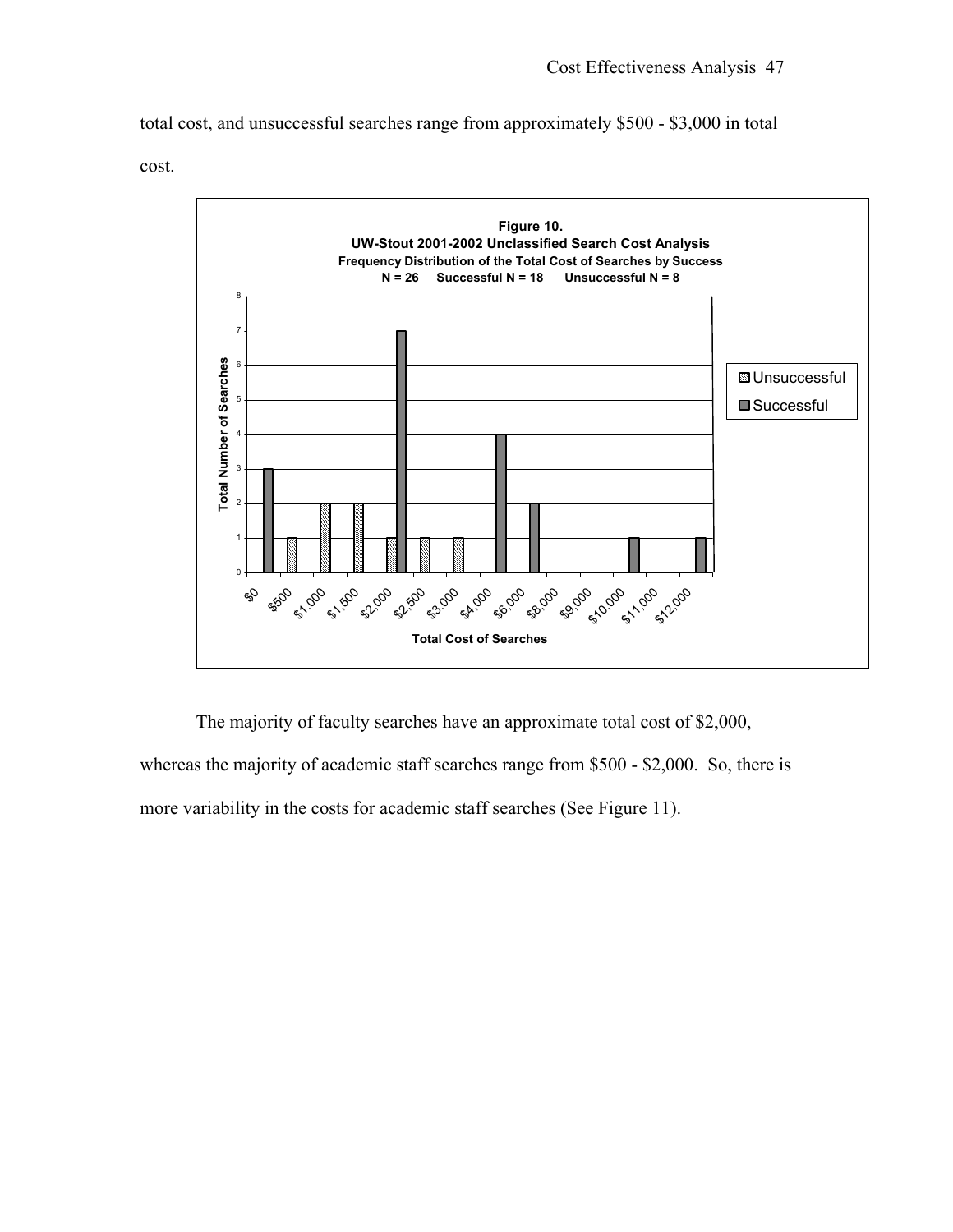

In order to determine if there was a statistically significant difference between the costs of a successful search and an unsuccessful search, an independent t-test was conducted. There was a statistically significant difference between the cost of a successful search and the cost of an unsuccessful search,  $\underline{t}$  (24) = .026,  $\underline{p}$  < .05. The average cost for a successful search (\$3,538.15) is significantly higher than the average cost for an unsuccessful search (\$1,613.78) (See Figure 12). This difference may be due to the fact none of the unsuccessful searches have relocation costs, whereas the majority of successful searches do have relocation costs. The prevalence of relocation costs in the majority of successful searches may have skewed the measure. Another factor for the significance may be that a majority of successful searches spent more on recruitment costs than did unsuccessful searches.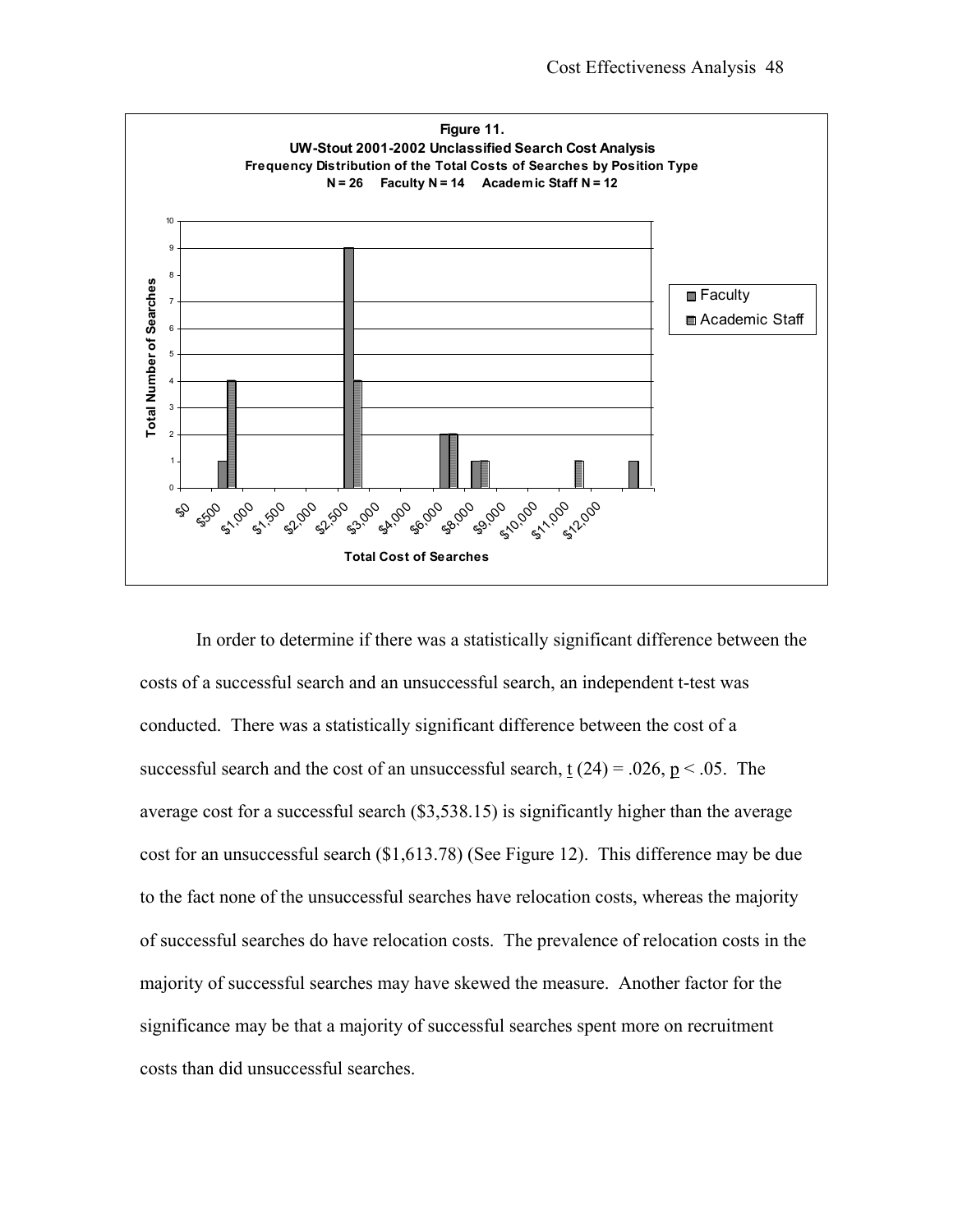It is important to point out that the average cost of an unsuccessful search is approximately \$1,600. This means that in the 2001-2002 academic year, there was approximately \$13,000 spent on unsuccessful searches (\$1,600 x 8 unsuccessful searches).

Figure 12 shows the average cost of a faculty search (\$3,192.85) as being approximately \$500 more than the average cost of an academic staff search (\$2,658.09). In order to determine if this difference is significant, an independent t-test was conducted. But, there was not a statistically significant difference between the cost of a faculty search and the cost of an academic staff search,  $t(24) = .638$ ,  $p = NS$ .



In order to determine if there was a statistically significant relationship between the total cost of a search and the total number of applicants a search receives, a correlation was conducted. There was a statistically significant relationship between the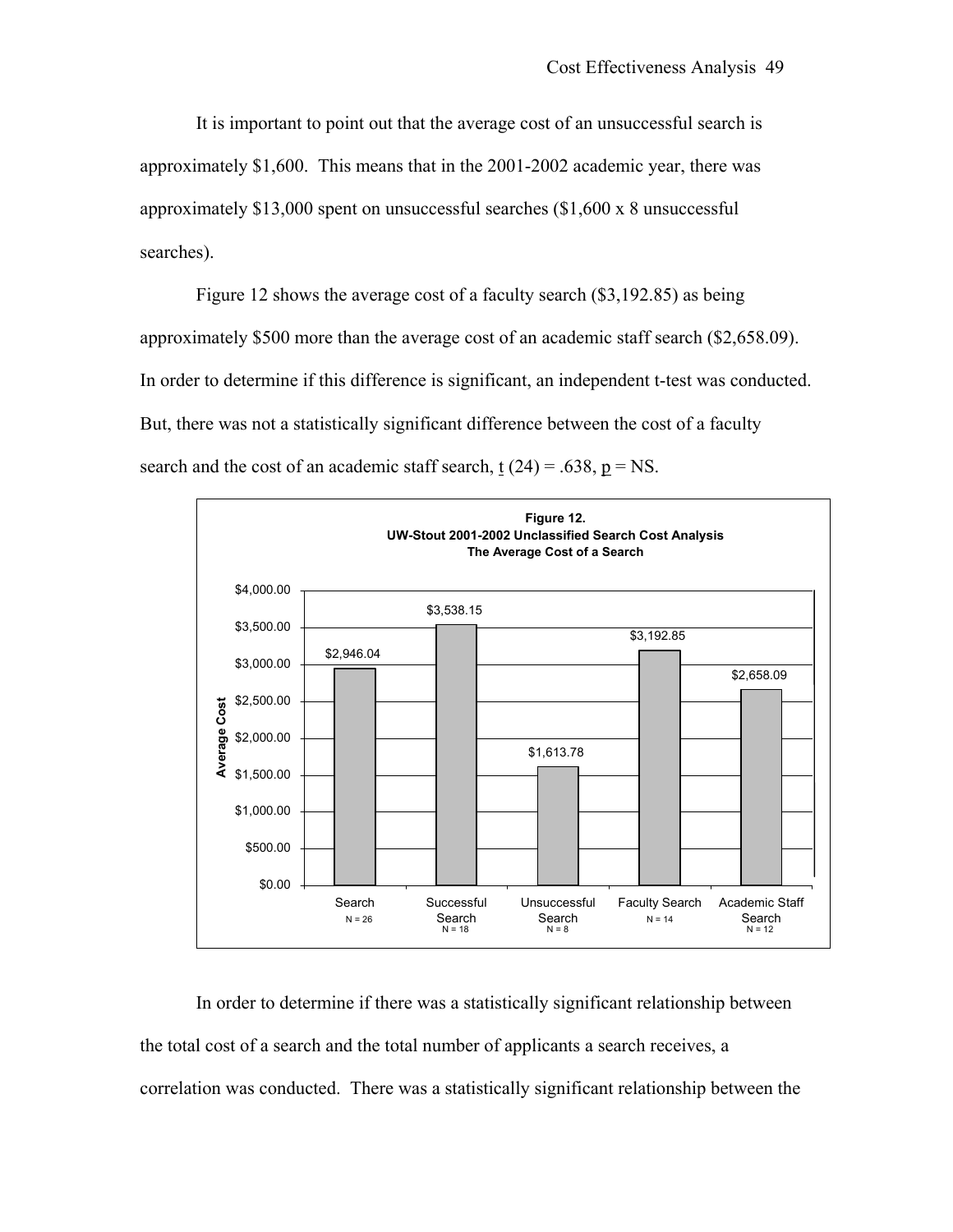total cost of a search and the total number of applicants for a search,  $r = .672$ ,  $p > .05$ . As the cost of a search increased, the number of applicants for a search increased. This significance may be due to costs such as telephone interview costs and campus interview costs increasing as more qualified applicants applied for the position.

In order to determine if there was a statistically significant relationship between the success of search (a successful search is one that makes a hire) and the total cost of search, a correlation was conducted. There was not a statistically significant relationship between the success of a search and the total cost of a search,  $r = .323$ ,  $p = NS$ . As the cost of a search increases, the chances of that search making a hire does not necessarily increase.

It was found that the majority of the total cost of the 2001-2002 unclassified searches went to recruitment costs, followed by campus interview costs (See Figure 13).

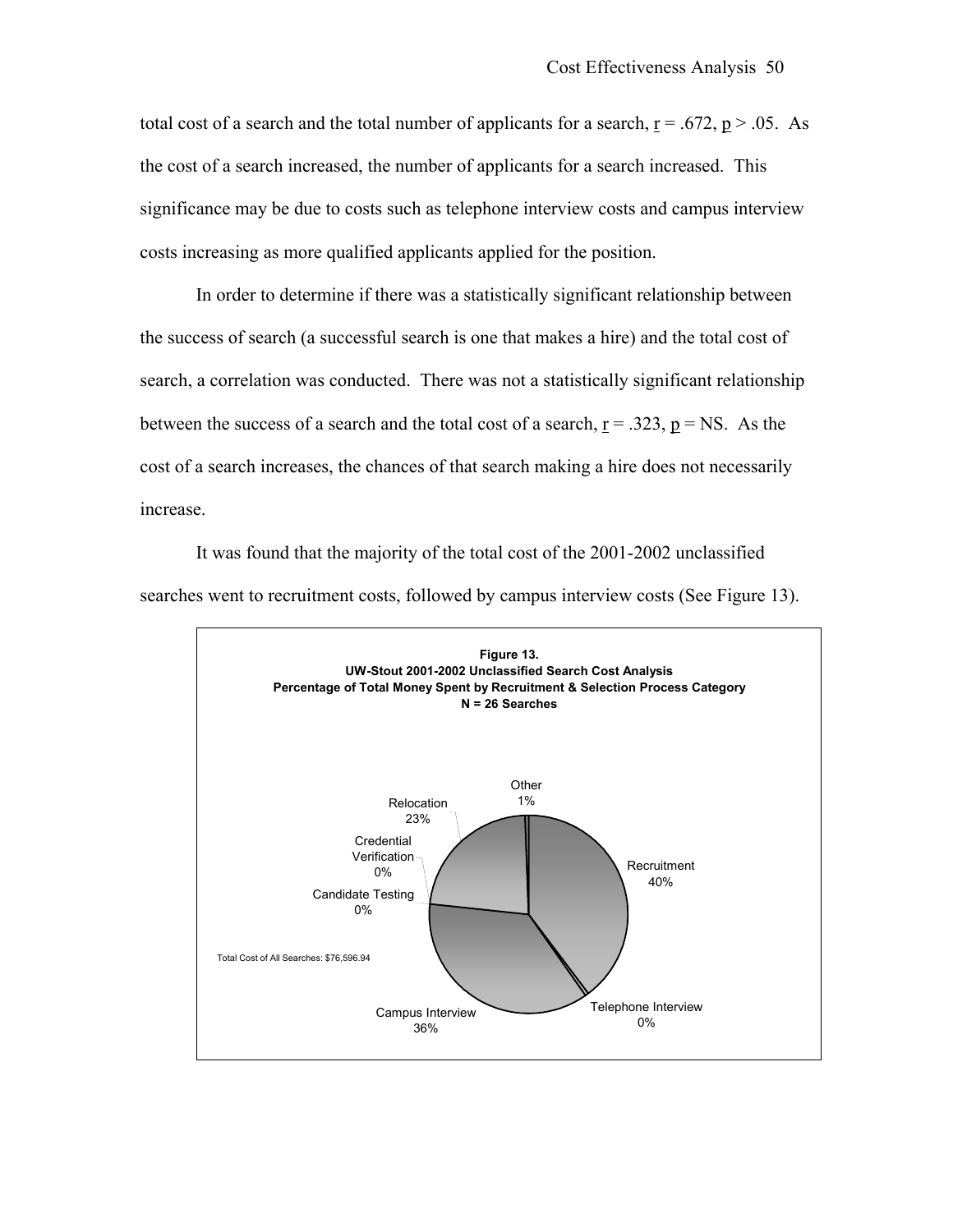Search Cost Data by Department. There were 15 UW-Stout department chairs who

returned their report requests for their unclassified searches. The departments that are

represented are indicated in Table 7.

| Table 7: UW-Stout Departments Represented in the 2001-2002 Cost Analysis Research |                                                             |  |  |  |
|-----------------------------------------------------------------------------------|-------------------------------------------------------------|--|--|--|
| College/Area                                                                      | Department                                                  |  |  |  |
| College of Arts and                                                               | English and Philosophy                                      |  |  |  |
| <b>Sciences</b>                                                                   | <b>Biology</b>                                              |  |  |  |
|                                                                                   | Math, Statistics, and Computer Science                      |  |  |  |
|                                                                                   | Social Science                                              |  |  |  |
|                                                                                   | Speech, Communication, Foreign Language, Theater, and Music |  |  |  |
| College of Human                                                                  | Education, School Counseling and School Psychology          |  |  |  |
| Development                                                                       |                                                             |  |  |  |
| College of Technology and                                                         | <b>Industrial Management</b>                                |  |  |  |
| Management                                                                        | <b>STTI</b>                                                 |  |  |  |
|                                                                                   | <b>SVRI</b>                                                 |  |  |  |
|                                                                                   | <b>CET</b>                                                  |  |  |  |
|                                                                                   |                                                             |  |  |  |
| <b>Student Life Services</b>                                                      | Learning and Technology Services                            |  |  |  |
|                                                                                   | <b>Student Center</b>                                       |  |  |  |
|                                                                                   | Residence Life                                              |  |  |  |
|                                                                                   | <b>Student Support Services</b>                             |  |  |  |
|                                                                                   | <b>University Dining Services</b>                           |  |  |  |

Search cost data by department of the 2001-2002 unclassified searches is summarized in tables 8-9. There were not enough searches per department in the 2001- 2002 data to accurately measure statistical differences in recruitment and selection costs for searches between departments. The data represented for departments are the average costs spent on recruitment and selection procedures by category for that particular department (Table 8). An average of costs per department was calculated because there were a varying number of searches conducted by department in the 2001-2002 academic year. By viewing Table 8, one can compare departments on their average costs of spending on the recruitment and selection process for searches.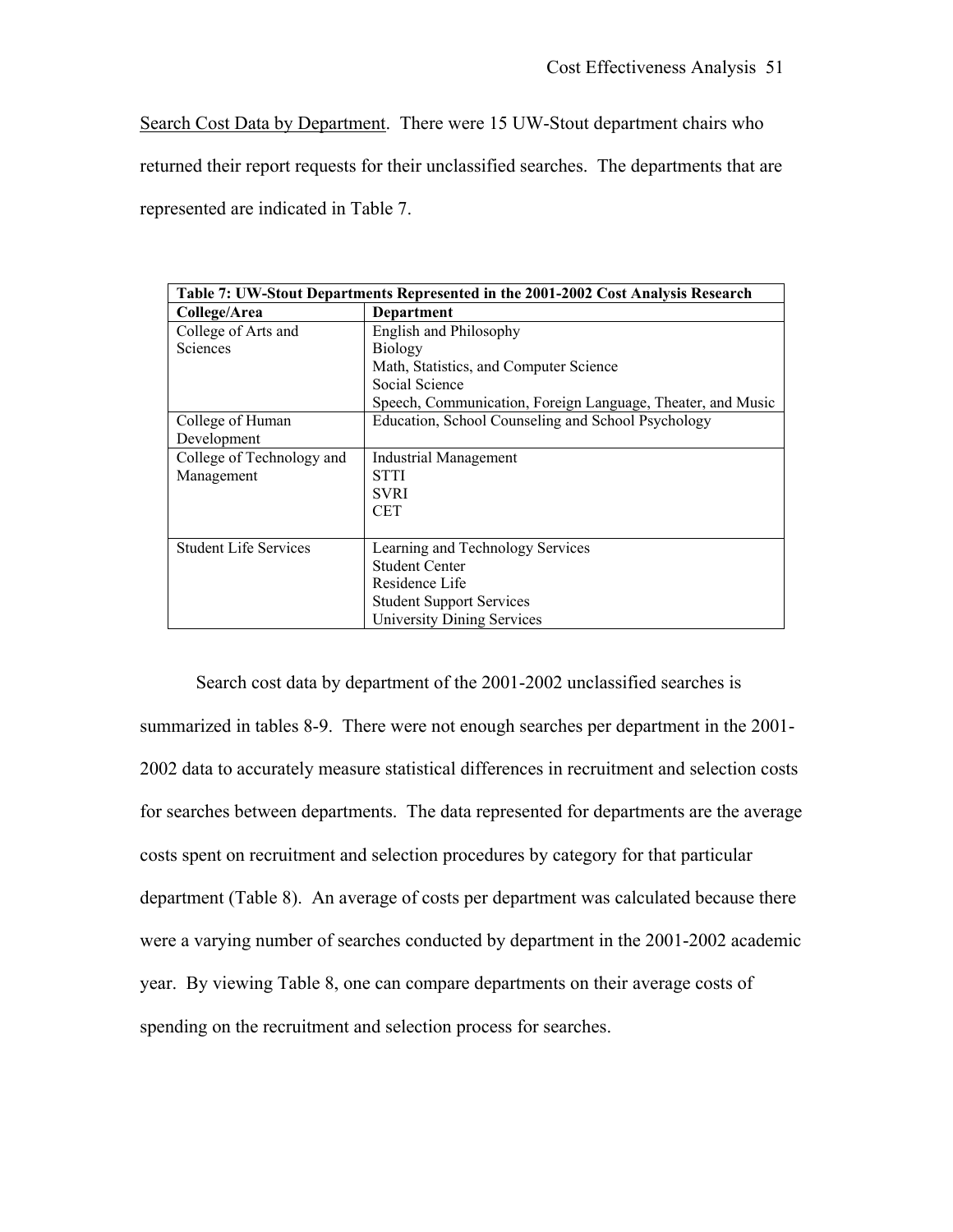Table 9 represents the percentage of money spent on each recruitment and selection category by department. By viewing Table 9, one can compare the percentage of money spent by a department for a recruitment and selection category by another department's percentage of spending in the same category. It is important to remember that not all of the UW-Stout departments are represented in Table 8 and Table 9. Only those departments who conducted unclassified searches in the 2001-2002 academic year, *and* participated in this research are represented.

| Table 8: Average Costs for 2001-2002 Unclassified Searches by Department |                                  |                                       |                             |                |                                          |                   |               |  |
|--------------------------------------------------------------------------|----------------------------------|---------------------------------------|-----------------------------|----------------|------------------------------------------|-------------------|---------------|--|
| <b>Department</b>                                                        | Recruitment<br><b>Techniques</b> | <b>Telephone</b><br><b>Interviews</b> | Campus<br><b>Interviews</b> | <b>Testing</b> | <b>Credential</b><br><b>Verification</b> | <b>Relocation</b> | <b>Search</b> |  |
| Learning $&$<br><b>Technology Services</b>                               | \$834.42                         | \$5.30                                | \$0.00                      | \$0.00         | \$1.50                                   | 0.00              | \$841.22      |  |
| Biology                                                                  | \$568.75                         | \$4.50                                | \$690.00                    | \$0.00         | \$1.50                                   | \$0.00            | \$1,264.75    |  |
| English & Philosophy                                                     | \$476.20                         | \$11.72                               | \$2,034.87                  | \$0.00         | \$1.97                                   | \$1,200.00        | \$3,724.78    |  |
| Math, Statistics, &<br>Computer Science                                  | \$788.00                         | \$10.50                               | \$1,547.40                  | \$0.00         | \$0.00                                   | \$1,440.00        | \$3,843.90    |  |
| Social Science                                                           | \$822.05                         | \$11.08                               | \$2,231.53                  | \$0.00         | \$4.40                                   | \$600.00          | \$3,719.91    |  |
| Speech, Foreign<br>Lang., Theater, and<br>Music                          | \$931.00                         | \$10.00                               | \$632.90                    | \$0.00         | \$0.00                                   | \$0.00            | \$1573.90     |  |
| <b>ESCSP</b>                                                             | \$1,296.55                       | \$6.75                                | \$539.51                    | \$0.00         | \$0.00                                   | \$0.00            | \$1892.81     |  |
| <b>Stout Rehabilitation</b><br>Institute                                 | \$603.96                         | \$0.00                                | \$0.00                      | \$0.00         | \$0.00                                   | \$0.00            | \$603.96      |  |
| <b>CET</b>                                                               | \$2,071.89                       | \$6.50                                | \$877.20                    | \$0.00         | \$4.25                                   | \$0.00            | \$2959.84     |  |
| <b>STTI</b>                                                              | \$810.00                         | \$0.00                                | \$0.00                      | \$0.00         | \$0.00                                   | \$0.00            | \$810.00      |  |
| Industrial<br>Management                                                 | \$250.00                         | \$10.15                               | \$793.84                    | \$0.00         | \$0.00                                   | \$0.00            | \$1,053.99    |  |
| Student Support<br>Services                                              | \$1,004.62                       | \$8.75                                | \$2,305.19                  | \$0.00         | \$6.00                                   | \$1,000.00        | \$4,324.56    |  |
| <b>Student Center</b>                                                    | \$3,057.00                       | \$13.50                               | \$1,059.00                  | \$0.00         | \$5.25                                   | \$5,585.53        | \$9,720.28    |  |
| Residence Life                                                           | \$1,804.50                       | \$21.75                               | \$1,225.50                  | \$0.00         | \$3.75                                   | \$0.00            | \$3,056.50    |  |
| University Dining<br>Services                                            | \$2,912.83                       | \$0.00                                | \$0.00                      | \$0.00         | \$0.50                                   | \$0.00            | \$2,913.33    |  |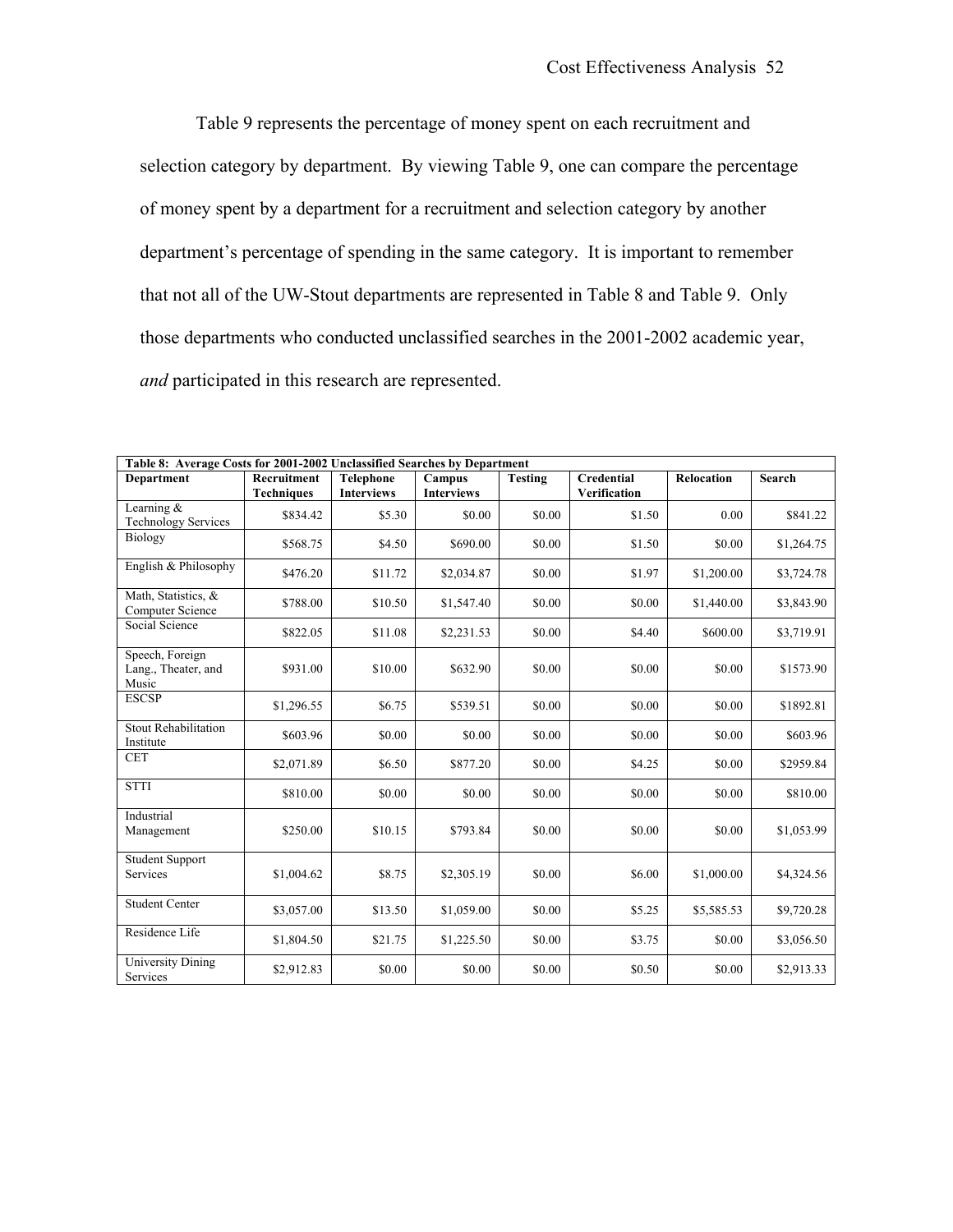| Table 9: Percentage of Costs for 2001-2002 Unclassified Searches by Department |                                  |                                       |                             |                |                                   |                   |       |
|--------------------------------------------------------------------------------|----------------------------------|---------------------------------------|-----------------------------|----------------|-----------------------------------|-------------------|-------|
| <b>Department</b>                                                              | Recruitment<br><b>Techniques</b> | <b>Telephone</b><br><b>Interviews</b> | Campus<br><b>Interviews</b> | <b>Testing</b> | <b>Credential</b><br>Verification | <b>Relocation</b> | Other |
| Learning $&$<br><b>Technology Services</b>                                     | 98%                              | $1\%$                                 | $0\%$                       | $0\%$          | $1\%$                             | $0\%$             | $0\%$ |
| Biology                                                                        | 43%                              | $1\%$                                 | 54%                         | $0\%$          | $1\%$                             | 0%                | $0\%$ |
| English &<br>Philosophy                                                        | 13%                              | $1\%$                                 | 54%                         | $0\%$          | $1\%$                             | 31%               | $0\%$ |
| Math, Statistics, &<br>Computer Science                                        | 21%                              | $1\%$                                 | 39%                         | $0\%$          | $0\%$                             | 37%               | 2%    |
| Social Science                                                                 | 22%                              | $1\%$                                 | 60%                         | $0\%$          | 1%                                | 15%               | $1\%$ |
| Speech, Foreign<br>Lang., Theater, and<br>Music                                | 59%                              | $1\%$                                 | 40%                         | 0%             | 0%                                | 0%                | 0%    |
| <b>ESCSP</b>                                                                   | 67%                              | $1\%$                                 | 29%                         | $0\%$          | 0%                                | 0%                | 3%    |
| <b>Stout Vocational</b><br>Rehabilitation<br>Institute                         | 100%                             | $0\%$                                 | $0\%$                       | $0\%$          | $0\%$                             | $0\%$             | $0\%$ |
| <b>CET</b>                                                                     | 69%                              | $1\%$                                 | 29%                         | $0\%$          | $1\%$                             | 0%                | $0\%$ |
| <b>STTI</b>                                                                    | 100%                             | $0\%$                                 | $0\%$                       | $0\%$          | $0\%$                             | $0\%$             | $0\%$ |
| Industrial<br>Management                                                       | 24%                              | $1\%$                                 | 75%                         | $0\%$          | 0%                                | 0%                | $0\%$ |
| <b>Student Support</b><br>Services                                             | 23%                              | 1%                                    | 53%                         | $0\%$          | 0%                                | 23%               | $0\%$ |
| <b>Student Center</b>                                                          | 30%                              | $1\%$                                 | 10%                         | $0\%$          | $1\%$                             | 58%               | $0\%$ |
| Residence Life                                                                 | 58%                              | $1\%$                                 | 40%                         | $0\%$          | $1\%$                             | 0%                | $0\%$ |
| <b>University Dining</b><br>Services                                           | 100%                             | $0\%$                                 | 0%                          | 0%             | $<1\%$                            | $0\%$             | $0\%$ |

Additional Data. The additional data retrieved from the EOAA applicant tracking database for the 26 report requests (unclassified searches) that were returned are indicated in Table 10.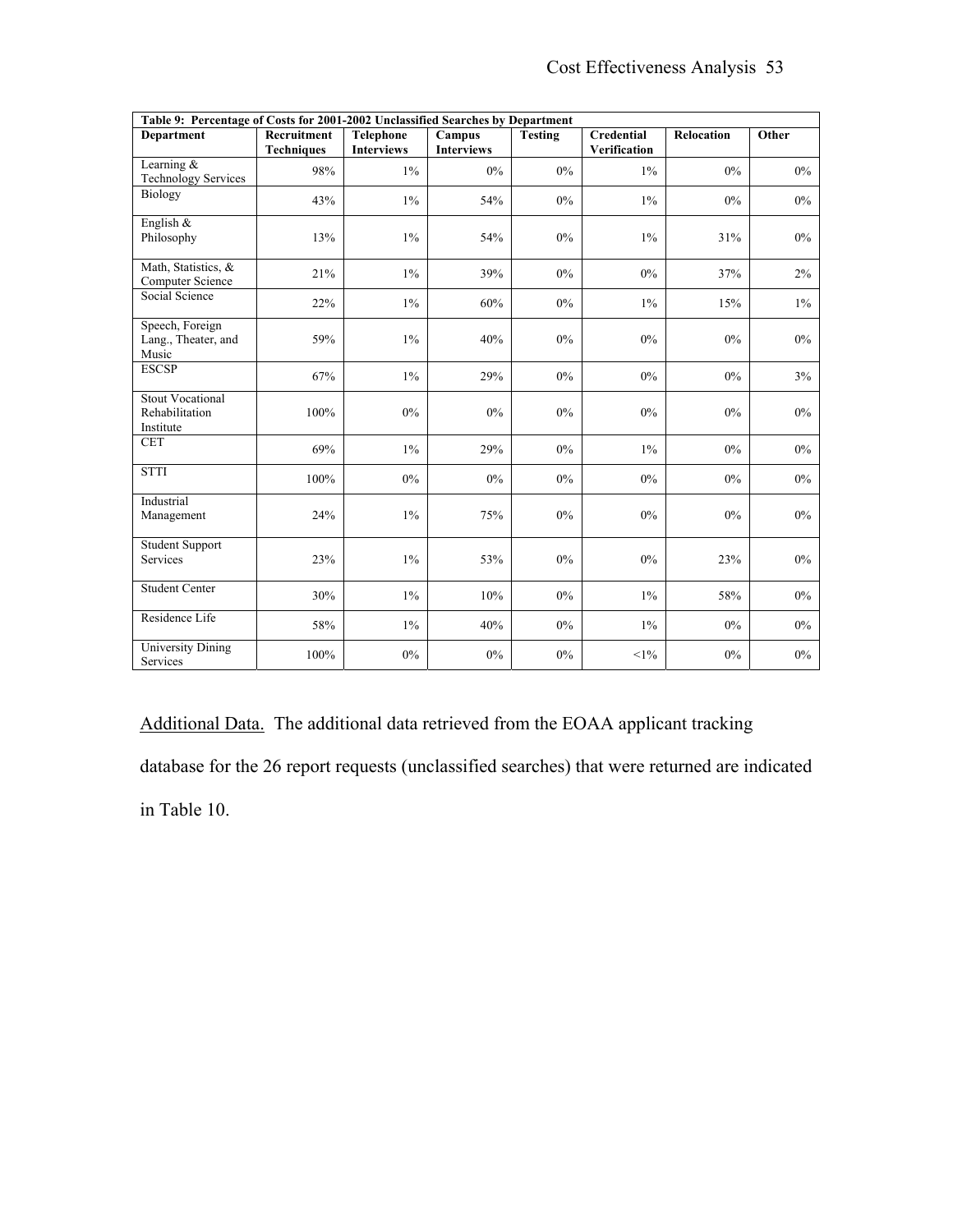| Table 10: Additional Data for the 26 Searches Represented in the<br>2001-2002 Cost Analysis |        |            |
|---------------------------------------------------------------------------------------------|--------|------------|
| "Of 26 Searches"                                                                            | Number | Percentage |
|                                                                                             |        |            |
| <b>Total Applicants</b>                                                                     | 604    | 100%       |
| Female Applicants                                                                           | 243    | 40%        |
| Male Applicants                                                                             | 361    | 60%        |
| Minority Applicants                                                                         | 163    | 27%        |
|                                                                                             |        |            |
| <b>Total Hires</b>                                                                          | 22     | 100%       |
| Female Hires                                                                                | 14     | 64%        |
| Male Hires                                                                                  | 8      | 36%        |
| <b>Minority Hires</b>                                                                       | 5      | 23%        |
|                                                                                             |        |            |
| <b>Successful Searches</b>                                                                  | 18     |            |
| Unsuccessful Searches                                                                       | 8      |            |
|                                                                                             |        |            |
| <b>Faculty Searches</b>                                                                     | 14     | 54%        |
| <b>Academic Staff Searches</b>                                                              | 12     | 46%        |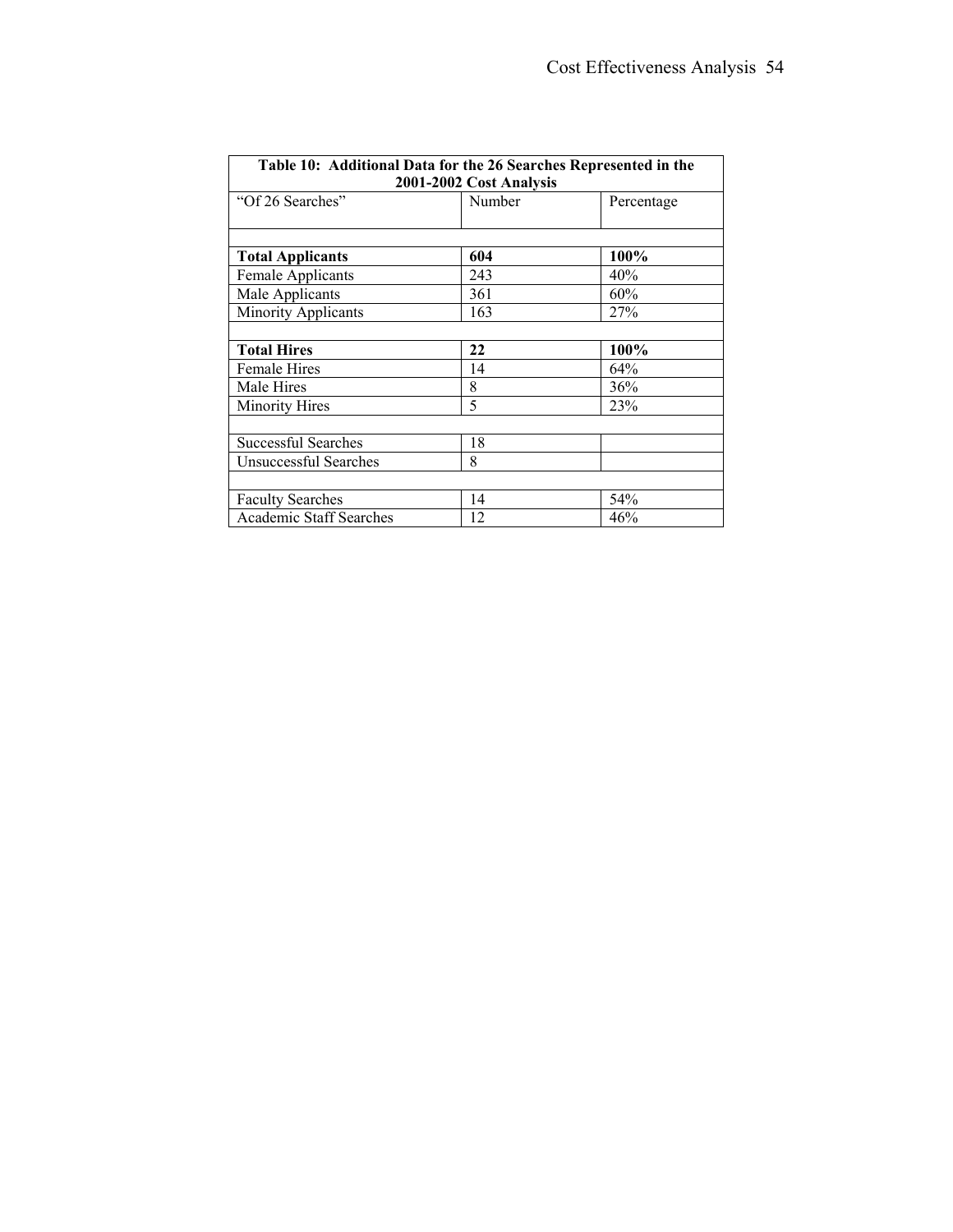#### **CHAPTER FIVE**

#### **Discussion**

<span id="page-60-0"></span>Baseline of Costs Determined. The results from the cost analysis established a baseline of average costs per each part of the recruitment and selection process for a successful, unsuccessful, faculty, and academic staff unclassified search. The establishment of this baseline is important in that it may be used to make comparisons with unclassified search costs of future years. These comparisons could be made by tracking the costs of unclassified searches over a number of years and creating a trend of the recruitment and selection costs by department and position. When analyzed, the trend data could be used to make comparisons between similar positions to see which recruitment and selection techniques have been most effective and efficient in attracting applicants for that position and in making a hire for that position. Comparisons could also be made between departments to see which departments are making the most effective and efficient decisions concerning recruitment and selection techniques. The EOAA office could use this information to guide search committees in making the best decisions on how to recruit and selection throughout their search.

Suggested Spending Model for Searches. Though the trend analysis of recruitment and selection costs will be beneficial in improving the effectiveness of procedures in the longterm, the analysis of the 2001-2002 unclassified searches gave an immediate view of how costs seem to be affecting search outcomes.

It is important to take into consideration that the conclusions drawn from this research are only applicable to the small sample of unclassified searches studied for this project and are only in relation to the recruitment and selection goals of the UW-Stout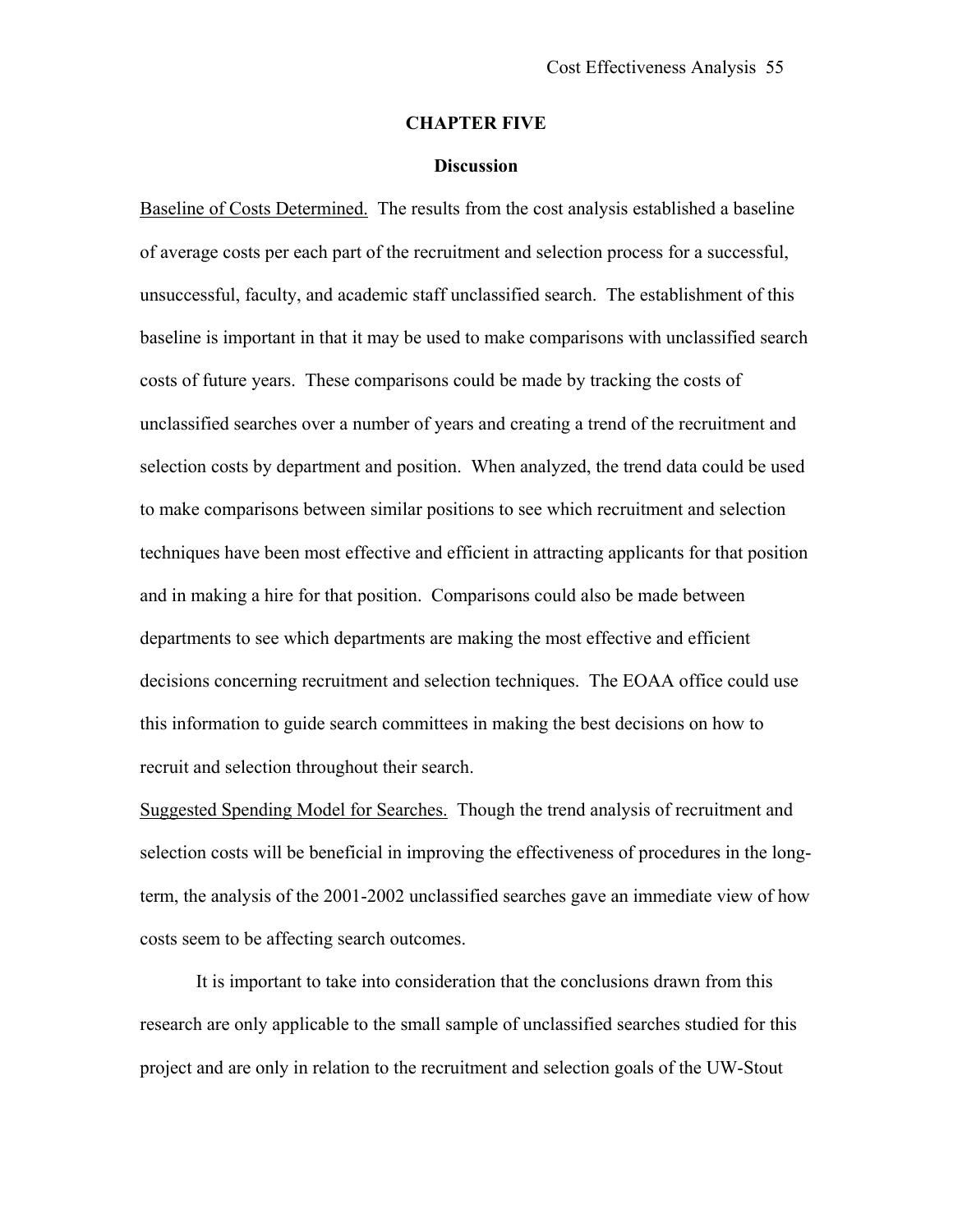EOAA Office. If this study had employed the goals of individual departments, the conclusions drawn could be vastly different because different departments have different goals related to the recruitment and selection of their employees. For example, for a department the success of hire may not only depend on a search making a hire, it also may depend on the productivity of the hire and whether the hire is retained. If conclusions were to be made on the most effective use of resources for an unclassified search by department, such factors as employee turnover, retention, and budget allotment would have to be included in the data collection and analysis.

Another matter to take into consideration is the difference between recruiting for a faculty position and an academic staff position. There are also different goals for different departments related to recruiting and selecting a person for a faculty position and for an academic staff position. For example the targeted advertising media for a faculty position may be professional journals whereas the targeted advertising media for an academic staff position may be newspapers. Also, campus interview costs for faculty positions may be more costly due to more candidates coming from all over the U.S. and perhaps from other countries. Whereas campus interview costs for academic staff positions may be less due to more candidates being local. These possible differences are important to keep in mind when reviewing the conclusions of this research as the conclusions do not specify between the most effective academic staff search and the most effective faculty search. Instead, the conclusions lump this information together to target the most effective "search" based on the research of this specific sample.

Based on the data collected from this particular sample of unclassified searches, one search out of the 26 searches was targeted as being the most effective in reaching all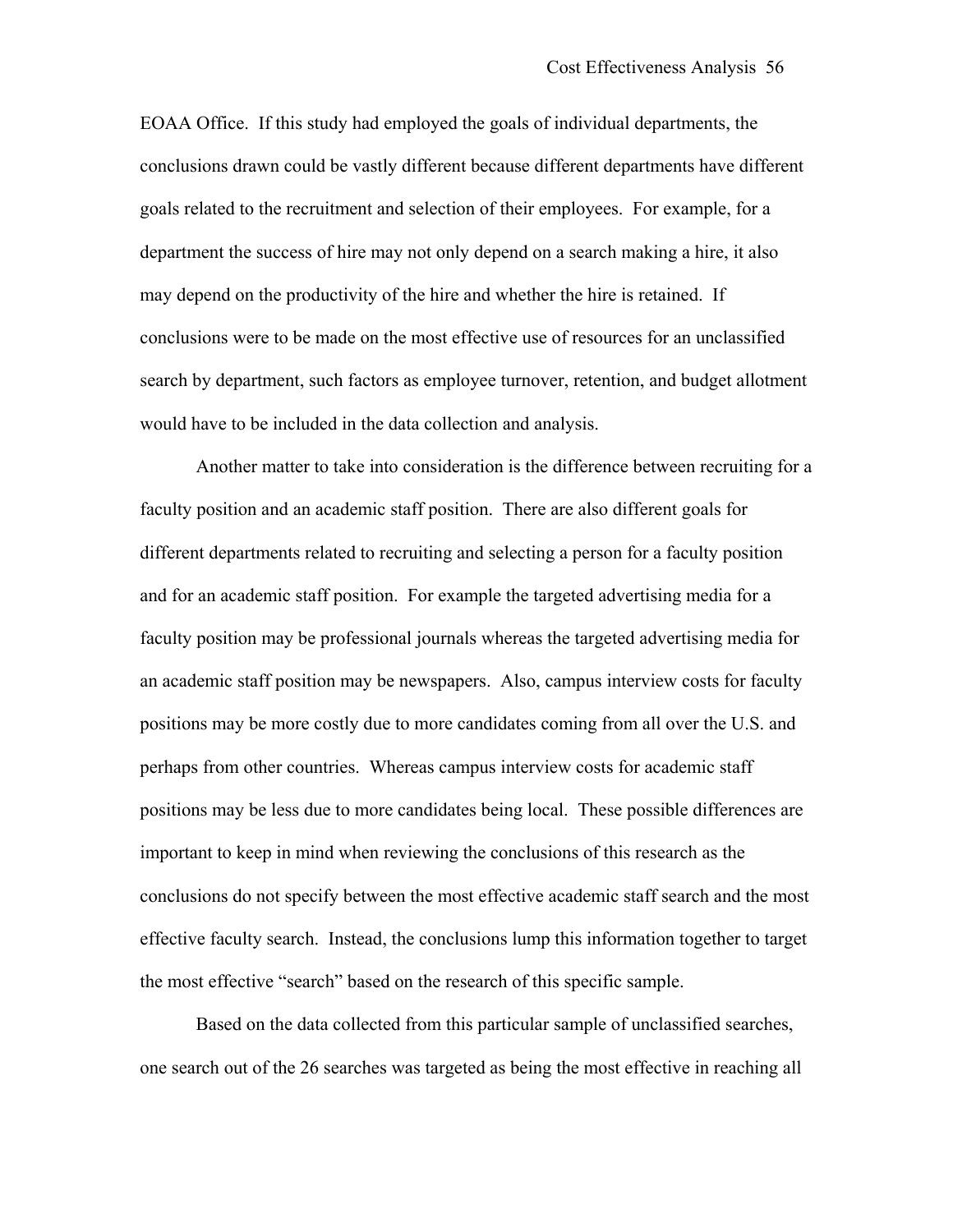of the goals, simultaneously, of the EOAA office (not of the departments individual goals) for the recruitment and selection process. This targeted search spent only \$ 568.75 on recruitment costs. This search suggests that advertising in professional journals and networking through personal contacts are the most effective and efficient means of attracting an adequate and diverse applicant pool for an unclassified position. This search attracted 20 applicants of which 9 were female, 11 were male, and 3 were minorities. The diversity of this applicant pool proved to be the second most balanced out of all of the other searches accessed. This search was also successful in making a hire. The total amount spent on this search was \$1,264.75.

It is important to realize that this targeted search was not the least expensive search, it did not have the least expensive recruitment techniques, it did not have the most women applicants or the most minority applicants, and it was not the only search to make a hire. But, this search was effective financially at fulfilling *all* of the goals mentioned by the UW-Stout EOAA Office's unclassified recruitment and selection process based on the comparison of the costs and applicant pools of the 26 searches that were accessed.

 It is possible that the recruitment and selection techniques used by this search could be used by the EOAA office as guidelines for other unclassified searches in reaching recruitment and selection goals of the EOAA office until further searches are accessed in later years.

Recommendations for Successful Searches. Another important outcome of this study was that unsuccessful searches cost an average of \$1,600.00 per search. This means over \$13,000.00 was spent on unsuccessful searches for the 2001-2002 academic year. This indicates that money is being wasted on the recruitment and selection process for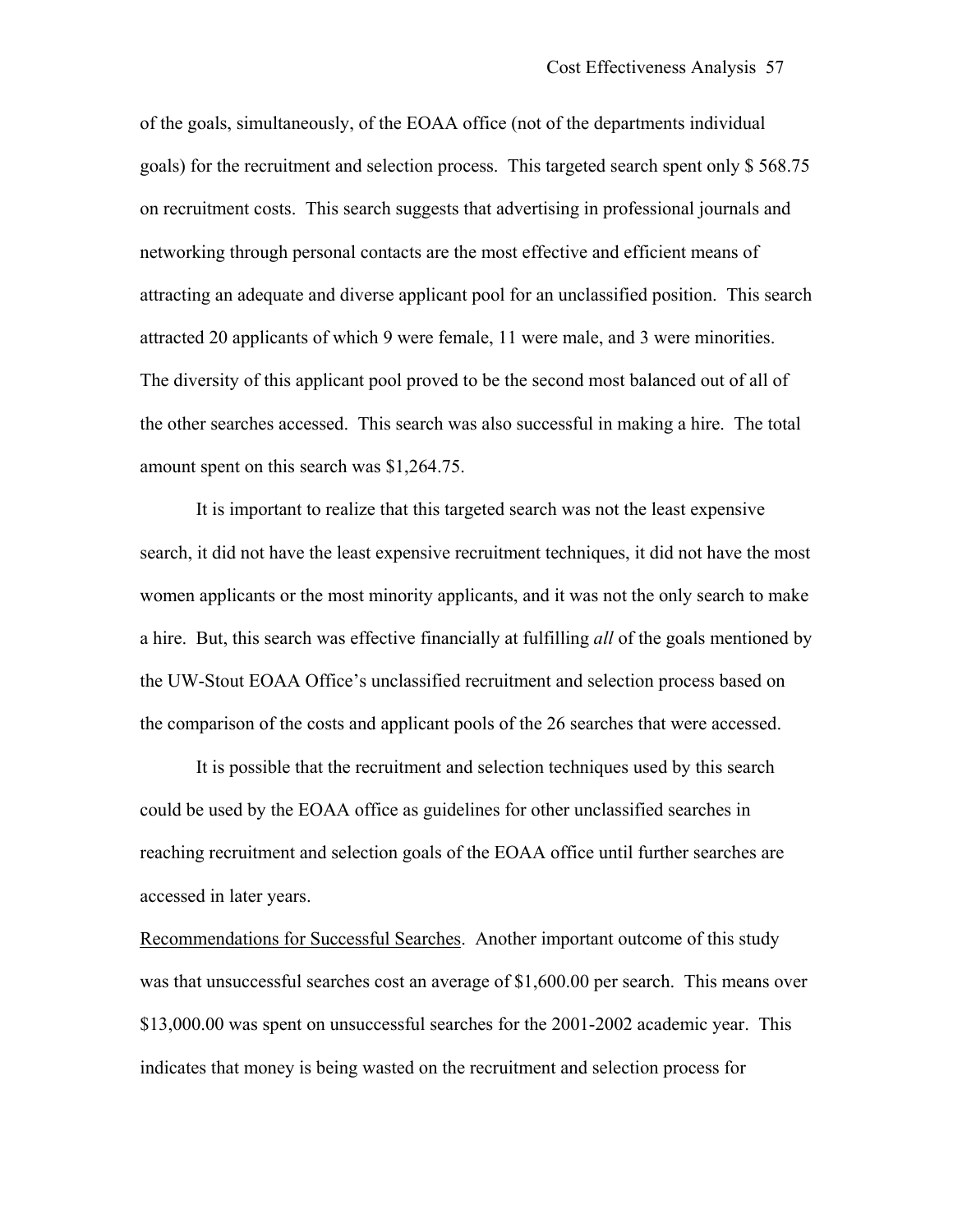searches that are not amounting to a hire. In order to keep from having such an expense for unsuccessful searches, it is recommended that a continuation of the assessment of costs associated with the recruitment and selection process should take place. It is suggested that the trend study mentioned above be carried out by the EOAA office in order to target what techniques are most effective and efficient for the recruitment and selection of similar faculty and staff. Knowing how to effectively spend money for a search and what processes are most effective in ensuring a successful search will save the university from wasting money on unsuccessful searches and will guarantee them a hire.

Based on the comparisons of successful and unsuccessful searches the largest cost difference between successful and unsuccessful searches was that successful searches appeared to spent more money on advertising in publications and professional journals. Unsuccessful searches spent more money on advertising in newspapers and through internet job sites. It may be that searches who advertise in publications and professional journals are attracting more applicants that are qualified for the position they are searching for than searches who do not advertise in these media. Based on this information it was recommended to the EOAA office that a possibility for ensuring that a search is successful may be for them to encourage future search committees to increase the amount of money spent on advertising in publications and professional journals. If it is not possible to increase the money spent on advertising for a search, it would be recommended that the *majority* of money spent on advertising go to publications and professional journals.

Other differences in spending between successful and unsuccessful searches included money spent on the campus interviews, credential verification, and relocation.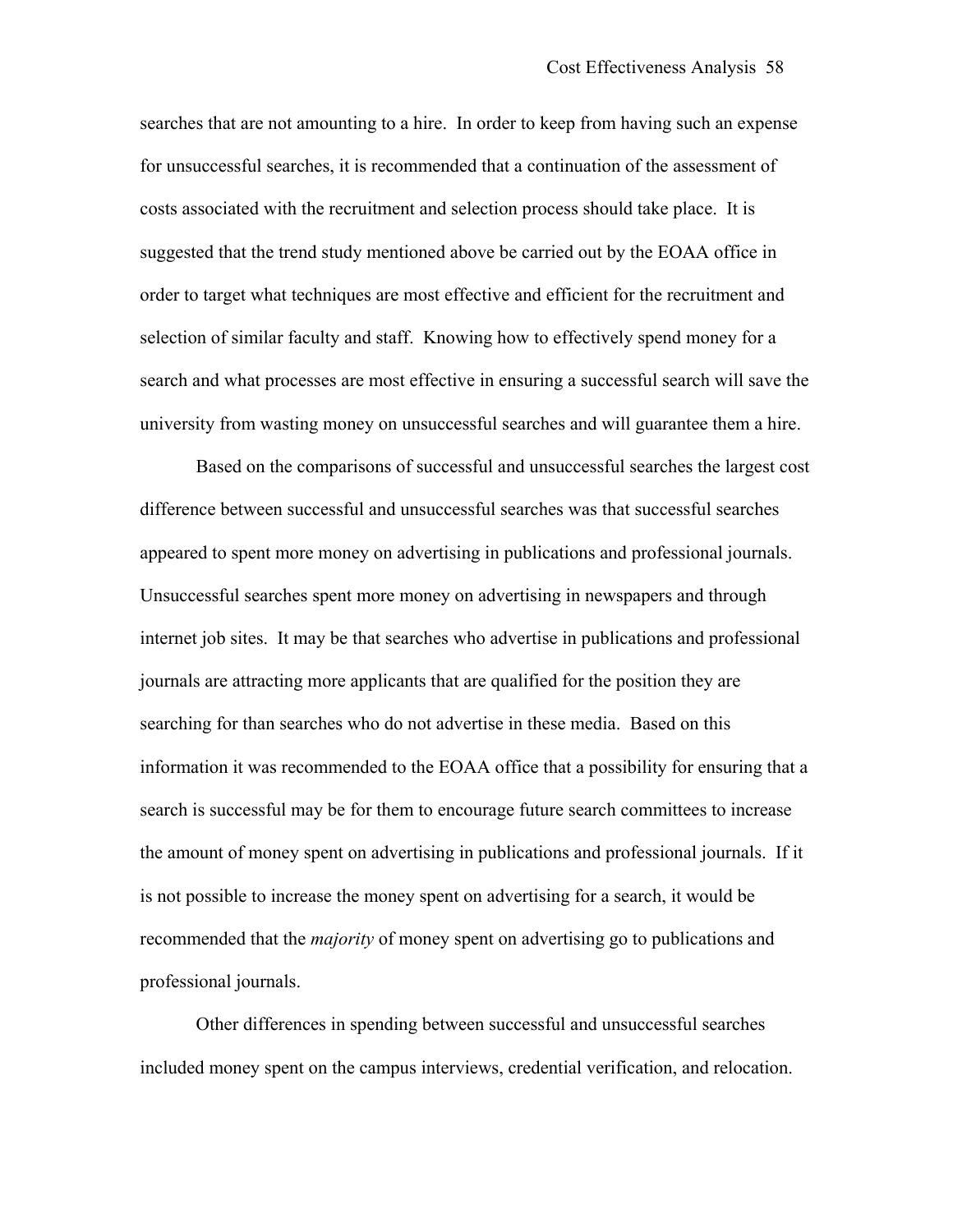According to the sample data, the average on-campus interview cost for a successful search (\$1,284.68) was almost twice the average cost of on-campus interviews for an unsuccessful search (\$598.52). The reason for this difference may be due to the fact that only 5 unsuccessful searches even had on-campus interview costs in comparison to the 14 successful searches that had on-campus interview costs. This leads to the thought that either the majority of unsuccessful searches did not reach the on-campus interview process in their recruitment and selection process, or that they reached this process and did not spend money on interviewing candidates. If the latter is the case, then it may be important to take into consideration that the majority of searches that do spend money on the on-campus interview process for their candidates end up being successful searches.

Again, in the credential verification phase of the recruitment and selection process, unsuccessful search costs fall short of even nearing to match successful search costs. The average successful search credential verification cost is 100% more than that of an unsuccessful search. This is due to the fact that none of the unsuccessful searches had credential verification costs. This implies that the unsuccessful searches did not reach this point in the recruitment and selection process, or did not spend any money on the credential verification phase.

Relocation cost data also points out that the average cost of a successful search was 100% more than that of an unsuccessful search. There were no unsuccessful searches with relocation costs. So again, either the unclassified searches did not reach this part of the recruitment and selection process, or they did not spend any money on this relocation.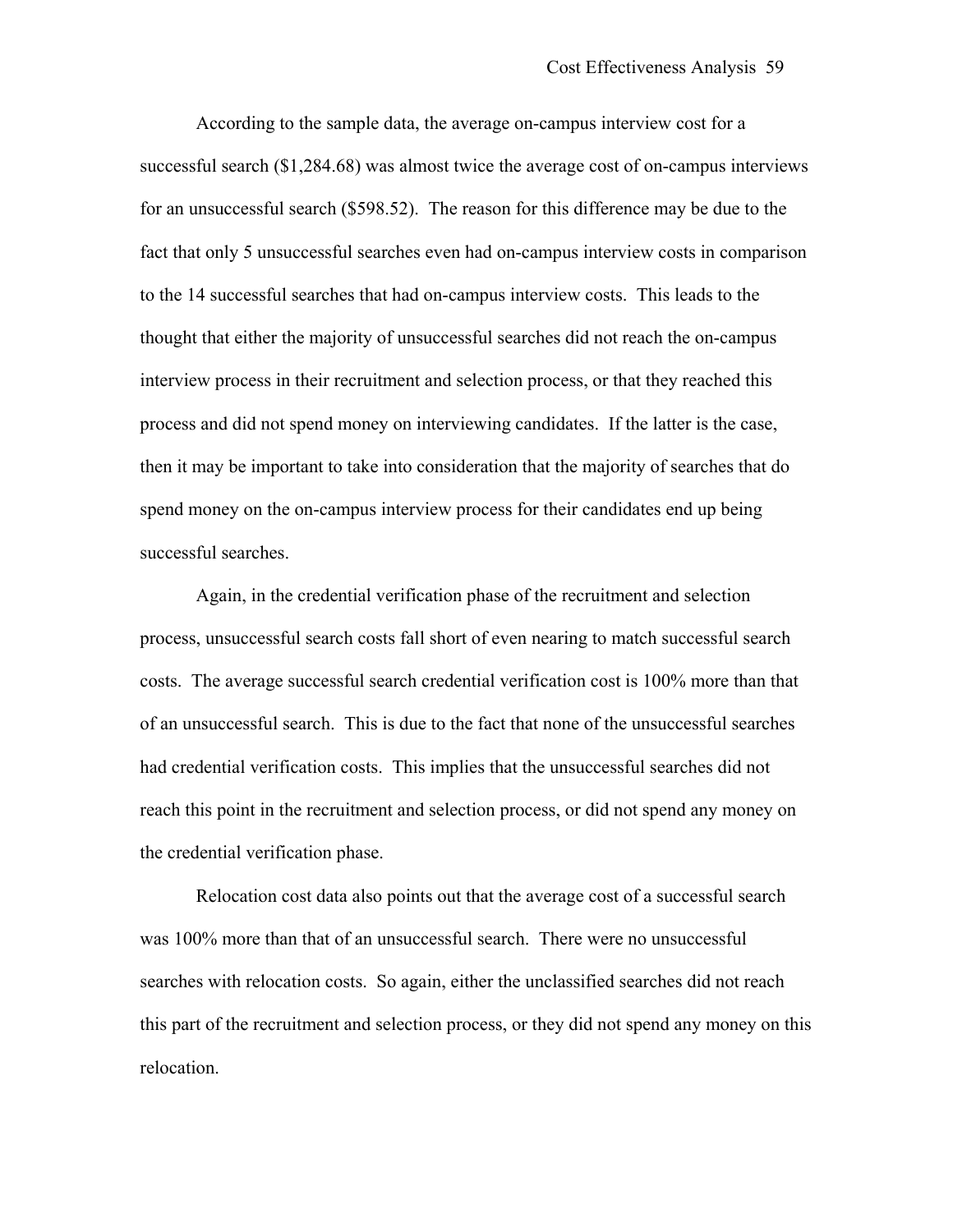If it is the case that the majority of unsuccessful searches are not reaching past the points of the recruitment phase and the telephone interview phase, at least there is the possibility that those conducting the searches realized that the search was going to be unsuccessful and aborted the search early to avoid further costs and wasted resources. But, it is important for the EOAA office and departments to find the means by which to ensure that searches may potentially always be successful, therefore also effectively spending resources on the recruitment phase of the recruitment and selection process. Recommendations for Recruitment Spending. Outcomes related to applicants and cost indicated that the costs of the current recruitment techniques used by UW-Stout do not seem to increase or decrease the number of applicants or the diversity of the applicant pool for unclassified searches. This result is not helpful in aiding the EOAA office in determining the best way for searches to ensure the adequacy of the amount of applicants or the diversity of applicants. Therefore, it is recommended to the EOAA office that it may be beneficial to conduct further research into what specific advertising methods/media not being used by UW-Stout would be most cost-effective in attracting an exceptional number of applicants and in diversifying the pool for UW-Stout searches. It is also recommended that the costs of the current recruitment techniques used by searches continue to be accessed to see if any differences may be targeted with a larger sample of searches.

It is important to remember that this research is based on a field test of a cost effectiveness analysis survey designed for UW-Stout's recruitment and selection process. The results of this cost analysis are only representative of one academic year, and it may be premature to base solid conclusions relating to the effectiveness of spending on this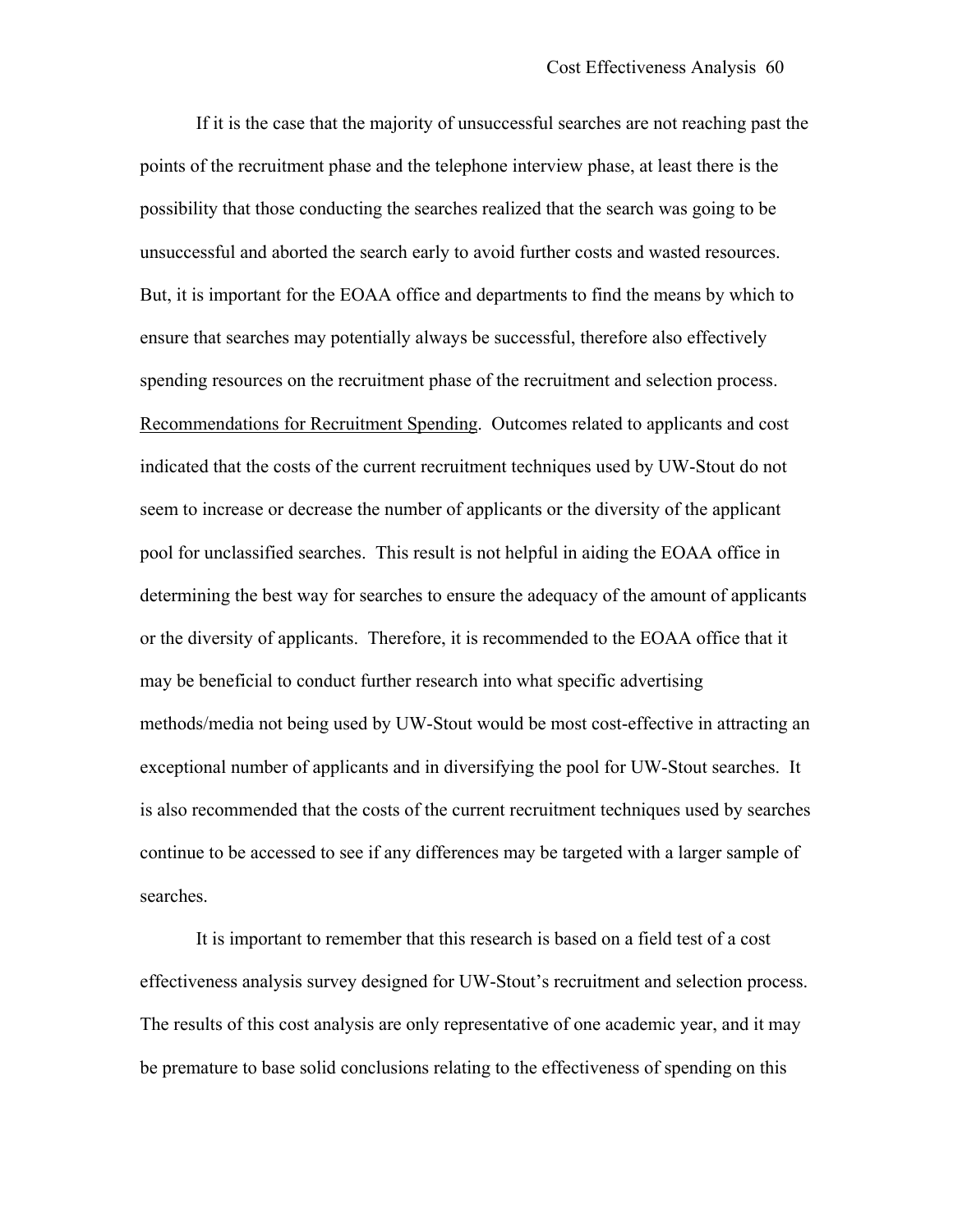one, small sample of 26 searches. There may have been specific problems in individual search processes that the researcher is not aware of that may have caused some searches to be unsuccessful. If future searches are assessed using the same instrument, then future searches may be compared to the searches used in this report. And, therefore a larger sample will be available to generalize conclusions based on costs.

Report of Findings. An unclassified search cost analysis report was prepared after analyses were interpreted. This report consisted of 1) an executive summary of the findings of the cost analyses, 2) recommendations regarding the findings of the cost analysis, 3) the methodology of the cost analysis research, 4) a thorough explanation of all analyses conducted and their interpretations, 5) tables and figures depicting cost analyses findings, 6) individual department search cost information, and 7) a sample of the report request. This report was given to all those department chairs that participated in the cost analysis research, deans, as well as the chancellor and the provost. The report is available to any interested UW-Stout employee through the EOAA website.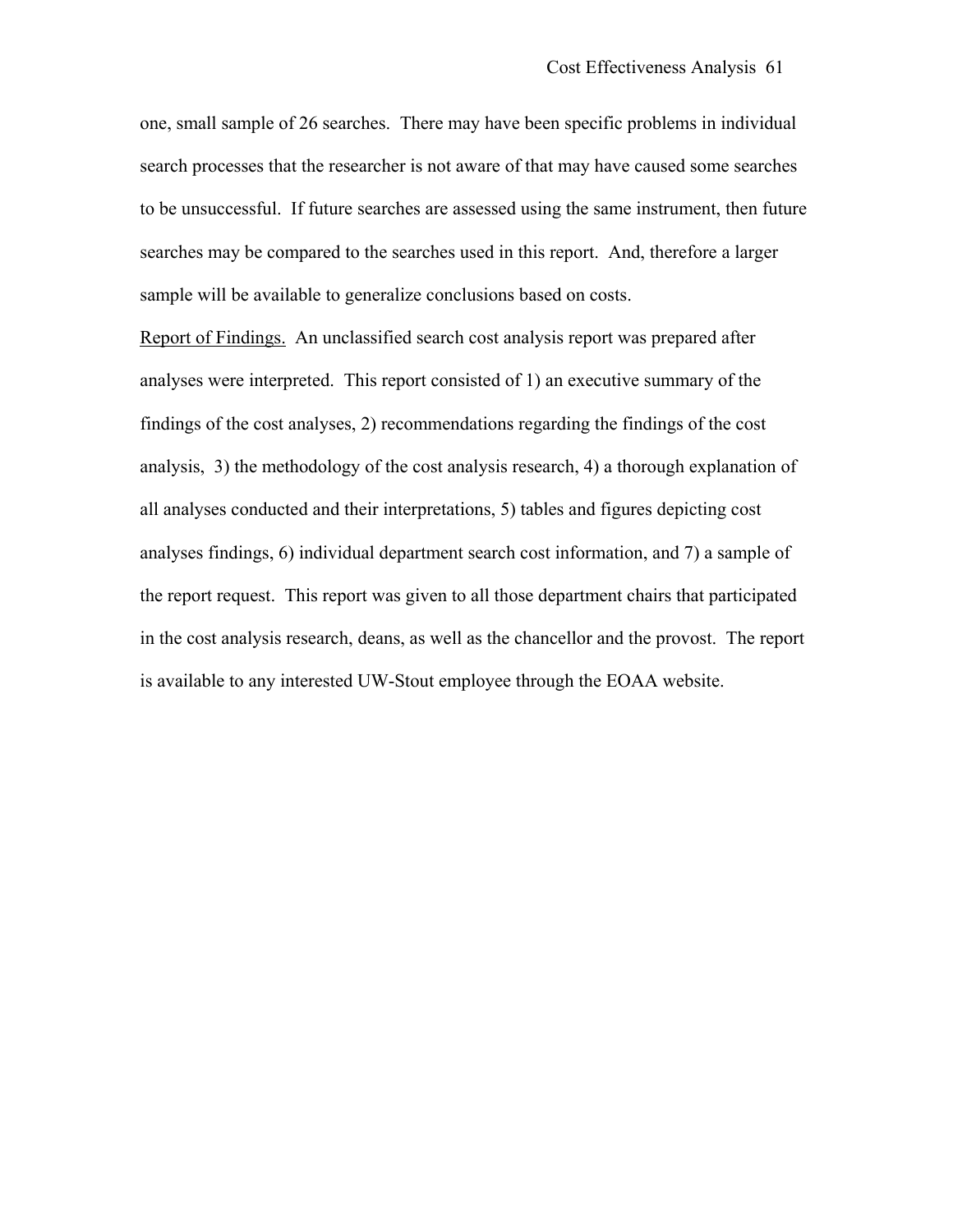#### **REFERENCES**

- <span id="page-67-0"></span>Anfuso, D. (1999). Humana pushes down recruitment costs and raises quality. *Workforce, 78*, p. 36.
- Bohl, D. (1986). *Hiring costs and strategies: The AMA report*. New York: AMA.
- Cascio, W. (1998). *Applied Psychology in Human Resource Management*. Saddle River: Prentice Hall.
- Cluff, G. (2000). *SHRM/EMA 2000 cost per hire and staffing metrics survey*. ema@shrm.org. Retrieved 7/14/02.
- Davison, B. (2001). The importance of cost per hire. *Workforce, 80*, pp. 32-34.
- Gordon, J. (1986). *Human resource management: A practical approach*. Boston: Allyn & Bacon.
- Levin, H. (1983). *Cost-Effectiveness: A primer*. London: Sage.
- Mark, D. (2002). Visualizing cost-effectiveness analysis. *Journal of the American Medical Association, 287*, jama.ama.assn.org.
- Martinez, M. (2002). Stats that stick. *Employment Management Today, 6*, pp.
- Scarpello, V. & Ledvinka, J. (1988). *Personnel/human resource management (2nd ed.).*  Boston: PWS-Kent.
- Thaler-Carter, R. (1997). EMA model defines cost-per-hire as part of staffing performance. *HR Magazine, 42*, p. 51.
- University of Wisconsin-Stout, Equal Opportunity and Affirmative Action Office. (2002). *Equal opportunity recruitment and hiring procedures manual*.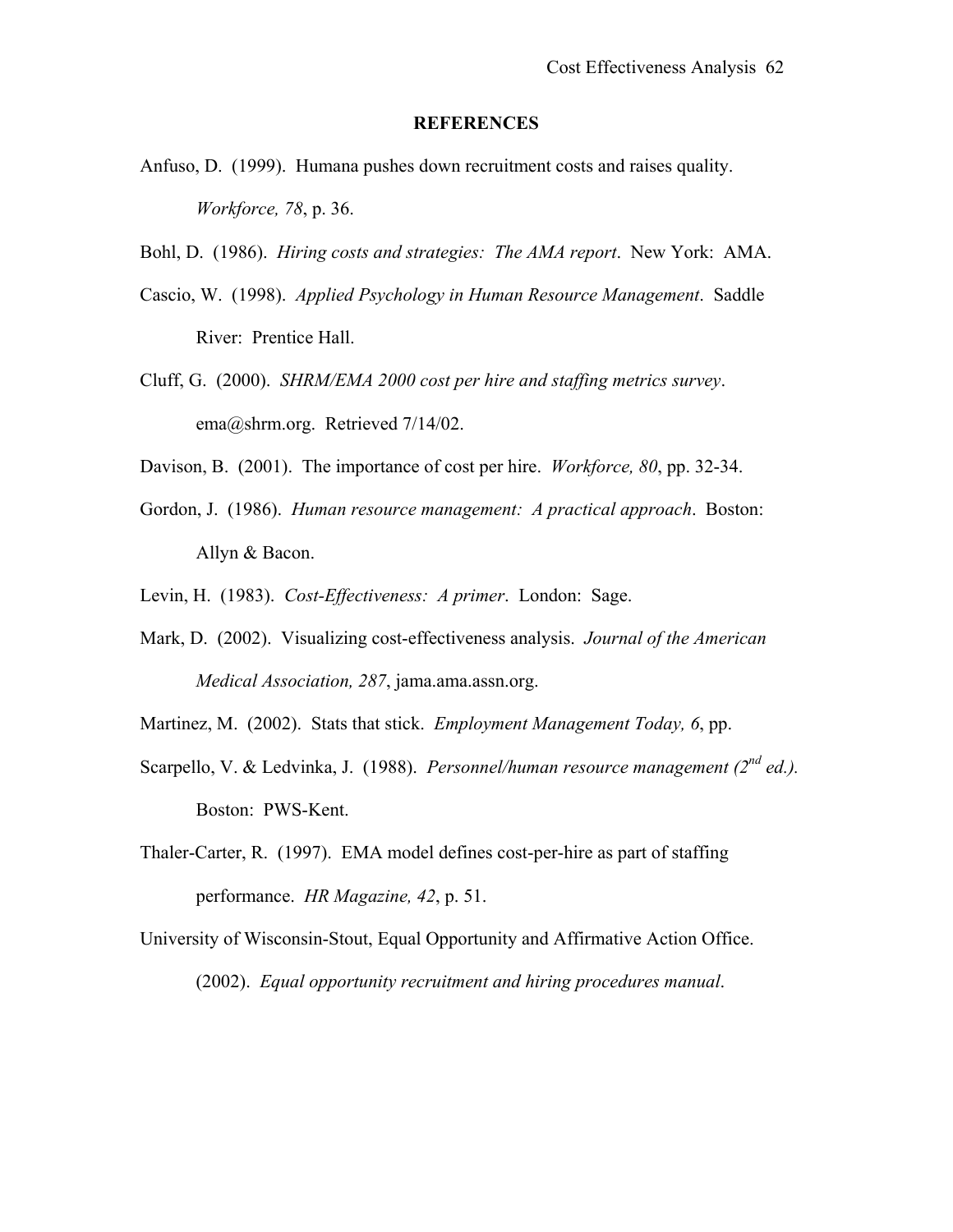### **APPENDIX I**

<span id="page-68-0"></span>**Please take a few moments to answer the following questions concerning the approximate costs associated with the recruitment search that is indicated on this questionnaire.** 

**Please DO NOT use a range to indicate costs** *(ex. \$150-\$200).* **Please DO use a complete dollar amount if known** *(ex. \$150.23),* **or an approximate dollar amount** *(ex. \$150.00)* **if a complete dollar amount is not known.** 

| <b>Search PIN Number</b> | <b>Position Title</b>           |
|--------------------------|---------------------------------|
|                          | [   Successful     Unsuccessful |

*1) The advertising publications that you indicated in the ES 1 Form have been checked below. Please indicate the costs for these advertisements and any others that you used in this search.* 

PUBLICATION/PROFESSIONAL JOURNAL (*paper and/or web version)*

| [ ] Asian Pages                          |  |
|------------------------------------------|--|
| [ ] Black Issues in Higher Education     |  |
| [] The Chronicle of Higher Education     |  |
| [ ] Hispanic Outlook in Higher Education |  |
| [ ] News From Indian Country             |  |
| [] Women in Higher Education             |  |
| [ ] Newspaper, please list               |  |
| [] Other publication                     |  |
| [] Other publication                     |  |
| [] Other publication                     |  |

POSTINGS ON INTERNET JOB SITES (*please list, if any) (ex: imdiversity.com; chippewavalleyhelpwanted.com)*

#### NETWORKING

 (*please indicate a total cost for travel, lodging, dining, participation fee, etc.)*

| [ ] An on-site or off-site Job Fair                 |  |
|-----------------------------------------------------|--|
| [ ] An on-site or off-site College Recruitment Fair |  |
| [ ] An on-site or off-site conference               |  |

*please continue*…